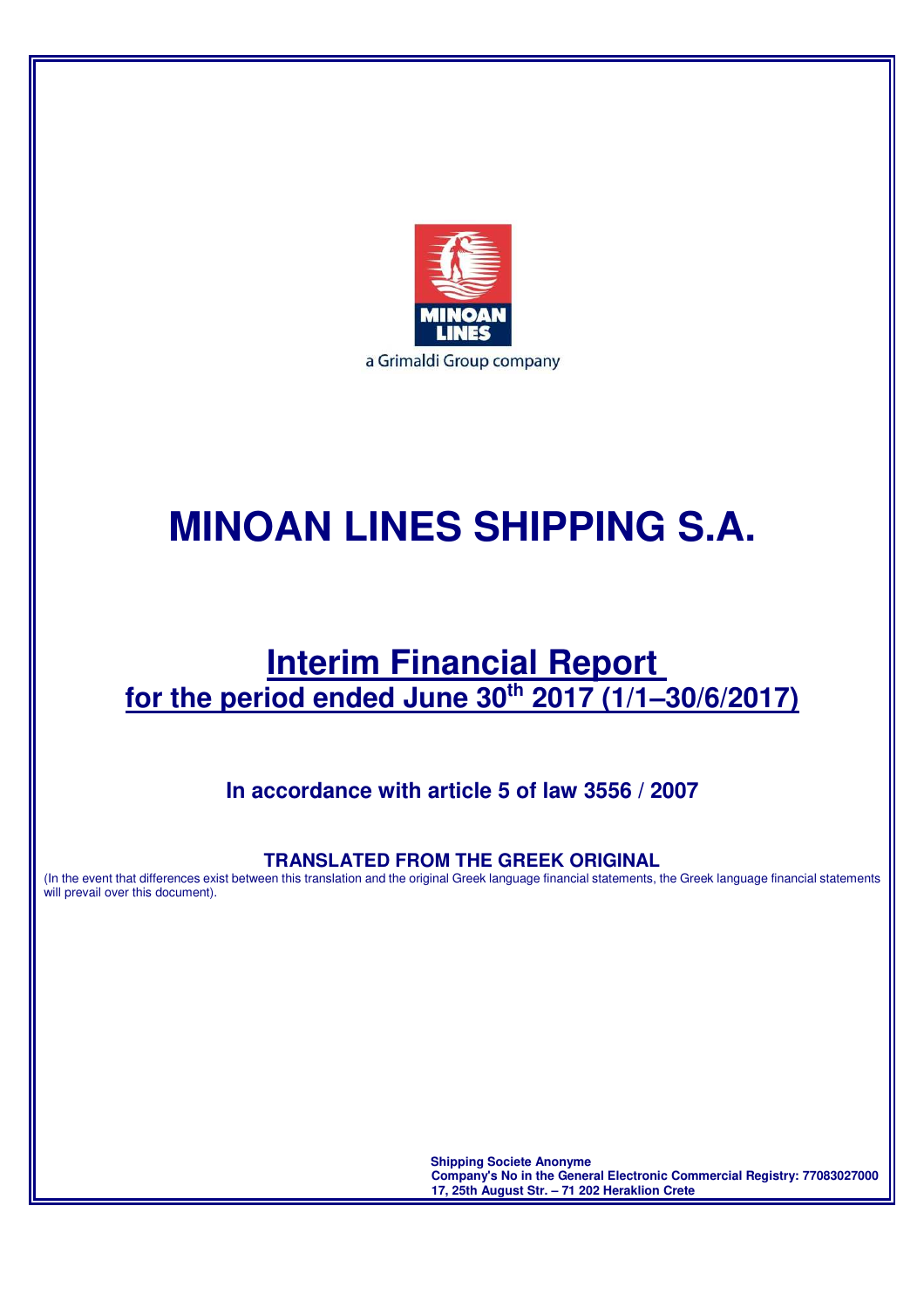## **Table of Contents**

|                                                                                                                                                 | Page |
|-------------------------------------------------------------------------------------------------------------------------------------------------|------|
| <b>Statements of the members of the Board of Directors</b>                                                                                      |      |
| Report of the Board of Directors for the period ended June 30th<br>2017 (1/1-30/6/2017)                                                         | 2    |
| <b>Auditor's Review Report of the interim financial information</b>                                                                             |      |
| <b>Condensed interim Company stand–alone and consolidated</b><br>financial statements for the period ended June $30th$ 2017 (1/1–<br>30/6/2017) | 8    |
| Financial data and Information for the period ended June 30th<br>2017 (1/1-30/6/2017)                                                           | 31   |

**The amounts of the interim financial report are presented in thousands of € unless explicitly stated otherwise. Any last digit discrepancies are due to rounding of the figures.** 

**The comparative amounts of the period 1/1–30/6/2017 have been adjusted so as to present the continuing operations of the Group and the Company.**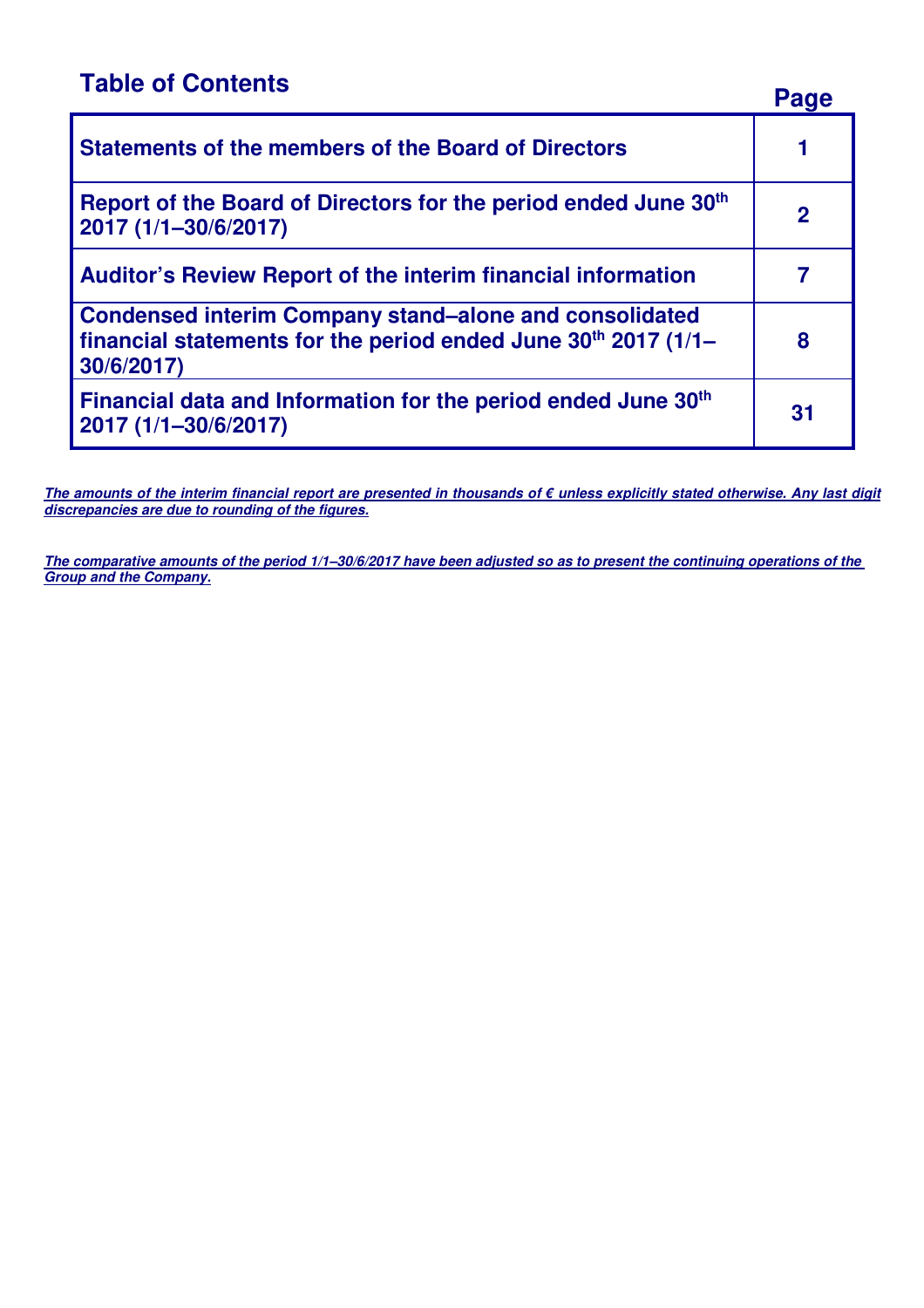### **Statements of the members of the Board of Directors**

#### **(In accordance with article 5 par. 2 of law 3556 / 2007)**

We, the undersigned, hereby state that to the best of our knowledge:

- **1.** The condensed interim Company stand-alone and consolidated financial statements of "MINOAN LINES SHIPPING S.A." for the period from January 1<sup>st</sup> 2017 to June 30<sup>th</sup> 2017, as prepared in accordance with the applicable International Financial Reporting Standards, give a true view of the assets, liabilities, equity, and the financial results for the period ended June 30th 2017, both of the Company "MINOAN LINES SHIPPING S.A.", and of the companies included in the consolidation, taken as a whole, in accordance with the provisions of paragraphs 3 and 5 of article 5 of law 3556 / 2007 and,
- 2. The report of the Board of Directors for the period ended June 30<sup>th</sup> 2017 gives a true view of the information required in accordance with paragraph 6 of article 5 of law 3556 / 2007.

**Heraklion, September 27th , 2017** 

**The Chairman of the B.o.D.** 

**The Managing Director**

**The Member of the B.o.D.** 

**Emanuele Grimaldi Pass Nο IT / ΑΑ 2179472 ID C Nο AI 944699 ID C Nο ΑΚ 469642** 

**Antonios Maniadakis** 

**Georgios Papageorgiou**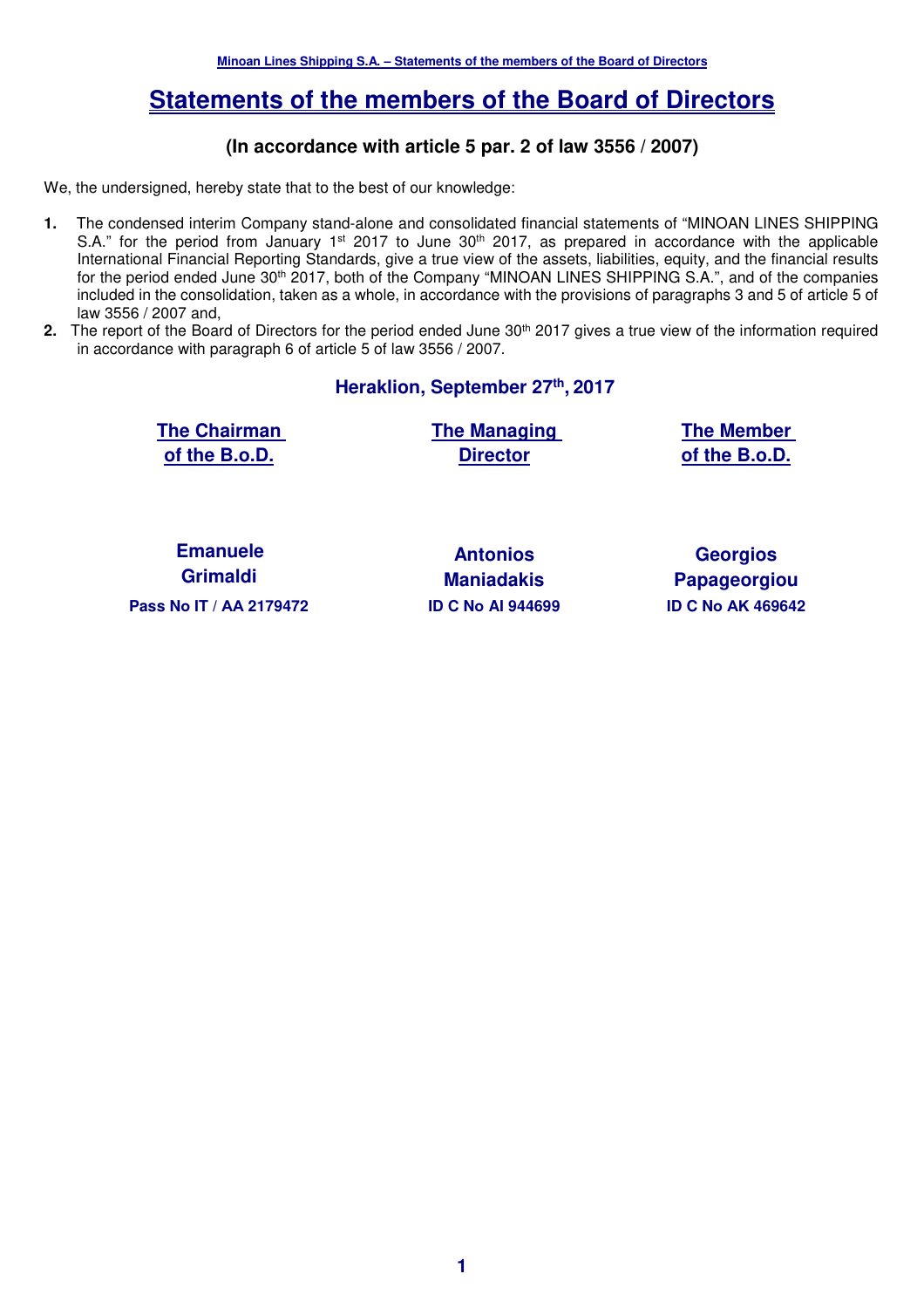### **Report of the Board of Directors for the period ended June 30th 2017 (1/1–30/6/2017)**

This report refers to the company as well as to the consolidated financial statements for the six months ended June 30<sup>th</sup> 2017, and has been prepared in accordance with paragraph 6 of article 5 of law 3556 / 2007.

### **Significant events for the six–month period of 1/1–30/6/2017 – Effect on Financial Statements**

On 1/1/2017 the time-charter agreements of both vessels "Cruise Europa" and "Cruise Olympia" were expired. The said vessels were active on the Adriatic Route (Patra–Igoumenitsa–Ancona–Trieste). Furthermore, the company continues to be active in the Adriatic market having undertaken since 1/1/2017 the General Agency of the vessels "Cruise Europa" and "Cruise Olympia" in Greece operating on the route "Patra–Igoumenitsa–Ancona–Venice".

#### **Financial Results**

The turnover from continuing operations for the first half of 2017 stood at consolidated level to  $\epsilon$  35,497 compared to  $\epsilon$ 29,780 in the first half of 2016, recording an increase of € 5,717. Moreover from continuing operations Group's operating profit (E.B.I.T.D.A.) was shaped at  $\epsilon$  9,682 in comparison with  $\epsilon$  11,998 in the corresponding period of 2016, noting a decrease of € 2,316 while the net profits during 6–month period of 2017 shaped at € 1,663 versus € 3.602 the respective period of 2016 presenting a decline of € 1,939. Finally, the net results of Minoan Lines from continuing and discontinued operations for the first half of the current year amounted to net profits of € 1,585 against net profits of € 12,205 in the corresponding period of 2016, noting a decrease of € 10,620. The decline of net profits is mainly due to significant increase of fuel prices compared to the first half period of 2016.

It is noted that the above–mentioned comparative amounts of first half 2016 have been adjusted so as to present the continuing operations.

Moreover, losses of the current period amounted to  $\epsilon$  78 that is included in the parent and consolidated level of 6-month financial statements has been reclassified in the discontinued operations following the expiration of agreements related to the time-charter of the vessels "Cruise Europa" and "Cruise Olympia" that were deployed in the north Adriatic market.

#### **Traffic Volumes**

During the first half of 2017, the Company was active on the domestic line of Piraeus–Heraklion. Minoan Lines carried 272 thousands passengers, 33 thousands private cars and 29 thousands freight units. Moreover, Company's market share on this route shaped at 66.3% for passengers, 62.9% for private cars and 46.3% for freight units.

#### **Consolidated Financial Results – Balance Sheet**

In the below table are presented the consolidated financial statements which include both the Company and its subsidiary, and also, the consolidation method :

| Name                 | <b>Consolidation</b> | <b>Headquarters</b> |      | % Interest |
|----------------------|----------------------|---------------------|------|------------|
|                      | Method               |                     | 2017 | 2016       |
| Minoan Italia S.p.A. | Full                 | Palermo-Italy       | 100% | 100%       |

The most important items of the Balance Sheet and Income Statement of the Group are presented below:

| Financial position key data                                                                  | 30/6/2017     | 31/12/2016        | Change    |
|----------------------------------------------------------------------------------------------|---------------|-------------------|-----------|
|                                                                                              |               |                   | €         |
| Non - Current Assets                                                                         | 398,422       | 402.692           | $-4.270$  |
| <b>Current Assets</b>                                                                        | 63,442        | 77,679            | $-14,237$ |
| Equity                                                                                       | 281,780       | 280,195           | 1,585     |
| <b>Total Liabilities</b>                                                                     | 180,084       | 200,176           | $-20,092$ |
| Comprenhensive Income key data                                                               | 1/1-30/6/2017 | $1/1 - 30/6/2016$ | Change    |
|                                                                                              |               |                   | €         |
| Revenue                                                                                      | 35,497        | 29,780            | 5,717     |
| Cost of sales                                                                                | 25,519        | 21,069            | 4,450     |
| Selling and Administrative Expenses                                                          | 8,246         | 7,289             | 957       |
| Other operating income                                                                       | 1,101         | 3,644             | $-2,543$  |
| Profit of the period before interest, taxes, depreciation and<br>amortization (E.B.I.T.D.A.) | 9,682         | 11,998            | $-2,316$  |
| <b>Net Financial Results</b>                                                                 | 854           | 1.083             | $-229$    |
| Profit of the period after taxes from continuing operations                                  | 1,663         | 3,602             | $-1,939$  |
| (Loss) / profit of the period after taxes from discontinued operations                       | $-78$         | 8,603             | $-8,681$  |
| Profit of the period after taxes                                                             | 1,585         | 12.205            | $-10.620$ |

Note: The above financial data derive directly from Consolidated Financial Statements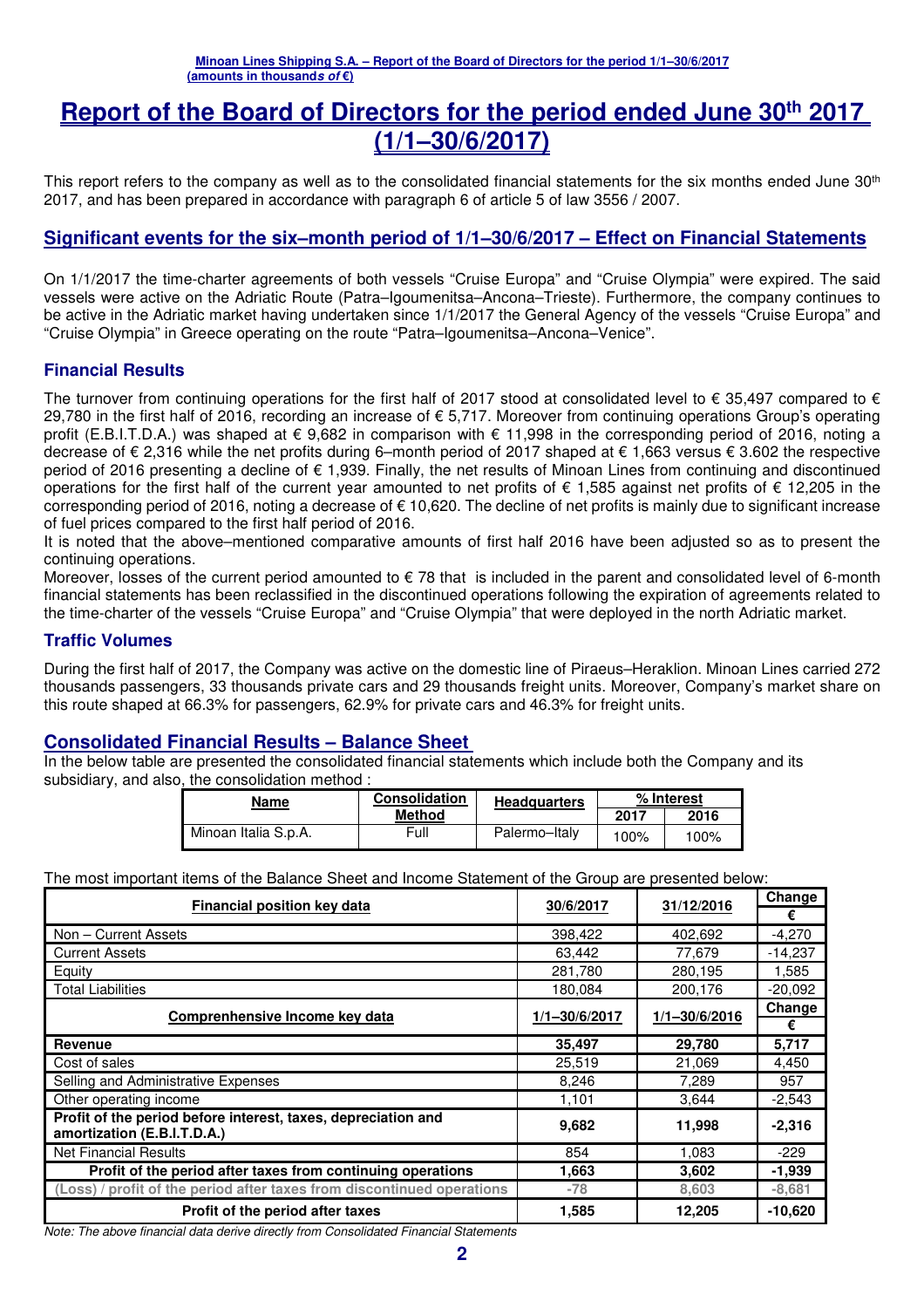### **Balance Sheet & Financial Results at Stand Alone basis**

The most important items of Company's Balance Sheet and Income Statement, prepared in accordance with I.F.R.S., are presented below:

| <b>Financial position key data</b>                                                           | 30/6/2017     | 31/12/2016        | Change    |
|----------------------------------------------------------------------------------------------|---------------|-------------------|-----------|
|                                                                                              |               |                   | €         |
| Non - Current Assets                                                                         | 390,803       | 392,309           | $-1,506$  |
| <b>Current Assets</b>                                                                        | 61,777        | 76,649            | $-14,872$ |
| Equity                                                                                       | 273,502       | 269,817           | 3,685     |
| <b>Total Liabilities</b>                                                                     | 179,078       | 199,141           | $-20,063$ |
|                                                                                              | 1/1-30/6/2017 | $1/1 - 30/6/2016$ | Change    |
| Comprenhensive Income key data                                                               |               |                   | €         |
| Revenue                                                                                      | 30,362        | 24,616            | 5,746     |
| <b>Cost of Sales</b>                                                                         | 22,743        | 18,282            | 4,461     |
| Selling and Administrative Expenses                                                          | 8,172         | 7,215             | 957       |
| Other operating income                                                                       | 1,101         | 3,644             | $-2,543$  |
| Profit of the period before interest, taxes, depreciation and<br>amortization (E.B.I.T.D.A.) | 4,634         | 6,933             | $-2,299$  |
| <b>Net Financial Results</b>                                                                 | 863           | 1,095             | $-232$    |
| Profit of the period after taxes from continuing operations                                  | 3,763         | 5,018             | $-1,255$  |
| (Loss) / profit of the period after taxes from discontinued operations                       | $-78$         | 8,603             | $-8,681$  |
| Profit of the period after taxes                                                             | 3,685         | 13,621            | $-9.936$  |

Note: The above financial data derive directly from Company's (stand-alone) Financial Statements

#### **Share price**

(amounts in €)

Company's share price as of 30/6/2017 and respectively as of 30/6/2016 closed at  $\epsilon$  2.40. Both the Company and its subsidiary did not held own shares during the period.

#### **Subsequent Events**

There are no other subsequent events as of 30/6/2017.

#### **Prospects for the second half of the year 2017**

During the second half of 2017 Company expects that its financial results are affected by Greek economic developments, intense competition level among companies of ferry sector, fuel prices and touristic volume. In addition to this, the imposition of capital controls, which continues until today, is not expected to have a significant negative impact on the Company's traffic volume, due to the relaxation of relevant implementation law. Moreover, for the second half period of 2017, it is expected that the decreasing trend of net financial expenses will continue. Finally, the average net fares are not expected to change significantly in comparison with the first half of 2017.

### **Risks and Uncertainties**

### **Macroeconomic conditions in Greece–Capital controls**

The macroeconomic and financial environment in Greece has become volatile especially after the enforcement of capital controls on June 2015, which include constraints affecting domestic transactions and intra-community & international transactions originating from Greece. Capital controls' continuing enforcement, despite the relaxation of relevant legal framework, is gradually presenting a significant effect on national economy.

The successful evaluations of the Greek economy by the international creditors, based on agreed timetables, and the implementation of the measures that have been legislated for the restructuring of the Greek economy create the necessary conditions for achieving economic growth, the improvement of country's economic indicators and the further relaxation and gradual elimination of the imposed controls.

Within the aforementioned political and economic framework, all activities of the Group continue without any disruption, while the Management takes all the necessary actions as to secure a smooth operation.

#### **Fuel prices**

The main risk in which the company is exposed is the sensitivity of fuel prices. Due to the nature of the sector and as fuel cost is the most significant part of cost of sales, the Company is exposed to the said risk. Moreover, the Company considers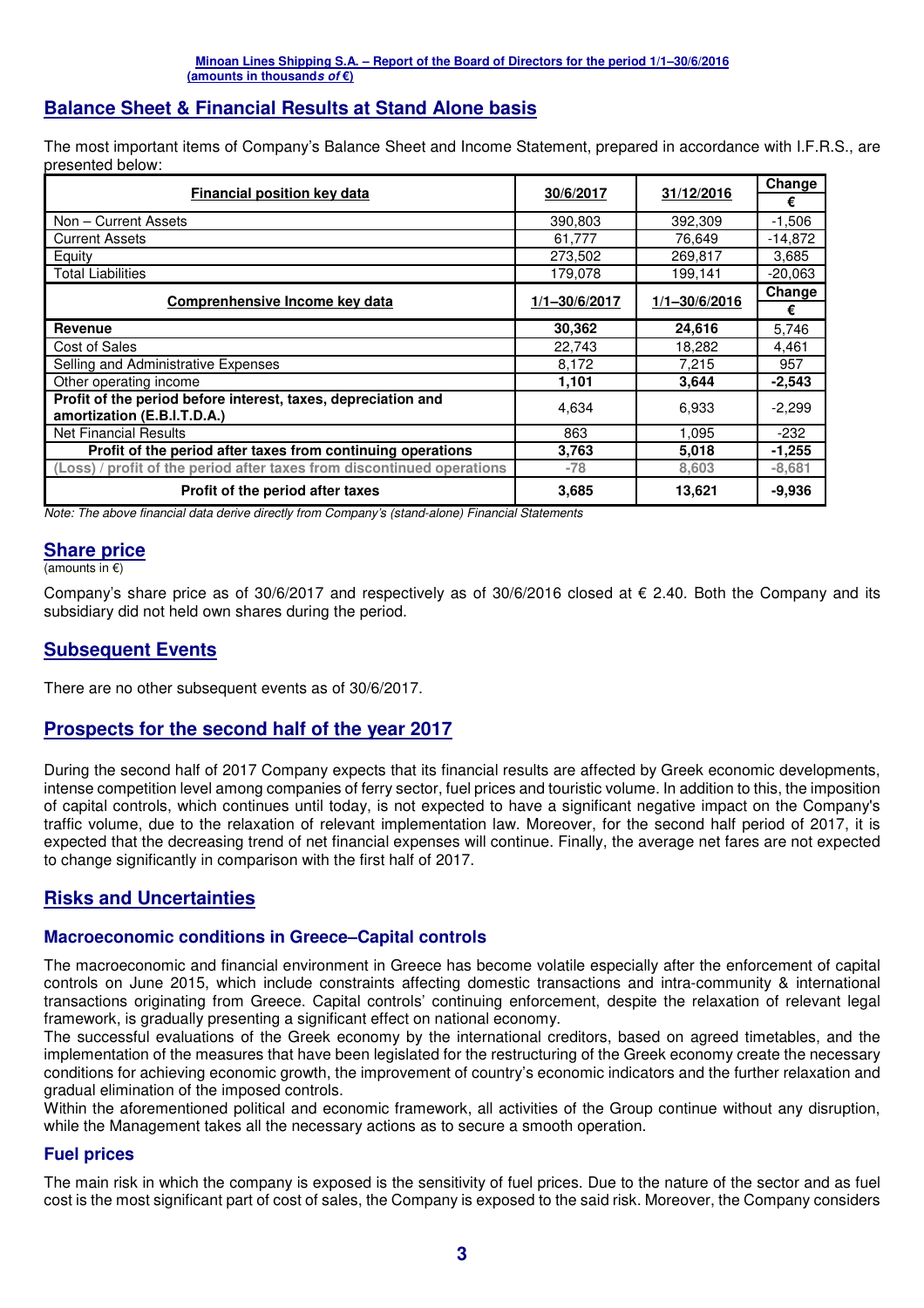several financial derivatives' strategies that will be used accordingly in case the proper situation arises. Having already taken a series of actions, the Company has succeeded in reducing substantially the fuel consumption in the current financial year. Additionally, on January 1<sup>st</sup> 2017 the time-charter agreements of vessels "Cruise Europa" and "Cruise Olympia", operating in the north Adriatic market, were expired without to be renewed. Hence, the Company depends on a lesser degree from fuel prices fluctuation. It is noted that during first half of 2017 there was a significant increase in the level of international fuel prices in comparison with the respective period of 2016.

### **Liquidity risk**

The liquidity risk is referred to the Company's or the Group's ability to meet their financial obligations as they fall due.The approach adopted by the Company and the Group regarding liquidity management is to ensure the necessary liquidity to meet their liabilities when due. Therefore, it has ensured an appropriate combination of cash, cash equivalents and approved bank credits.

At 30/6/2017 the Group's cash and cash equivalents amounted to € 35,420 compared to € 29,379 as at 31/12/2016 while maintaining credit lines with cooperating banks, which as at  $30/6/2017$  and  $31/12/2016$  amounting to  $\epsilon$  7,000 and in total were unused. The interest on the credit lines charged is based on the sum of the EURIBOR rate and the banks' margin and are mainly secured by post–dated cheques. Moreover, a lien has been registered on two of the Company's properties.

#### **Credit risk**

The Company's turnover comes from a range of categories like passenger and private vehicles transportation, on board sales (restaurants, bars and shops), transportation of freight units, agency services on the Group's vessels of the overlying parent company and vessels' chartering. Hence, the Company's customer base is analyzed as follows: A) Those with professional collaboration such as:

- Travel Agents
- Central Agents
- Cargo Companies
- Cargo Owners
- Car rental companies
- Shipping Companies
- B) Individuals-Passengers

There are ongoing efforts to attract more potential customers (in all the above categories) in order to enhance sales and develop the Company's customer base. Under the Company's set credit policy, every new customer is analyzed individually for creditworthiness before the Company's standard payment and credit terms and conditions are offered. The Company constantly monitors the balance of its clients and examines the prospect of forming provisions. Hence, a possible failure of the clients to meet their obligations, may affect the Company's results through the creation of relevant provisions. It should be noted that the current economic conditions both in Greece and internationally, create cases of high credit risk, resulting in an increasingly imperative need for provisioning of impairment losses, having adverse effects in the financial results and financial condition of the Company.

#### **Market conditions risk**

A common feature of a perfectly competitive market is the freedom of entry and exit. Thus, the deliberate routes in which the Company operates are highly competitive. The effort for growth and increase of each company's market shares could possibly create an overwhelming competition reflected to the financial results of the sector. In this respect the Company, in cooperation with the overlying parent company's Group, reschedules its itineraries seeking efficiency and profit while remaining competitive in terms of pricing, and also, maintains branches in Greece and abroad. A possible intensification of the market conditions in the routes the Company operates could lead to adverse impacts on its operating results, cash position and financial performance. The Company, in cooperation with the overlying parent company's Group, monitors closely the above mentioned competition and acts accordingly.

#### **Interest rates risk**

The long-term borrowings of the Company have agreed to be remunerated in a floating interest rate of Euribor plus margin. Therefore, the Company is exposed to interest rate risk since in case of a Euribor increase, the Company shall be incurred with additional interest expenses. During the first half of 2017, the continuation of interest rates at very low levels, contributed positively to the reduction of Company's borrowing costs.The exposure to the risk of the increase of interest rates is closely monitored and the Company calculates the effect on its operation. Hedging activities have already been considered and financial instruments could be used in case conditions allow it.

#### **Foreign exchange risk**

Considering the fact that all transactions performed abroad are mainly in the Euro currency, after the adoption of the common European currency, the company's foreign exchange risk is almost eliminated. Furthermore, the Company is not subject to foreign currency risk regarding its loans, taking under consideration that these are denominated in Euro. Indirectly, the Company is exposed to currency risk from the bunkers supplies.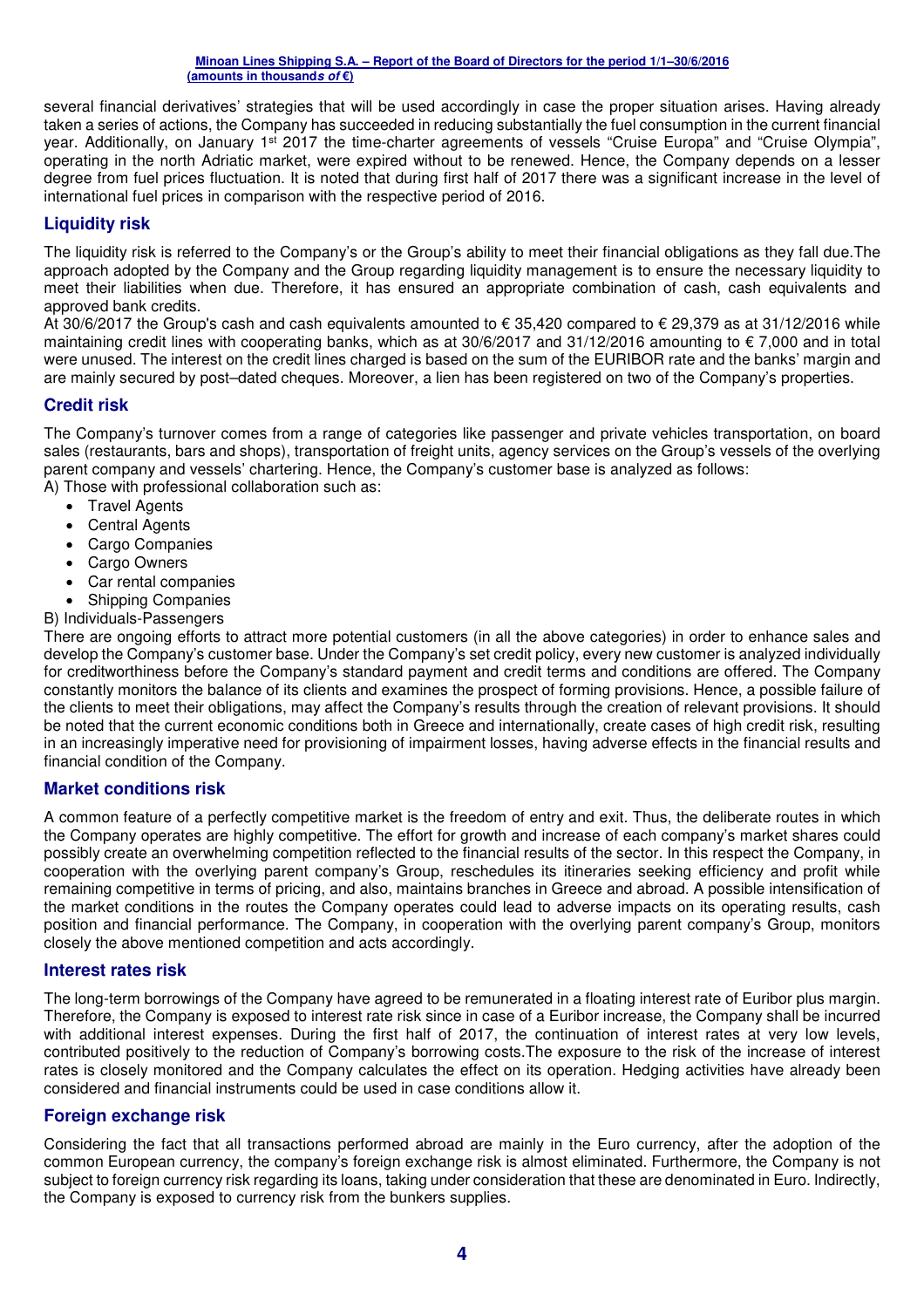#### **Environmental risk**

The Company pays great attention to environmental issues. In this context, and being aware of the importance of environmental safeguard and protection for human activities as well as of the needs arising from technology, progress and the market, it has been created an environmental policy, which complies not only with the IMO ISM Code and ISO 14001:2004 but also with the environmental regulatory framework.

#### **Non-Discrimination / Equal employment opportunity policies**

The Company provides equal employment opportunities and treatment despite the age, sexual orientation, race or ethnic origin, religion or belief. Promoting equality and equal opportunities in the employment field is a key pursuit and priority of the Company and applies to all levels of the administrative pyramid.

Candidates in each department, administrative position, or supervisory body should have the appropriate qualifications and skills as well as deep knowledge and experience in their field of employment. Furthermore, the Company invests in the training of its employees aiming at their continuous improvement as well as their professional development while the Company protects the rights of its employees.

Promoting the principles of the essential equality in the workplace for all participants, regardless of their personal characteristics and / or choices, combined with the continuing training of the employees and the Company's code of ethics which includes, among others, values such as quality, transparency, responsibility, respect, innovation, contribute to the upgrading of the services provided and the overall performance optimization of the Company's human resources.

#### **Significant transactions among the related parties**

The tables below present the most significant transactions among the related parties according to I.A.S. 24 for the period 1/1–30/6/2017:

|                                                                                  |                               |                                      | <b>Minoan Lines</b>                             |                                    | <b>The Company</b> | <b>Minoan Italia</b>                                | <b>The Group</b> |
|----------------------------------------------------------------------------------|-------------------------------|--------------------------------------|-------------------------------------------------|------------------------------------|--------------------|-----------------------------------------------------|------------------|
| company                                                                          | Grimaldi<br>Group<br>S.p.A. * | Grimaldi<br><b>Euromed</b><br>S.p.A. | Shipping S.A.<br>Grimaldi<br>Deep Sea<br>S.p.A. | Grimaldi<br><b>Belgium</b><br>n.v. | <u>Totals</u>      | <u>S.p.A.</u><br>Grimaldi<br><u>Group</u><br>S.p.A. | <u>Totals</u>    |
| Expenses related to the on-<br>board sales (concession fees<br>etc)              |                               | 3,907                                |                                                 |                                    | 3,907              |                                                     | 3,907            |
| Attributing costs related to<br>agency operation                                 |                               | $-1,227$                             | $-110$                                          |                                    | $-1,337$           |                                                     | $-1,337$         |
| Other expenses                                                                   | $-2$                          | $-7$                                 |                                                 |                                    | -8                 | 10                                                  | $\mathbf{2}$     |
| <b>Totals</b>                                                                    | $-2$                          | 2,673                                | $-110$                                          |                                    | 2,562              | 10                                                  | 2,572            |
| Revenue from crew coat<br>reduction of vessels<br>Revenue from services          |                               | 240                                  |                                                 |                                    | 240                |                                                     | 240              |
| rendered (commissions, fees<br>and other revenue related to<br>agency operation) | 62                            | 4,616                                | 26                                              |                                    | 4,704              |                                                     | 4,704            |
| Revenue related to the on-<br>board sales                                        |                               | 1,321                                |                                                 |                                    | 1,321              |                                                     | 1,321            |
| Revenue from bunker<br>disposal                                                  | 318                           | 275                                  |                                                 |                                    | 593                |                                                     | 593              |
| Totals                                                                           | 380                           | 6.452                                | 26                                              |                                    | 6,858              |                                                     | 6,858            |

\* Grimaldi Tours is included

The aforementioned transactions were made at arm's length.

Here below the most significant outstanding balances on 30/6/2017 between the related parties are presented:

|            |                                      |                                      | <b>Minoan Lines</b><br>Shipping S.A.            |                                           |                                | <b>The Company</b> | Minoan Italia<br>S.p.A.         | The Group     |
|------------|--------------------------------------|--------------------------------------|-------------------------------------------------|-------------------------------------------|--------------------------------|--------------------|---------------------------------|---------------|
| company    | Grimaldi<br>Group<br><u>S.p.A.</u> * | Grimaldi<br>Euromed<br><u>S.p.A.</u> | Grimaldi<br>Deep<br><u>Sea</u><br><b>S.p.A.</b> | Grimaldi<br><b>Belgium</b><br><u>n.v.</u> | <b>Finnlines</b><br><b>Plc</b> | <u>Totals</u>      | Grimaldi Group<br><u>S.p.A.</u> | <u>Totals</u> |
| due from   |                                      | —                                    | 44                                              | -                                         |                                | 45                 | -                               | 45            |
| payable to | 5,601                                | 5,832                                | -                                               |                                           | $\qquad \qquad$                | 11,433             | 10                              | 11,443        |

\* Grimaldi Tours is included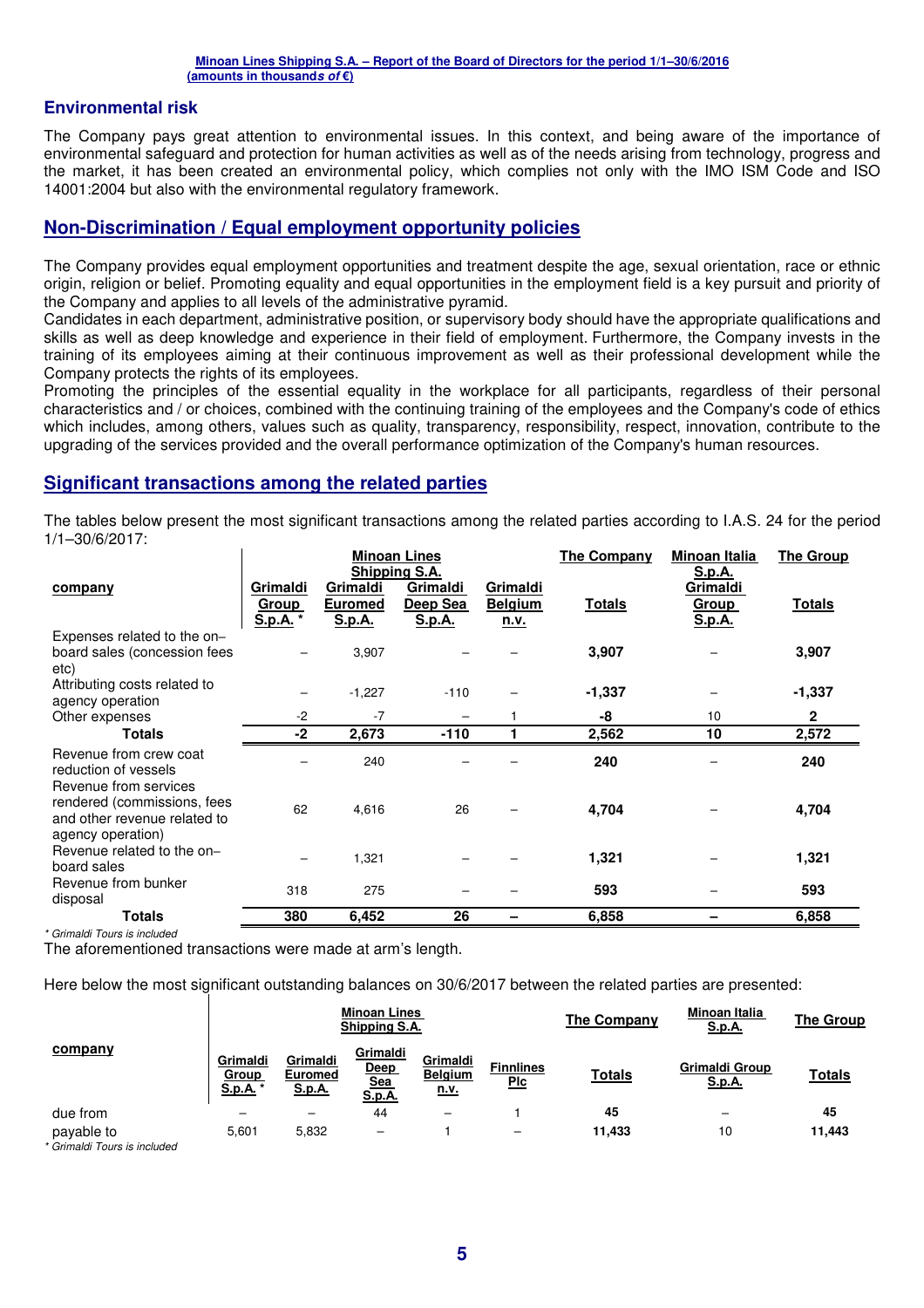#### **Compensations to Directors and members of the Board of Directors**

The short–term compensations of the Company to Directors and members of the Board of Directors are presented on the table below:

| Executive members     | 261 |
|-----------------------|-----|
| Non-executive members | 104 |
| <b>Directors</b>      | 413 |
| Total                 | 778 |

Of the total remunerations above, an amount of  $\epsilon$  63 remains unpaid as at 30/6/2017. Moreover, for the period ended 30/6/2017, amounts, resulting from commercial activities with B.o.D. members, of € 95 while € 1 was payable. Finally, transactions with relatives of the Management and executives for the period ended 30/6/2017 amounted to € 105 while remains unpaid as at 30/6/2017 € 16. The nature of these transactions was mainly labor (payroll) and commercial cooperation (fees for goods and services received).

#### **Board of Directors – Size and Composition**

The Ordinary General Shareholders' Meeting of 22/6/2017 elected the members of the current Board of Directors of the Company, and also the members of the Audit Committee. The elected on 22/6/2017 B.o.D consists of nine (9) members, of which two executive, five non-executive members and two independent non-executive members. The executive members are occupied in the company or serve it by exerting administrative duties. The non-executive members of the B.o.D. do not exert administrative duties. Moreover, 3 members of the Audit Committee meet the conditions as independent in the sense of the provisions of Law 3016/2002 and have no relationship of dependence with the Company or its affiliated persons, as required by art. 44 par. 1 of Law 4449/2017.

| <b>Name</b>                  | <b>Status</b>                                                             | <b>Starting</b><br>of tenure | <b>Expiry of</b><br>tenure |
|------------------------------|---------------------------------------------------------------------------|------------------------------|----------------------------|
| 1. Emanuele Grimaldi         | Chairman - Executive member                                               | 22/6/2017                    | G.A. of 2021               |
| 2. Michael Hatzakis          | Vice Chairman - Non-executive member & member of the Audit Committee      | 22/6/2017                    | G.A. of 2021               |
| <b>3.</b> Antonis Maniadakis | Managing Director - Executive member                                      | 22/6/2017                    | G.A. of 2021               |
| 4. Gianluca Grimaldi         | Non-executive member                                                      | 22/6/2017                    | G.A. of 2021               |
| 5. Paul Kyprianou            | Non-executive member & member of the Audit Committee                      | 22/6/2017                    | G.A. of 2021               |
| 6. Diego Pacella             | Non-executive member & member of the Audit Committee                      | 22/6/2017                    | G.A. of 2021               |
| 7. Mario Fuduli              | Non-executive member                                                      | 22/6/2017                    | G.A. of 2021               |
| 8. Constantine Mamalakis     | Non-executive member – independent member & member of the Audit Committee | 22/6/2017                    | G.A. of 2021               |
| 9. George Papageorgiou       | Non-executive member – independent member & member of the Audit Committee | 22/6/2017                    | G.A. of 2021               |

### **Heraklion, September 27th, 2017 For and on behalf of the B.o.D.**

**The Chairman of the B.o.D.** 

**The Managing Director** 

**Emanuele Grimaldi Pass Nο IT / ΑΑ 2179472 ID C Nο AI 944699**

**Antonios Maniadakis**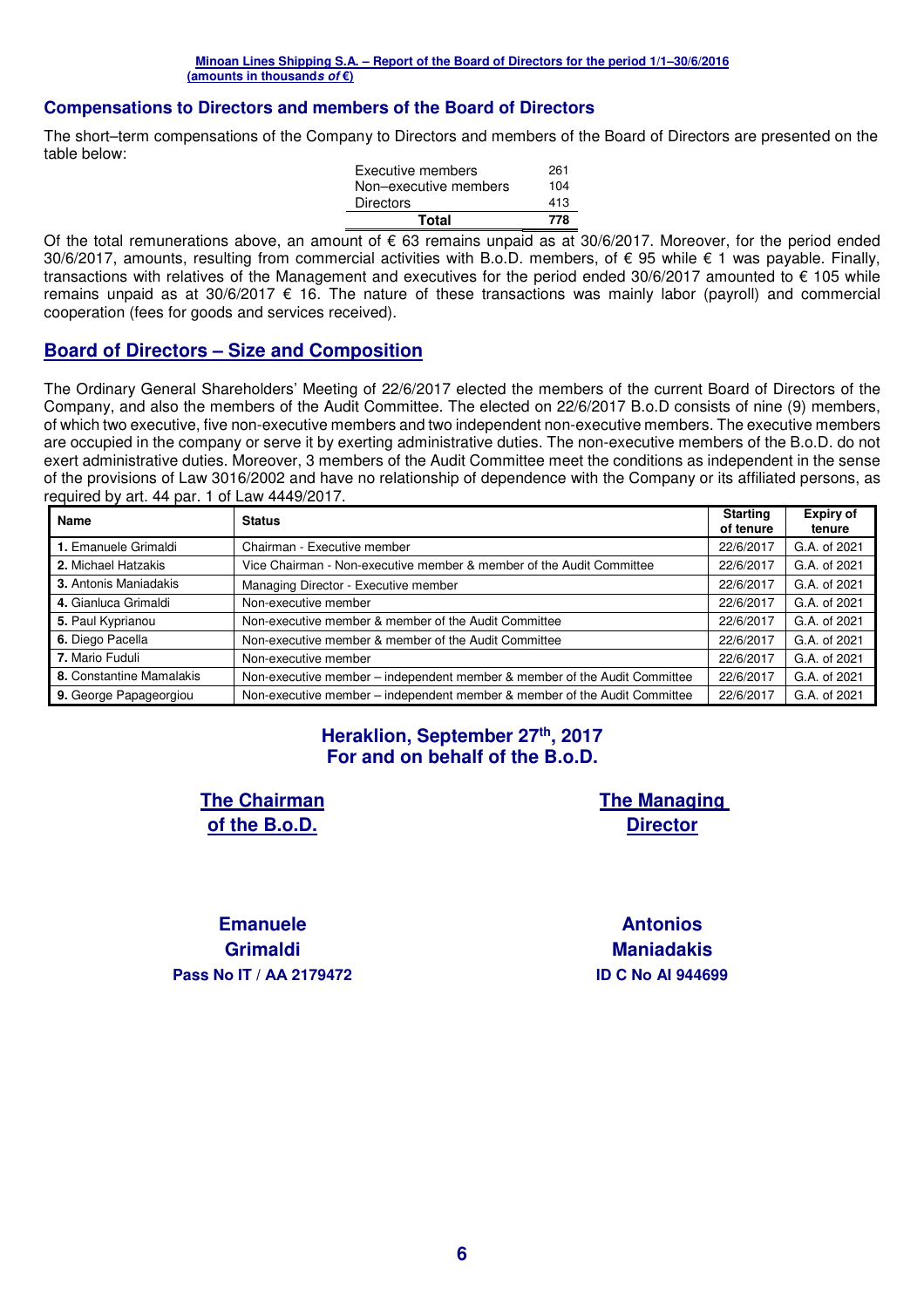

[Translation from the original text in Greek]

#### **Report on Review of Interim Financial Information**

**To the Shareholders of «MINOAN LINES SHIPPING S.A»** 

#### *Introduction*

We have reviewed the accompanying condensed company and consolidated statement of financial position of «MINOAN LINES SHIPPING S.A» (the "Company") as of 30 June 2017 and the related condensed company and consolidated statements of comprehensive income, changes in equity and cash flows for the six-month period then ended and the selected explanatory notes, that comprise the interim condensed financial information and which form an integral part of the six-month financial report as required by L.3556/2007. Management is responsible for the preparation and presentation of this condensed interim financial information in accordance with International Financial Reporting Standards as they have been adopted by the European Union and applied to interim financial reporting (International Accounting Standard "IAS 34"). Our responsibility is to express a conclusion on this interim condensed financial information based on our review.

#### *Scope of review*

We conducted our review in accordance with International Standard on Review Engagements 2410, "Review of Interim Financial Information Performed by the Independent Auditor of the Entity". A review of interim financial information consists of making inquiries, primarily of persons responsible for financial and accounting matters, and applying analytical and other review procedures. A review is substantially less in scope than an audit conducted in accordance with International Standards on Auditing and consequently does not enable us to obtain assurance that we would become aware of all significant matters that might be identified in an audit. Accordingly, we do not express an audit opinion.

#### *Conclusion*

Based on our review, nothing has come to our attention that causes us to believe that the accompanying interim financial information is not prepared, in all material respects, in accordance with IAS 34.

#### *Reference to Other Legal and Regulatory Requirements*

Our review has not revealed any inconsistency or discrepancy of the other information of the six-month financial report, as required by article 5 of L.3556/2007, with the accompanying interim condensed financial information.

Athens, 28 September 2017



PricewaterhouseCoopers S.A. The Certified Auditor 268 Kifissias Avenue 152 32 Halandri, Greece SOEL Reg. No.17681 SOEL Reg. No. 113

*PricewaterhouseCoopers SA, 268 Kifissias Avenue, 15232 Halandri, Greece T: +30 210 6874400, F: +30 210 6874444, www.pwc.gr* 

*260 Kifissias Avenue & Kodrou Str., 15232 Halandri, T: +30 210 6874400, F:+30 210 6874444 17 Ethnikis Antistassis Str., 55134 Thessaloniki, T: +30 2310 488880, F: +30 2310 459487*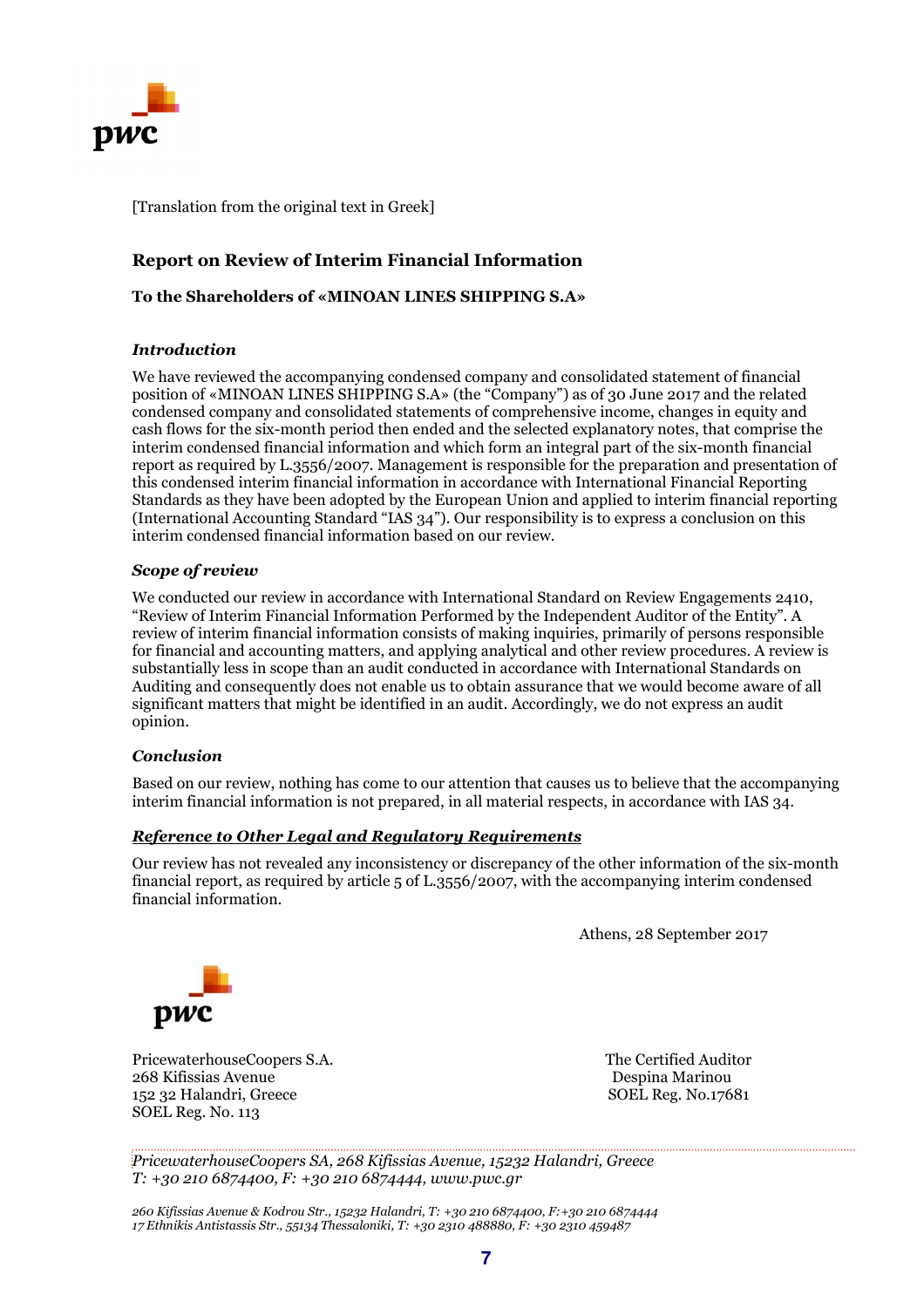

## **Condensed interim Company stand–alone and consolidated financial statements for the period ended June 30th 2017 (1/1–30/6/2017)**

### **IN ACCORDANCE WITH INTERNATIONAL FINANCIAL REPORTING STANDARDS as adopted by the European Union**

The condensed interim Company stand–alone and consolidated financial statements were approved by the Company's Board of Directors' meeting on **September 27th, 2017** and have been published to the electronic address **www.minoan.gr**. It is noted that the published, in the press, condensed financial data aim to provide the user with general information of the Company's and Group's financial results and position, according to International Financial Reporting Standards.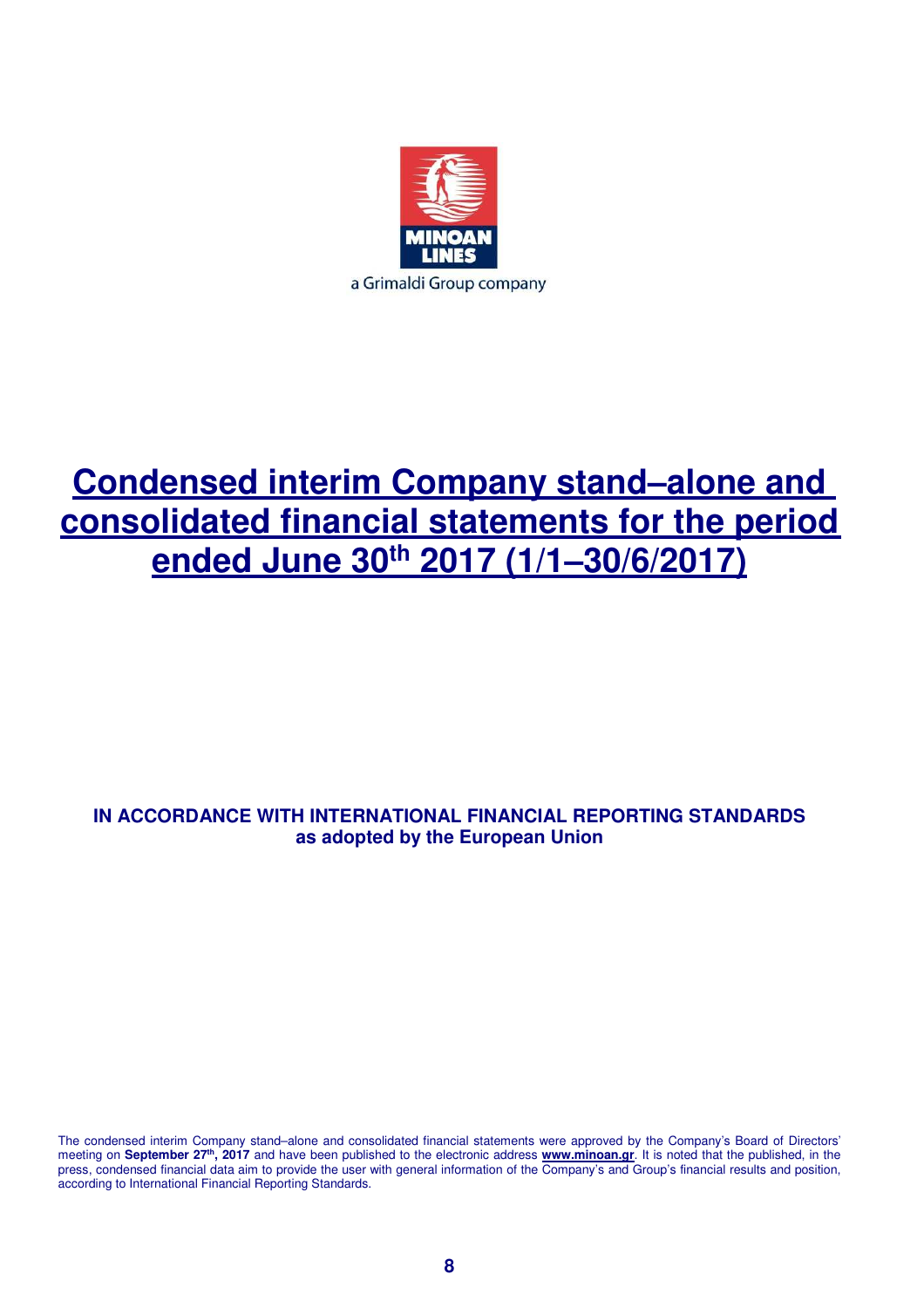| <b>Table of Contents</b> |                                                                                                                                                 | Page   |  |  |
|--------------------------|-------------------------------------------------------------------------------------------------------------------------------------------------|--------|--|--|
|                          | <b>Condensed interim statement of comprehensive income</b>                                                                                      | 11     |  |  |
|                          | <b>Condensed interim statement of financial position</b>                                                                                        | 12     |  |  |
|                          | Condensed interim statement of changes in equity                                                                                                | 13     |  |  |
|                          | Condensed interim consolidated statement of changes in equity                                                                                   |        |  |  |
|                          | <b>Condensed interim statement of cash flows</b>                                                                                                | 15     |  |  |
|                          | Notes to the condensed interim Company stand–alone and consolidated<br>financial statements for the period ended June 30th 2017 (1/1-30/6/2017) |        |  |  |
| <b>Note</b>              |                                                                                                                                                 |        |  |  |
| 1                        | <b>General Company's information</b>                                                                                                            | 16     |  |  |
| $\overline{2}$           | <b>Basis of preparation of the Financial Statements</b>                                                                                         | 16     |  |  |
| 2.1                      | <b>Statement of compliance</b>                                                                                                                  | 16     |  |  |
| 2.2                      | <b>Use of estimates</b>                                                                                                                         | 16     |  |  |
| 3                        | <b>Significant accounting policies</b>                                                                                                          | 17     |  |  |
| 3.1                      | New standards, interpretations and amendments of existing standards                                                                             | 17     |  |  |
| 4                        | <b>Financial risk management</b>                                                                                                                | 18     |  |  |
| 4.1                      | <b>General</b>                                                                                                                                  | 18     |  |  |
| 4.2                      | <b>Macroeconomic conditions in Greece-Capital controls</b>                                                                                      | 18     |  |  |
| 4.3                      | <b>Liquidity risk</b>                                                                                                                           | 18     |  |  |
| 4.4                      | <b>Credit risk</b>                                                                                                                              | 19     |  |  |
| 4.5                      | <b>Market conditions risk</b>                                                                                                                   | 19     |  |  |
| 4.6                      | <b>Interest rate risk</b>                                                                                                                       | 19     |  |  |
| 4.7                      | <b>Currency risk</b>                                                                                                                            | 19     |  |  |
| 4.8                      | <b>Fair value estimation</b>                                                                                                                    | 19     |  |  |
| 5                        | <b>Revenue</b>                                                                                                                                  | 20     |  |  |
| 6                        | <b>Cost of sales</b>                                                                                                                            | 20     |  |  |
| $\overline{7}$           | <b>Other operating income</b>                                                                                                                   | 20     |  |  |
| 8                        | <b>Selling expenses</b>                                                                                                                         | 20     |  |  |
| $\boldsymbol{9}$         | <b>Administrative expenses</b>                                                                                                                  | 21     |  |  |
| 10                       | <b>Other operating expenses</b>                                                                                                                 | 21     |  |  |
| 11                       | <b>Dividends income from subsidiaries</b>                                                                                                       | 21     |  |  |
| 12                       | <b>Income tax</b>                                                                                                                               | 21     |  |  |
| 13                       | <b>Earnings per share</b>                                                                                                                       | 21     |  |  |
| 14                       | Tangible and intangible assets                                                                                                                  | 22     |  |  |
| 15                       | <b>Investment property</b>                                                                                                                      | 23     |  |  |
| 16                       | <b>Investments in subsidiaries</b>                                                                                                              | 23     |  |  |
| 17                       | <b>Available for sale financial assets</b>                                                                                                      | 23     |  |  |
| 18                       | <b>Other non-current assets</b>                                                                                                                 | 24     |  |  |
| 19                       | <b>Inventories</b>                                                                                                                              | 24     |  |  |
| 20                       | Trade and Other receivables-Other current assets                                                                                                | 24     |  |  |
| 21                       | <b>Cash and Cash equivalents</b>                                                                                                                | 24     |  |  |
| 22                       | <b>Share capital</b>                                                                                                                            | 25     |  |  |
| 23                       | <b>Loans-Short term bank borrowings</b>                                                                                                         | $25\,$ |  |  |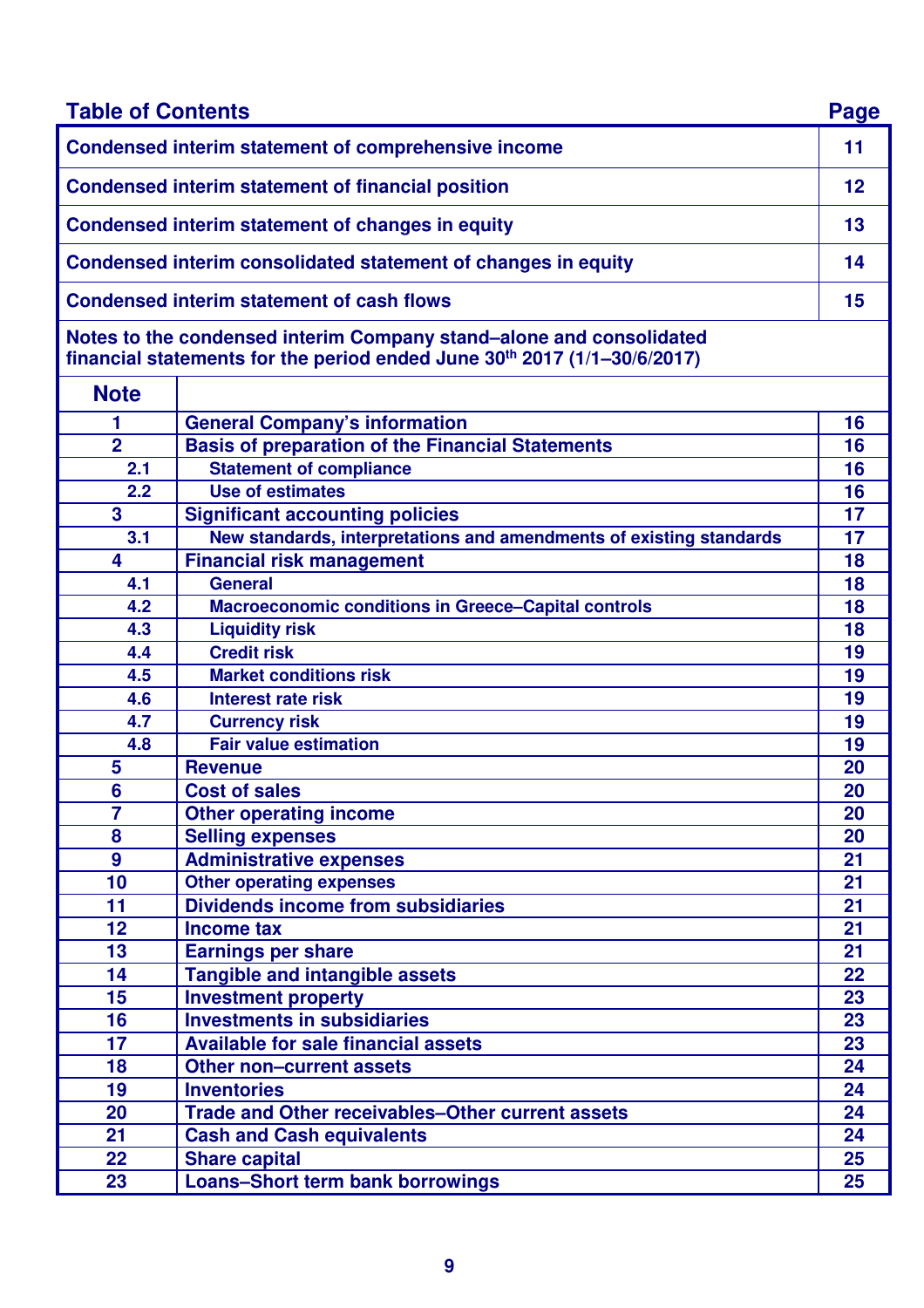| <b>Note</b> |                                                         | Page |
|-------------|---------------------------------------------------------|------|
| 24          | <b>Trade and other payables</b>                         | 25   |
| 25          | <b>Operating segments</b>                               | 25   |
| 26          | <b>Related party transactions</b>                       | 26   |
| 26.1        | <b>Group of ultimate parent company</b>                 | 27   |
| 26.2        | <b>Subsidiaries</b>                                     | 28   |
| 26.3        | <b>Members of the Board of Directors and management</b> | 28   |
| 27          | <b>Discontinued operations</b>                          | 28   |
| 28          | <b>Offsetting of financial assets and liabilities</b>   | 29   |
| 29          | <b>Contingent liabilities</b>                           | 29   |
| 30          | <b>Subsequent events</b>                                | 30   |

**The amounts of the condensed interim financial statements are presented in thousands of € unless explicitly stated otherwise. Any last digit discrepancies are due to rounding of the figures.** 

**The comparative amounts of the period 1/1–30/6/2017 have been adjusted so as to present the continuing operations of the Group and the Company**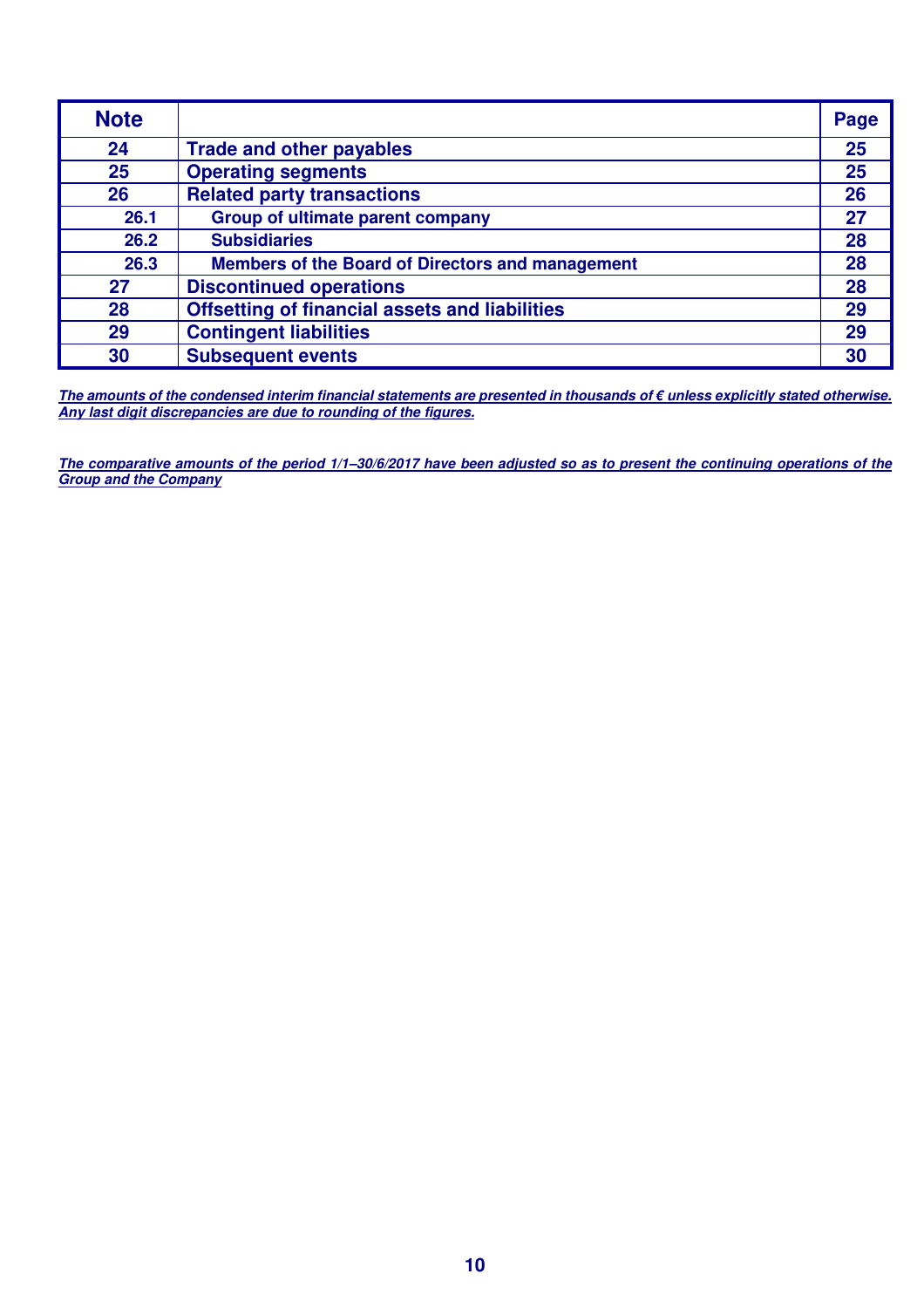## **CONDENSED INTERIM STATEMENT OF COMPREHENSIVE INCOME**

|                                                                              | <b>Note</b>    |                     | <b>The Group</b><br><b>The Company</b> |                     |                   |  |
|------------------------------------------------------------------------------|----------------|---------------------|----------------------------------------|---------------------|-------------------|--|
|                                                                              |                | $1/1 - 30/6/2017$   | $1/1 - 30/6/2016$                      | $1/1 - 30/6/2017$   | $1/1 - 30/6/2016$ |  |
| <b>Continuing operations</b>                                                 |                |                     |                                        |                     |                   |  |
| Revenue                                                                      | 5              | 35,497              | 29,780                                 | 30,362              | 24,616            |  |
| Cost of sales                                                                | 6              | $-25,519$           | $-21,069$                              | $-22,743$           | $-18,282$         |  |
| <b>Gross Profit of the period</b>                                            |                | 9,978               | 8,711                                  | 7,619               | 6,334             |  |
| Other operating income                                                       | $\overline{7}$ | 1,101               | 3,644                                  | 1,101               | 3,644             |  |
| Selling expenses                                                             | 8              | $-5,066$            | $-4,289$                               | $-5,008$            | $-4,235$          |  |
| Administrative expenses                                                      | 9              | $-3,180$            | $-3,000$                               | $-3,164$            | $-2,980$          |  |
| Other operating expenses                                                     | 10             | $-198$              | $-262$                                 | $-196$              | $-260$            |  |
| Operating Profit / (loss) of the period before                               |                |                     |                                        |                     |                   |  |
| financing costs                                                              |                | 2,635               | 4,804                                  | 352                 | 2,503             |  |
| Finance income                                                               |                | 36                  | 61                                     | 27                  | 49                |  |
| Finance expenses                                                             |                | $-890$              | $-1,144$                               | $-890$              | $-1,144$          |  |
| <b>Net finance results</b>                                                   |                | $-854$              | $-1,083$                               | $-863$              | 1,095             |  |
| Dividend income from participations                                          | 11             |                     |                                        | 4,274               | 3,610             |  |
| Profit / (loss) of the period before taxes                                   |                | 1,781               | 3,721                                  | 3,763               | 5,018             |  |
| Income tax                                                                   | 12             | $-118$              | $-119$                                 |                     |                   |  |
| Profit of the period after taxes from<br>continuing operations               |                | 1,663               | 3,602                                  | 3,763               | 5,018             |  |
| (Loss) / profit of the period after taxes from<br>discontinued operations    | 27             | $-78$               | 8,603                                  | $-78$               | 8,603             |  |
| Profit of the period after taxes (a)                                         |                | 1,585               | 12,205                                 | 3,685               | 13,621            |  |
| Other comprehensive income of the period (b)                                 |                |                     |                                        |                     |                   |  |
| Total comprehensive income of the period<br>after taxes $(a) + (b)$          |                | 1,585               | 12,205                                 | 3,685               | 13,621            |  |
| The profit of the period is attributable to:<br>Owners of the parent company |                | 1,585               | 12,205                                 | 3,685               | 13,621            |  |
| Non-controlling Interests                                                    |                |                     |                                        |                     |                   |  |
| Profit of the period after taxes (a)                                         |                | 1,585               | 12,205                                 | 3,685               | 13,621            |  |
| The total comprehensive income of the period is<br>attributable to:          |                |                     |                                        |                     |                   |  |
| <b>Owners of the parent</b><br>Non-controlling interests                     |                | 1,585               | 12,205                                 | 3,685               | 13,621            |  |
| Total comprehensive income of the period                                     |                |                     |                                        |                     |                   |  |
| after taxes $(a) + (b)$                                                      |                | 1,585               | 12,205                                 | 3,685               | 13,621            |  |
| Basic Earnings of the period after taxes per<br>share (in $\epsilon$ )       | 13             |                     |                                        |                     |                   |  |
| from continuing operations<br>from discontinued operations                   |                | 0.0155<br>$-0.0007$ | 0.0337<br>0.0804                       | 0.0352<br>$-0.0007$ | 0.0469<br>0.0804  |  |
| Basic Earnings per Share after Taxes (in €)                                  |                | 0.0148              | 0.1141                                 | 0.0344              | 0.1273            |  |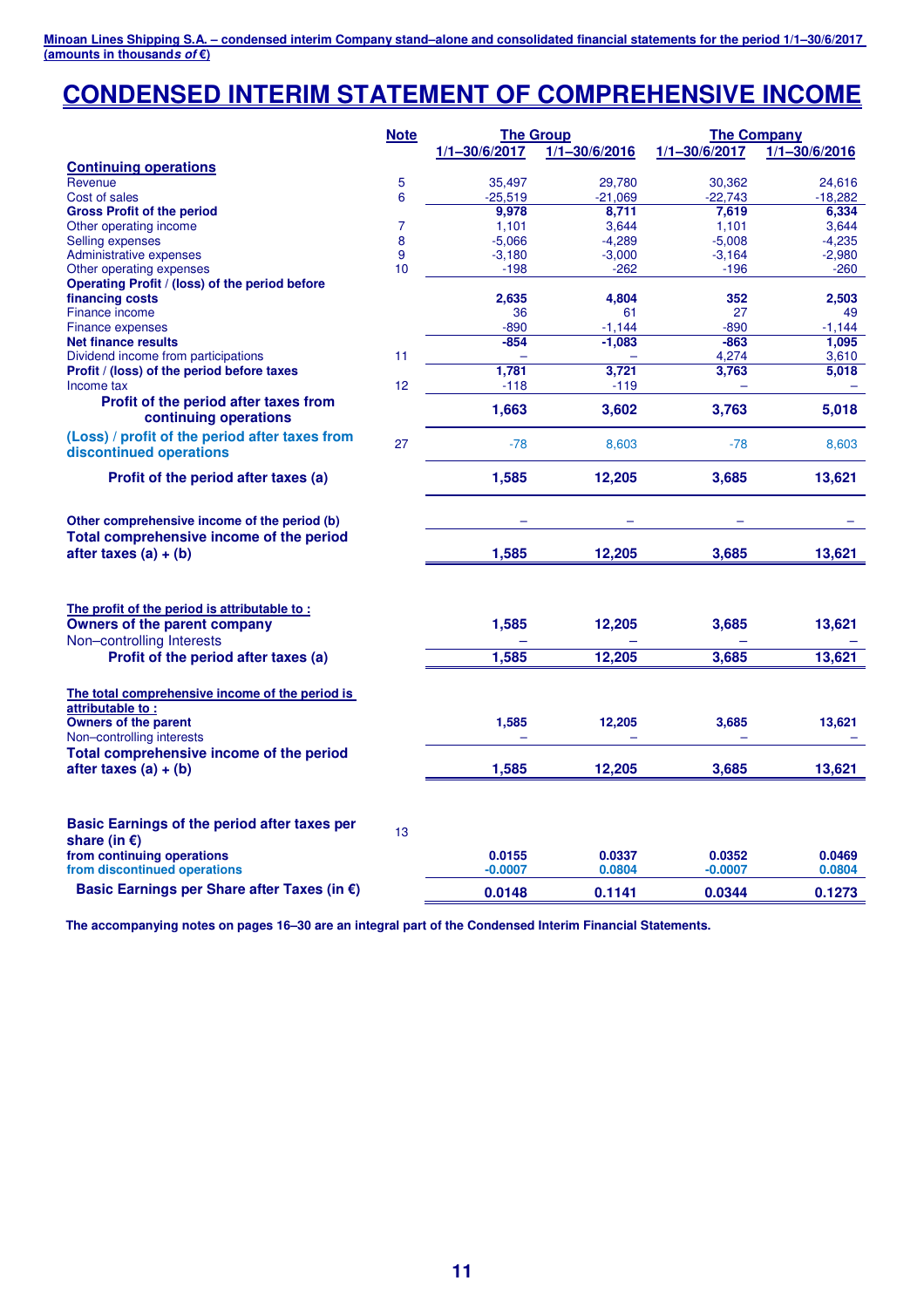### **CONDENSED INTERIM STATEMENT OF FINANCIAL POSITION**

|                                                           | <b>Note</b> |           | <b>The Group</b> | <b>The Company</b> |            |
|-----------------------------------------------------------|-------------|-----------|------------------|--------------------|------------|
|                                                           |             | 30/6/2017 | 31/12/2016       | 30/6/2017          | 31/12/2016 |
| <b>Assets</b>                                             |             |           |                  |                    |            |
| Non - current assets                                      |             |           |                  |                    |            |
| Property, plant and equipment                             | 14          | 298,548   | 303,308          | 158,686            | 160,682    |
| Intangible assets                                         | 14          | 149       | 105              | 149                | 105        |
| Investment property                                       | 15          | 1,196     | 1,217            | 1,196              | 1,217      |
| Investments in subsidiaries                               | 16          |           |                  | 132,243            | 132,243    |
| Available for sale financial assets                       | 17          | 83,414    | 82,907           | 83,414             | 82,907     |
| Other long term assets - receivables                      | 18          | 15,115    | 15,155           | 15,115             | 15,155     |
| Total non - current assets                                |             | 398.422   | 402.692          | 390,803            | 392,309    |
| <b>Current assets</b>                                     |             |           |                  |                    |            |
| Inventories                                               | 19          | 3,050     | 3,261            | 3,050              | 3,261      |
| Trade and other receivables                               | 20          | 22,572    | 41,638           | 22,756             | 42,109     |
| Other current assets                                      | 20          | 2,400     | 3,401            | 1,655              | 2,006      |
| Cash and cash equivalents                                 | 21          | 35,420    | 29,379           | 34,316             | 29,273     |
| <b>Total current assets</b>                               |             | 63,442    | 77,679           | 61,777             | 76,649     |
| <b>Total Assets</b>                                       |             | 461,864   | 480,371          | 452,580            | 468,958    |
|                                                           |             |           |                  |                    |            |
|                                                           |             |           |                  |                    |            |
| <b>Equity and liabilities</b>                             |             |           |                  |                    |            |
| <b>Equity</b>                                             | 22          | 240,705   | 240,705          | 240,705            | 240,705    |
| Share capital<br>Share premium                            |             | 25,744    | 25,744           | 25,744             | 25,744     |
| Other reserves                                            |             | 13,783    | 13,558           | 13,073             | 13,073     |
| <b>Retained earnings</b>                                  |             | 1,548     | 188              | $-6,020$           | $-9,705$   |
| Total Equity attributable to equity holders of the parent |             | 281,780   | 280,195          | 273,502            | 269,817    |
| <b>Non-controlling interests</b>                          |             |           |                  |                    |            |
| <b>Total Equity</b>                                       |             | 281,780   | 280,195          | 273,502            | 269,817    |
| Non - current liabilities                                 |             |           |                  |                    |            |
| Loans                                                     | 23          | 134,359   | 138,928          | 134,359            | 138,928    |
| Deferred tax liabilities                                  | 12          | 226       | 246              |                    |            |
| Retirement benefit obligations                            |             | 1,509     | 1,473            | 1,509              | 1,473      |
| Other provisions                                          |             | 223       | 161              | 223                | 161        |
| <b>Total Non - current liabilities</b>                    |             | 136,317   | 140,808          | 136,091            | 140,562    |
| <b>Current liabilities</b>                                |             |           |                  |                    |            |
| Loans-current portion of long term loans                  | 23          | 13,818    | 13,930           | 13,818             | 13,930     |
| Income tax obligations                                    | 12          | 33        | 1,072            |                    | 1,031      |
| Trade and other payables                                  | 24          | 29,916    | 44,366           | 29,169             | 43,618     |
| <b>Total Current liabilities</b>                          |             | 43,767    | 59,368           | 42,987             | 58,579     |
| <b>Total Liabilities</b>                                  |             | 180,084   | 200,176          | 179,078            | 199,141    |
|                                                           |             |           |                  |                    |            |
| <b>Total Equity and Liabilities</b>                       |             | 461,864   | 480,371          | 452,580            | 468.958    |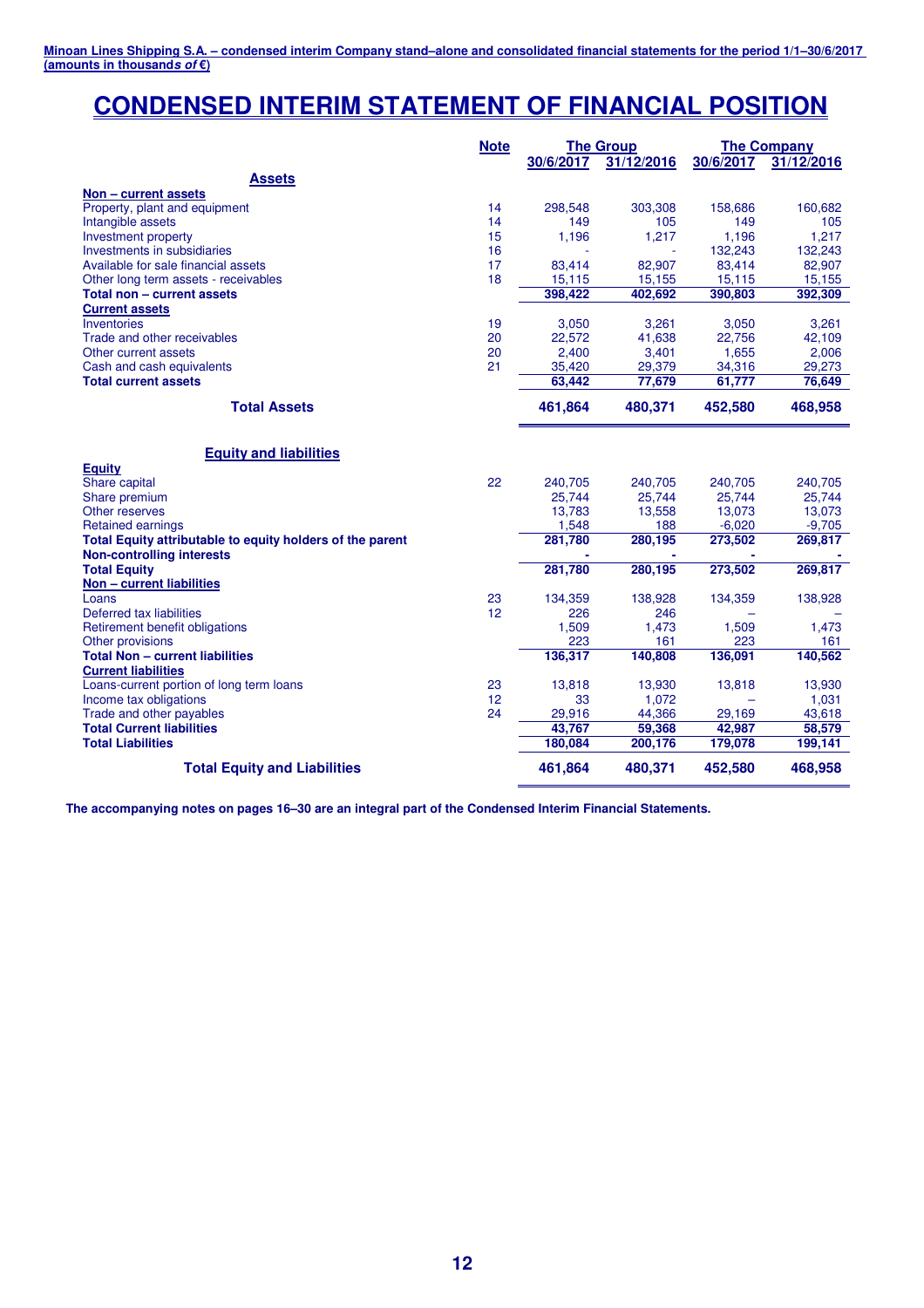### **CONDENSED INTERIM STATEMENT OF CHANGES IN EQUITY**

| Balance as at 1/1/2016                                                               | <b>Share</b><br><b>Capital</b><br>240,705 | <b>Share</b><br><b>Premium</b><br>25,744 | <b>Other</b><br><b>Reserves</b><br>60,239 | <b>Retained</b><br><b>Earnings</b><br>$-76,642$ | <u>Total</u><br><b>Equity</b><br>250,046 |
|--------------------------------------------------------------------------------------|-------------------------------------------|------------------------------------------|-------------------------------------------|-------------------------------------------------|------------------------------------------|
| Changes in equity 1/1-30/6/2016                                                      |                                           |                                          |                                           |                                                 |                                          |
| Profit of the period after taxes (a)<br>Other comprehensive income of the period (b) |                                           |                                          |                                           | 13,621                                          | 13,621                                   |
| Total comprehensive income of the period after taxes (a) $+$ (b)                     |                                           |                                          |                                           | 13,621                                          | 13,621                                   |
| <b>Balance as at 30/6/2016</b>                                                       | 240,705                                   | 25,744                                   | 60,239                                    | $-63,021$                                       | 263,667                                  |
| Balance as at 1/1/2017                                                               | 240,705                                   | 25,744                                   | 13,073                                    | $-9,705$                                        | 269,817                                  |
| Changes in equity 1/1-30/6/2017                                                      |                                           |                                          |                                           |                                                 |                                          |
| Profit of the period after taxes (a)<br>Other comprehensive income of the period (b) |                                           |                                          |                                           | 3,685                                           | 3,685                                    |
| Total comprehensive income of the period after taxes (a) $+$ (b)                     |                                           |                                          |                                           | 3,685                                           | 3,685                                    |
| <b>Balance as at 30/6/2017</b>                                                       | 240,705                                   | 25,744                                   | 13,073                                    | $-6,020$                                        | 273,502                                  |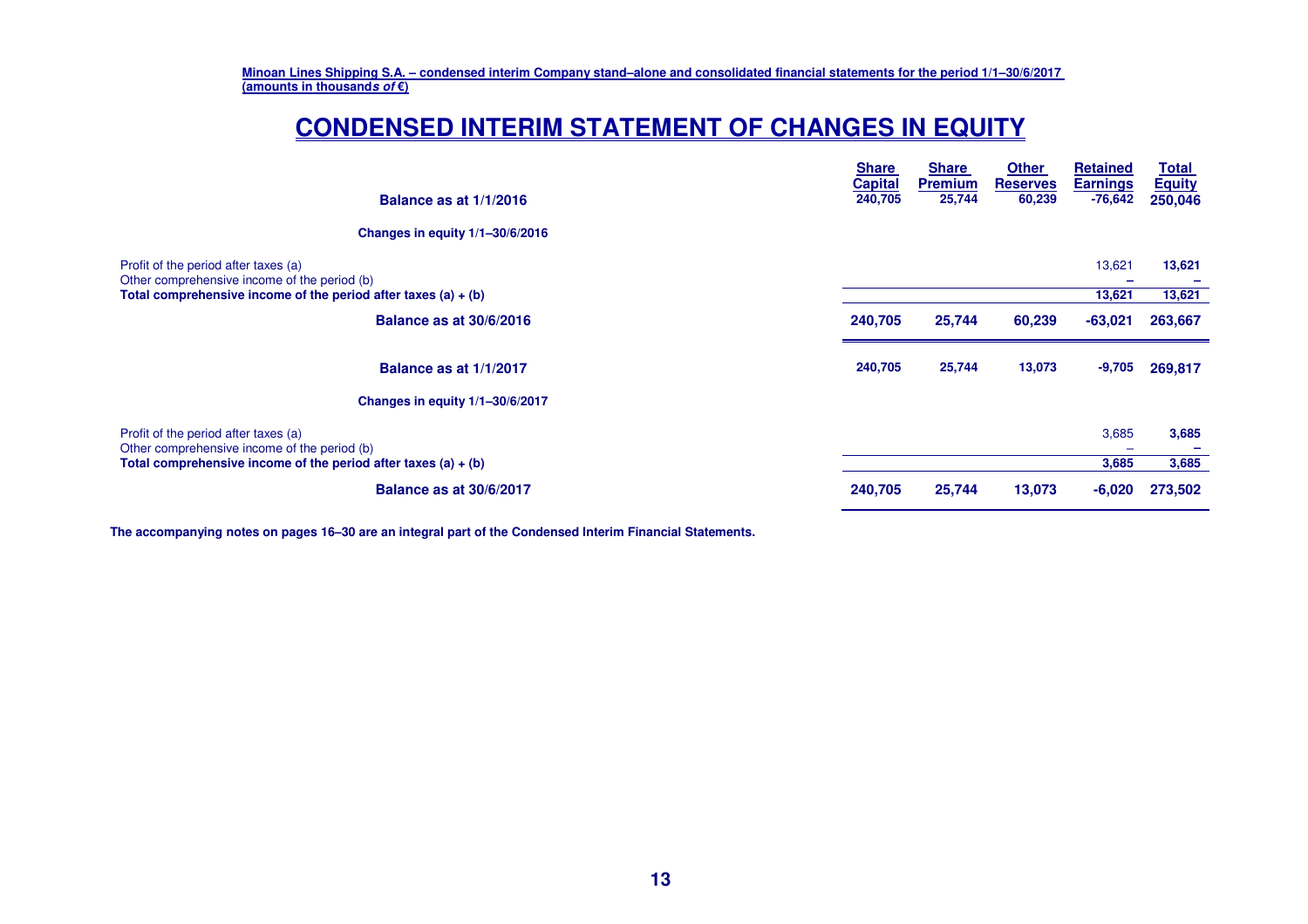### **CONDENSED INTERIM CONSOLIDATED STATEMENT OF CHANGES IN EQUITY**

|                                                                                      | Attributed to owners of the parent company |                                |                                 |                             |                                                |                                         |                               |  |
|--------------------------------------------------------------------------------------|--------------------------------------------|--------------------------------|---------------------------------|-----------------------------|------------------------------------------------|-----------------------------------------|-------------------------------|--|
|                                                                                      | <b>Share</b><br><b>Capital</b>             | <b>Share</b><br><b>Premium</b> | <b>Other</b><br><b>Reserves</b> | Retained<br><b>Earnings</b> | Total<br><b>Shareholders'</b><br><b>Equity</b> | Non-<br>controlling<br><u>interests</u> | <b>Total</b><br><b>Equity</b> |  |
| Balance as at 1/1/2016                                                               | 240,705                                    | 25,744                         | 60,534                          | $-67,418$                   | 259,565                                        |                                         | 259,565                       |  |
| Changes in equity 1/1-30/6/2016                                                      |                                            |                                |                                 |                             |                                                |                                         |                               |  |
| Transfer between retained earnings and other reserves (ordinary reserve)             |                                            |                                | 190                             | $-190$                      |                                                |                                         |                               |  |
| Profit of the period after taxes (a)<br>Other comprehensive income of the period (b) |                                            |                                |                                 | 12,205                      | 12,205                                         |                                         | 12,205                        |  |
| Total comprehensive income of the period after taxes $(a) + (b)$                     |                                            |                                |                                 | 12,205                      | 12,205                                         | $\equiv$                                | 12,205                        |  |
| <b>Balance as at 30/6/2016</b>                                                       | 240,705                                    | 25,744                         | 60,724                          | $-55,403$                   | 271,770                                        | -                                       | 271,770                       |  |
| Balance as at 1/1/2017                                                               | 240,705                                    | 25,744                         | 13,558                          | 188                         | 280,195                                        | $\overline{\phantom{a}}$                | 280,195                       |  |
| Changes in equity 1/1-30/6/2017                                                      |                                            |                                |                                 |                             |                                                |                                         |                               |  |
| Transfer between retained earnings and other reserves (ordinary reserve)             |                                            |                                | 225                             | $-225$                      |                                                |                                         |                               |  |
| Profit of the period after taxes (a)<br>Other comprehensive income of the period (b) |                                            |                                |                                 | 1,585                       | 1,585                                          | -                                       | 1,585                         |  |
| Total comprehensive income of the period after taxes $(a) + (b)$                     |                                            |                                |                                 | 1,585                       | 1.585                                          | $\overline{\phantom{0}}$                | 1,585                         |  |
| <b>Balance as at 30/6/2017</b>                                                       | 240,705                                    | 25,744                         | 13,783                          | 1,548                       | 281,780                                        | -                                       | 281,780                       |  |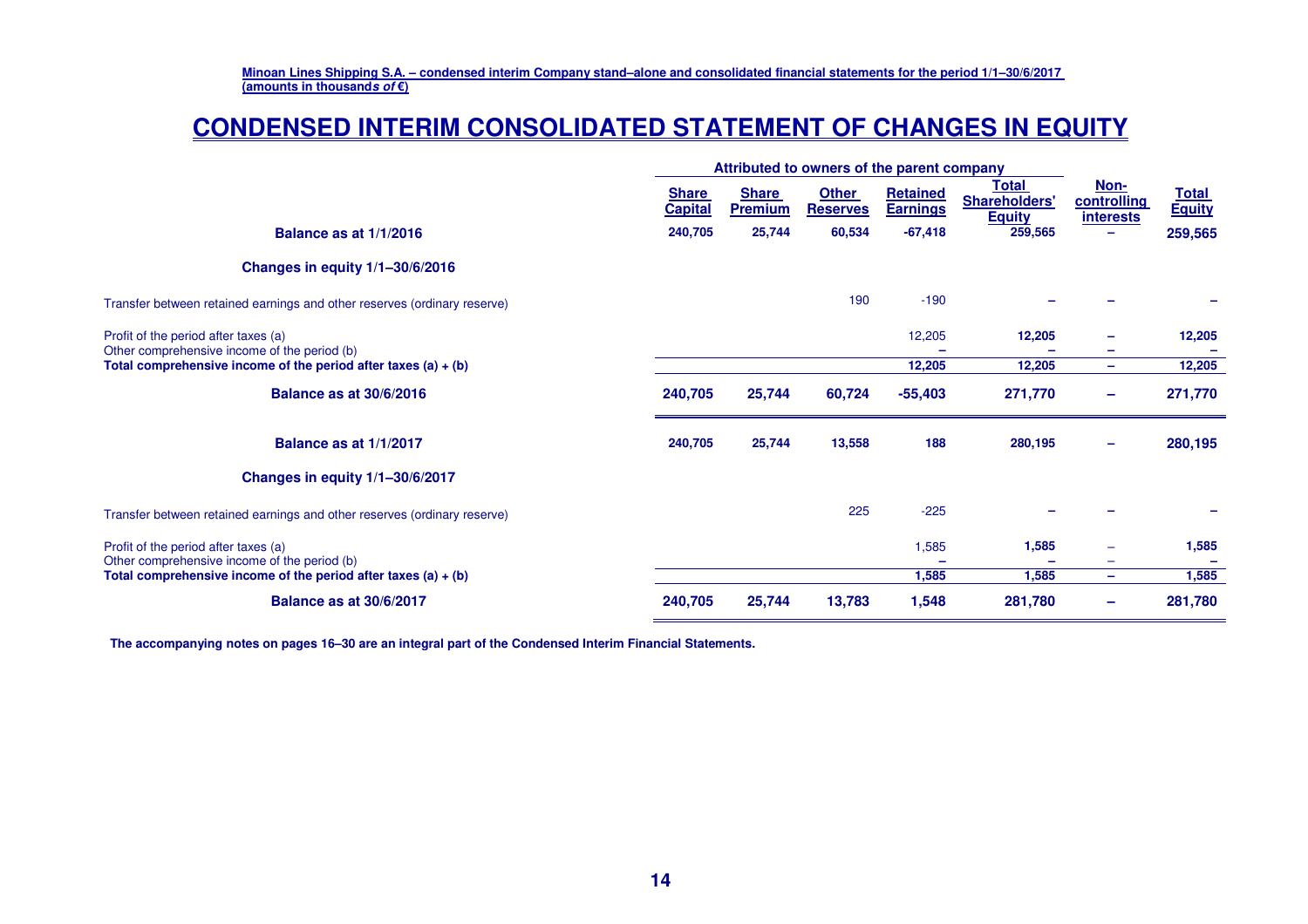### **CONDENSED INTERIM STATEMENT OF CASH FLOWS**

| <b>Indirect Presentation Method</b>                                                 | <b>Note</b> | <b>The Group</b><br>$1/1 - 30/6/2017$<br>$1/1 - 30/6/2016$ |           | $1/1 - 30/6/2017$ | <b>The Company</b><br>$1/1 - \frac{30}{6/2016}$ |
|-------------------------------------------------------------------------------------|-------------|------------------------------------------------------------|-----------|-------------------|-------------------------------------------------|
| <b>Cash Flows from Operating Activities</b>                                         |             |                                                            |           |                   |                                                 |
| Profit of the period before taxes                                                   |             | 1,703                                                      | 12,324    | 3,685             | 13,621                                          |
| Plus / (less) adjustments for:                                                      |             |                                                            |           |                   |                                                 |
| Net depreciation                                                                    | 14 & 15     | 7,047                                                      | 7,337     | 4,283             | 4,573                                           |
| <b>Provisions</b>                                                                   |             | $-615$                                                     | 259       | $-615$            | 259                                             |
| Net Foreign Exchange (Gain) / loss                                                  |             | $-12$                                                      | Δ         | $-12$             | $\boldsymbol{\Lambda}$                          |
| (Income), (gains) from investing activities                                         |             |                                                            | $-3,524$  | $-4,274$          | $-7,135$                                        |
| Interest and other financial expenses                                               |             | 890                                                        | 1,159     | 890               | 1,159                                           |
| Plus / (less) adjustments for changes in working capital or<br>operating activities |             |                                                            |           |                   |                                                 |
| Decrease / (increase) in inventories                                                |             | 212                                                        | $-953$    | 212               | $-953$                                          |
| Decrease / (increase) in trade and other receivables                                |             | 18,442                                                     | $-11,953$ | 17,793            | $-13,151$                                       |
| (Decrease) in liabilities other than borrowings<br>$(\text{less})$ :                |             | $-13,598$                                                  | $-4,869$  | $-13,596$         | $-4,849$                                        |
| Interest and related expenses paid                                                  |             | $-830$                                                     | $-1,016$  | $-830$            | $-1,016$                                        |
| Income taxes paid                                                                   |             | $-1,175$                                                   | $-127$    | $-1,030$          |                                                 |
| Net cash generated by / (used in) operating activities<br>(a)                       |             | 12,064                                                     | $-1,359$  | 6,506             | $-7,488$                                        |
| <b>Cash Flows from Investing activities</b>                                         |             |                                                            |           |                   |                                                 |
| Purchase of other investments                                                       | 17          | $-507$                                                     | $-29,866$ | $-507$            | $-29,866$                                       |
| Return of capital from affiliate                                                    |             |                                                            |           | 286               |                                                 |
| Purchase of tangible and intangible assets                                          | 14          | $-780$                                                     | $-527$    | $-780$            | $-527$                                          |
| Proceeds from sale of tangible and intangible assets                                |             |                                                            | 55,000    |                   | 55,000                                          |
| Dividends received                                                                  | 11          |                                                            |           | 4,274             | 3,610                                           |
| Net cash (used in) / generated by investing activities<br>(b)                       |             | $-1,287$                                                   | 24,607    | 3,273             | 28,217                                          |
| <b>Cash Flows from Financing activities</b>                                         |             |                                                            |           |                   |                                                 |
| Repayment of long term borrowings                                                   |             | $-4,736$                                                   | $-32,681$ | $-4,736$          | $-32,681$                                       |
| Net cash (used in) financing activities (c)                                         |             | $-4,736$                                                   | $-32,681$ | $-4,736$          | $-32,681$                                       |
| Net Increase / (decrease) in cash and cash                                          |             |                                                            |           |                   |                                                 |
| equivalents<br>$(a) + (b) + (c)$                                                    |             | 6,041                                                      | $-9,433$  | 5,043             | $-11,952$                                       |
| Cash and cash equivalents at the beginning of the<br>period                         |             | 29,379                                                     | 24,704    | 29,273            | 24,566                                          |
| <b>Cash and cash equivalents</b><br>at the end of the period                        | 21          | 35,420                                                     | 15,271    | 34,316            | 12,614                                          |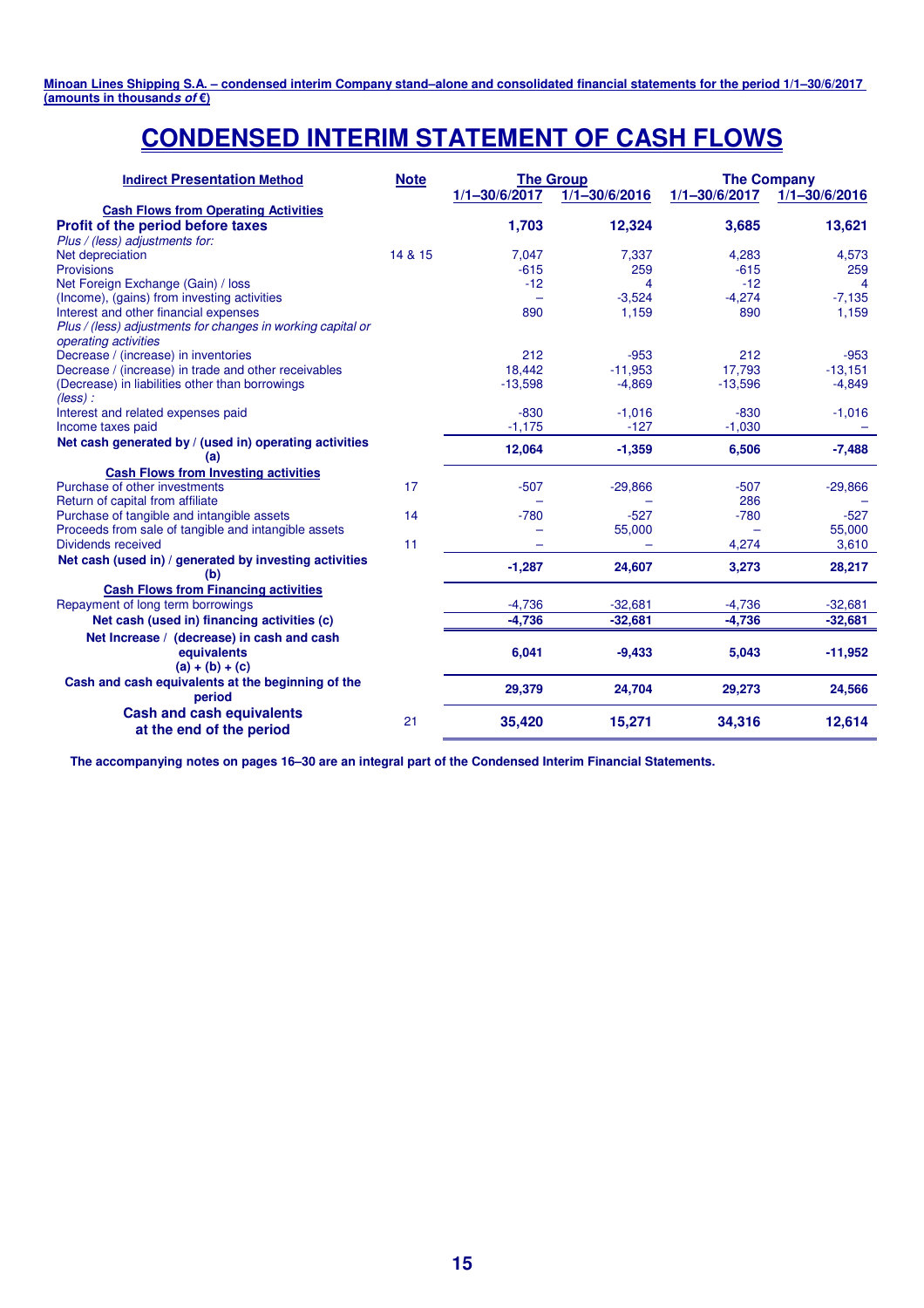### **Notes to the condensed interim Company stand–alone and consolidated financial statements for the period ended June 30th 2017 (1/1–30/6/2017)**

### **1. General Company's information**

The Company was established on May 25<sup>th</sup> 1972 (Government Gazette 939–25/5/1972), is based in the Municipality of Heraklion–Crete and its discrete name is "MINOAN LINES". It operates in the Ferry shipping sector both in Domestic and International sea routes.

The number of the personnel employed during the six–month periods ended June 30<sup>th</sup> 2017 and June 30<sup>th</sup> 2016 was 390 and 393, respectively.

Minoan Lines' shares are listed on the Athens Stock Exchange (code: MINOA). The corresponding code under Reuters is MILr.AT and under Bloomberg is MINOA GA.

The total number of ordinary shares outstanding on 30/6/2017 and on 30/6/2016 was 106,980,050. The weighted average number of shares on 30/6/2017 and on 30/6/2016 was 106,980,050. The total market capitalization reached € 256,752. Every share carries one voting right.

From 2008, the majority of the Company's shares are held by "Grimaldi Group S.p.A." a member of the Grimaldi Group which is based in Palermo-Italy and became overlying parent company which has control of both the Company and the Group.

The General Shareholders' Meeting elects the Board of Directors which consists of 7–9 members. The current structure of the Board of Directors is comprised by nine (9) members, who were elected by the General Shareholders' Meeting held on 22/6/2017. On 30/6/2017, two (2) members of the board were executive, five (5) were non–executive and two (2) were non– executive–independent members.

The condensed interim financial statements for the period ended June 30<sup>th</sup> 2017, which were approved by the Board of Directors meeting on September 27<sup>th</sup>, 2017, include the condensed interim Company stand–alone and the consolidated financial statements (the «Financial Statements»).

The condensed interim consolidated financial statements include the Company and its subsidiaries (the Group.

The subsidiary that is included in the consolidated financial statements and the ownership interests that the parent Company holds, directly or indirectly, are outlined in the table below: **% Interest**

|                      | <b>Consolidation</b> |                     | % Interest |      |  |  |
|----------------------|----------------------|---------------------|------------|------|--|--|
| company              | Method               | <b>Headquarters</b> | 2017       | 2016 |  |  |
| Minoan Italia S.p.A. | Full                 | Palermo-Italy       | 100%       | 100% |  |  |

### **2. Basis of preparation of the Financial Statements**

### **2.1 Statement of compliance**

The condensed interim financial statements have been prepared in accordance with International Accounting Standard 34 (interim financial reporting).

The condensed interim financial statements do not include all notes and information required and it is recommended they be read in conjunction with the Annual Financial Statements for the year ended December 31<sup>st</sup> 2016.

These financial statements have been prepared on the basis that the Group operates as a going concern which implies that it takes all necessary measures and proceeds to all the necessary actions and negotiations in order to has sufficient financial resources to meet its financial and operating obligations for the foreseeable future. More specifically, the Group through the measures taken by the Management in the previous years as well as in the current period has generated profitable results, which are constantly improved from period to period. Moreover, despite the difficulties created by the recent imposition of capital controls in Greece (note 4.2), the Group has sufficient liquidity and is fully consistent with its debt obligations as well as its obligations to the Social Security's Organizations, to the Tax Authorities, to its employees and to its suppliers. This fact enables the Group to smoothly continue its activities.

The comparative amounts of the statement of comprehensive income and the related notes have been adjusted to include continuing operations. The presentation of discontinued operations is presented in note 27.

The amounts of the condensed interim financial statements are presented in thousands of €, unless explicitly stated otherwise. Any last digit discrepancies are due to the rounding of the figures.

### **2.2 Use of estimates**

The preparation of the Financial Statements in conformity with IFRSs requires management to make judgements, estimates and assumptions that affect the application of policies and reported amounts of assets and liabilities, income and expenses. Actual results may differ from these estimates.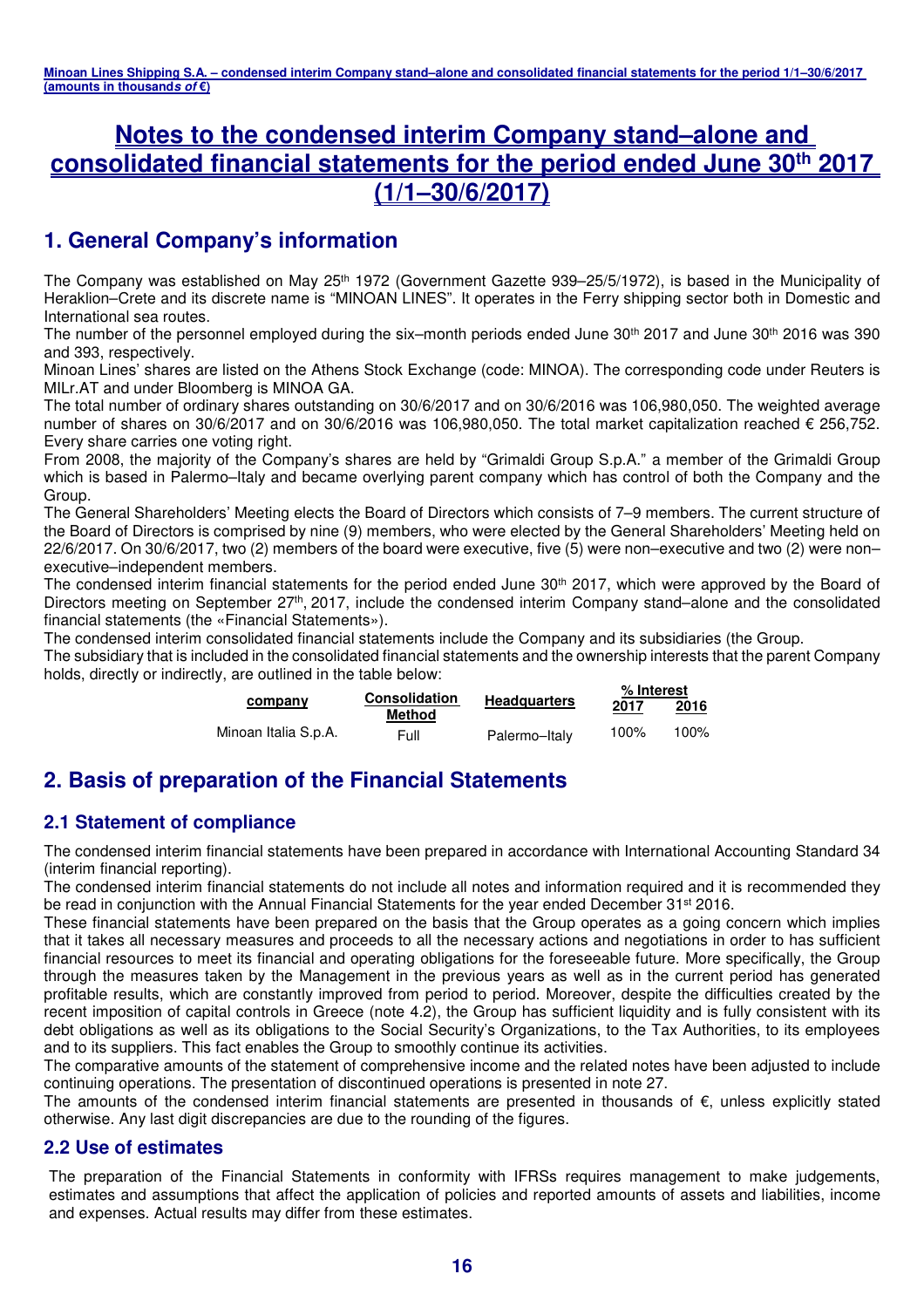Significant estimates and critical judgements in applying accounting policies that have significant effect on the Financial Statements as well as those which involve potential risk for adjustment in the next fiscal year do not differ from those applied in the Annual Financial Statements as of December 31st 2016.

### **3. Significant accounting policies**

The significant accounting policies adopted for the preparation of the Financial Statements on 30/6/2017 are those applied for the preparation of the Annual Financial Statements on 31/12/2016 and have been published in the Company's web site www.minoan.gr.

#### **3.1 New standards, interpretations and amendments of existing standards**

Certain new standards, amendments to standards and interpretations have been issued that are mandatory for periods beginning during the current financial year and subsequent years. The Group is in the process of assessing the impact of the implementations of the IFRS amendments in the financial statements. In any such case, unless otherwise stated, the Group considers that the following amendments have no or insignificant effect to the interim condensed financial statements.

#### **Standards and Interpretations effective for the current financial year**

There are no new standards, amendments to standards and interpretations that are mandatory for periods beginning on 1/1/2017.

#### **Standards and Interpretations effective for subsequent periods**

**IFRS 9 "Financial Instruments" and subsequent amendments to IFRS 9 and IFRS 7 (effective for annual periods** beginning on or after 1 January 2018)

IFRS 9 replaces the guidance in IAS 39 which deals with the classification and measurement of financial assets and financial liabilities and it also includes an expected credit losses model that replaces the incurred loss impairment model used today. IFRS 9 establishes a more principles-based approach to hedge accounting and addresses inconsistencies and weaknesses in the current model in IAS 39. **The Group is currently investigating the impact of IFRS 9 on its financial statements**. **IFRS 15 "Revenue from Contracts with Customers"** (effective for annual periods beginning on or after 1 January 2018) IFRS 15 has been issued in May 2014. The objective of the standard is to provide a single, comprehensive revenue recognition model for all contracts with customers to improve comparability within industries, across industries, and across capital markets. It contains principles that an entity will apply to determine the measurement of revenue and timing of when it is recognized. The underlying principle is that an entity will recognize revenue to depict the transfer of goods or services to customers at an amount that the entity expects to be entitled to in exchange for those goods or services. **The Group is currently investigating the impact of IFRS 15 on its financial statements**.

#### **IFRS 16 "Leases"** (effective for annual periods beginning on or after 1 January 2019)

IFRS 16 has been issued in January 2016 and supersedes IAS 17. The objective of the standard is to ensure the lessees and lessors provide relevant information in a manner that faithfully represents those transactions. IFRS 16 introduces a single lessee accounting model and requires a lessee to recognise assets and liabilities for all leases with a term of more than 12 months, unless the underlying asset is of low value. IFRS 16 substantially carries forward the lessor accounting requirements in IAS 17. Accordingly, a lessor continues to classify its leases as operating leases or finance leases, and to account for those two types of leases differently. The Group is currently investigating the impact of IFRS 16 on its financial statements. **The standard has not yet been endorsed by the EU**.

**IAS 7 (Amendments) "Disclosure initiative"** (effective for annual periods beginning on or after 1 January 2017)

These amendments require entities to provide disclosures that enable users of financial statements to evaluate changes in liabilities arising from financing activities. **The amendments have not yet been endorsed by the EU**.

**IAS 40 (Amendments) "Transfers of Investment Property"** (effective for annual periods beginning on or after 1 January 2018)

The amendments clarified that to transfer to, or from, investment properties there must be a change in use. To conclude if a property has changed use there should be an assessment of whether the property meets the definition and the change must be supported by evidence. **The amendments have not yet been endorsed by the EU**.

#### **IFRIC 22 "Foreign currency transactions and advance consideration"** (effective for annual periods beginning on or after 1 January 2018)

The interpretation provides guidance on how to determine the date of the transaction when applying the standard on foreign currency transactions, IAS 21. The Interpretation applies where an entity either pays or receives consideration in advance for foreign currency-denominated contracts. **The interpretation has not yet been endorsed by the EU.** 

**IFRIC 23 "Uncertainty over income tax treatments"** (effective for annual periods beginning on or after 1 January 2019) The interpretation explains how to recognize and measure deferred and current income tax assets and liabilities where there is uncertainty over a tax treatment. IFRIC 23 applies to all aspects of income tax accounting where there is such uncertainty, including taxable profit or loss, the tax bases of assets and liabilities, tax losses and credits and tax rates. **The interpretation has not yet been endorsed by the EU.**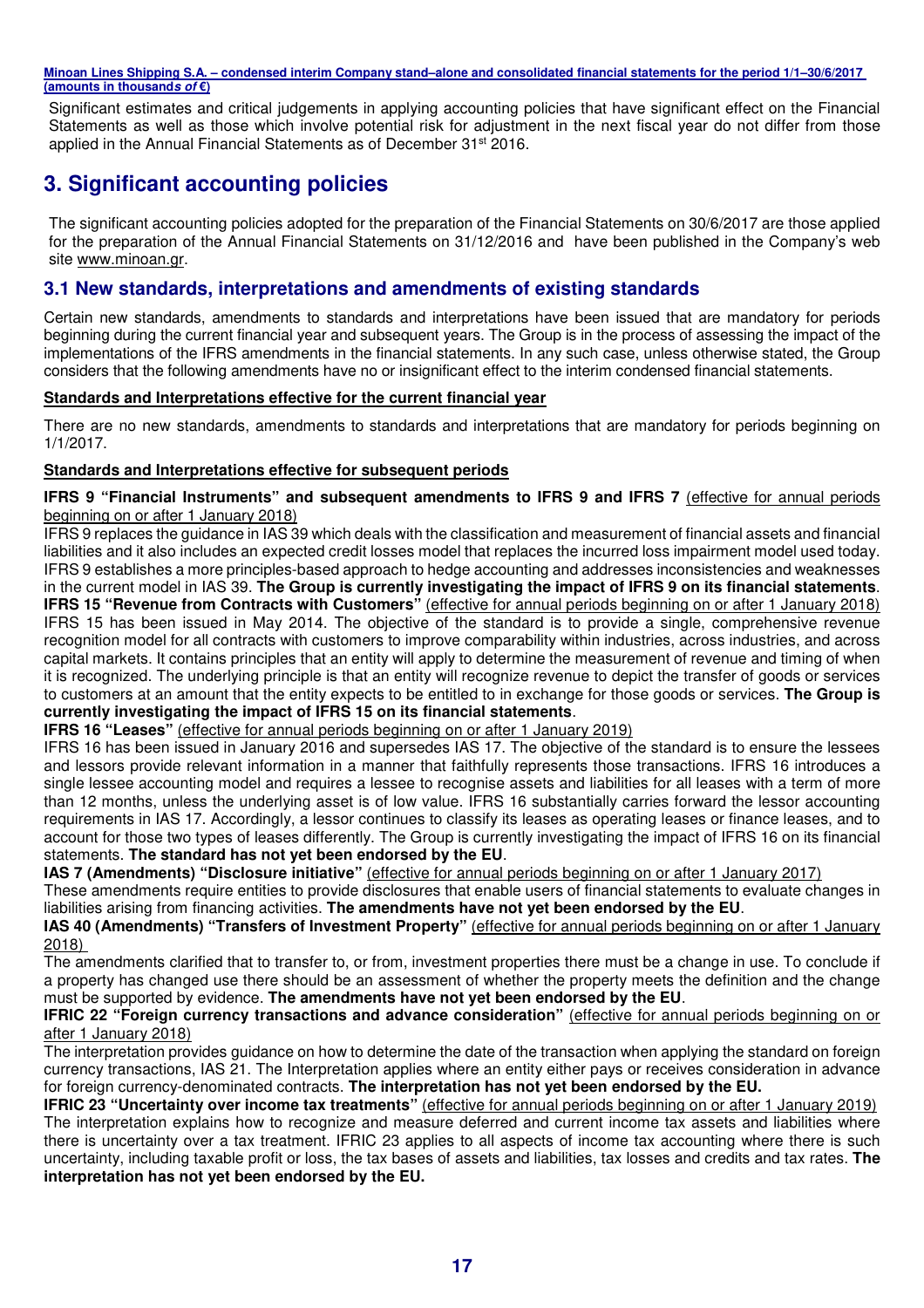#### **Annual Improvements to IFRSs 2014 (2014 – 2016 Cycle)**

The amendments set out below describe the key changes to two IFRSs. **The amendments have not yet been endorsed by the EU.** 

#### **IFRS 12 "Disclosures of Interests in Other Entities"**

The amendment clarified that the disclosures requirement of IFRS 12 are applicable to interest in entities classified as held for sale except for summarised financial information. The amendment is effective for annual periods beginning on or after 1 January 2017.

#### **IAS 28 "Investments in associates and Joint ventures"**

The amendments clarified that when venture capital organisations, mutual funds, unit trusts and similar entities use the election to measure their investments in associates or joint ventures at fair value through profit or loss (FVTPL), this election should be made separately for each associate or joint venture at initial recognition. The amendment is effective for annual periods beginning on or after 1 January 2018.

### **4. Financial risk management**

#### **4.1 General**

The Company and the Group are exposed mainly to the following financial risks which might possibly be affected by the macroeconomic and operating environment as analyzed below:

- Liquidity
- Credit
- Market conditions

This note presents information about the Group's exposure to each of the above risks, the Group's objectives, policies and processes for measuring and managing risk, and the Group's management of capital. Further quantitative disclosures are included throughout these financial statements.

The Board of Directors has overall responsibility for the establishment and oversight of the Company's and the Group's risk management framework. The Board has delegated authority to the finance division for monitoring of financial risks. The Company's and Group's risk management policies are established to identify and analyze the risks faced by the Group, to set appropriate risk limits and controls, and to monitor risks, adherence to limits and to hedge such risk depending on the prevailing market conditions each period of time. Risk management policies and systems are reviewed regularly to reflect changes in market conditions and the Group's activities. Cash and cash equivalents are also elements with high credit risk as the current conditions in Greece exert considerable pressure on domestic banks. In order for the risk to be reduced, the Company's and Group's cash and cash equivalents are only deposited for a short amount of time.

#### **4.2 Macroeconomic conditions in Greece–Capital controls**

The macroeconomic and financial environment in Greece has become volatile especially after the enforcement of capital controls on June 2015, which include constraints affecting domestic transactions and intra-community & international transactions originating from Greece. Capital controls' continuing enforcement, despite the relaxation of relevant legal framework, is gradually presenting a significant effect on national economy.

The successful evaluations of the Greek economy by the international creditors, based on agreed timetables, and the implementation of the measures that have been legislated for the restructuring of the Greek economy create the necessary conditions for achieving economic growth, the improvement of country's economic indicators and the further relaxation and gradual elimination of the imposed controls.

Within the aforementioned political and economic framework, all activities of the Group continue without any disruption, while the Management takes all the necessary actions as to secure a smooth operation.

Company's Management has assessed that at 30/6/2017 no additional provisions for impairment of financial and non– financial assets are required, than those conducted and reported in note 10.

#### **4.3 Liquidity risk**

The liquidity risk is referred to the Company's or the Group's ability to meet their financial obligations as they fall due.The approach adopted by the Company and the Group regarding liquidity management is to ensure the necessary liquidity to meet their liabilities when due. Therefore, it has ensured an appropriate combination of cash, cash equivalents and approved bank credits.

At 30/6/2017 the Group's cash and cash equivalents amounted to € 35,420 compared to € 29,379 as at 31/12/2016 while maintaining credit lines with cooperating banks, which as at 30/6/2017 and 31/12/2016 amounting to € 7,000 and in total were unused. The interest on the credit lines charged is based on the sum of the EURIBOR rate and the banks' margin and are mainly secured by post–dated cheques. Moreover, a lien has been registered on two of the Company's properties. Considering that the available to the Company bank credit balances as of 30/6/2017 and the level of the Group's cash balance, the Management is in a position to claim the non–existence of liquidity risk in the foreseeable future.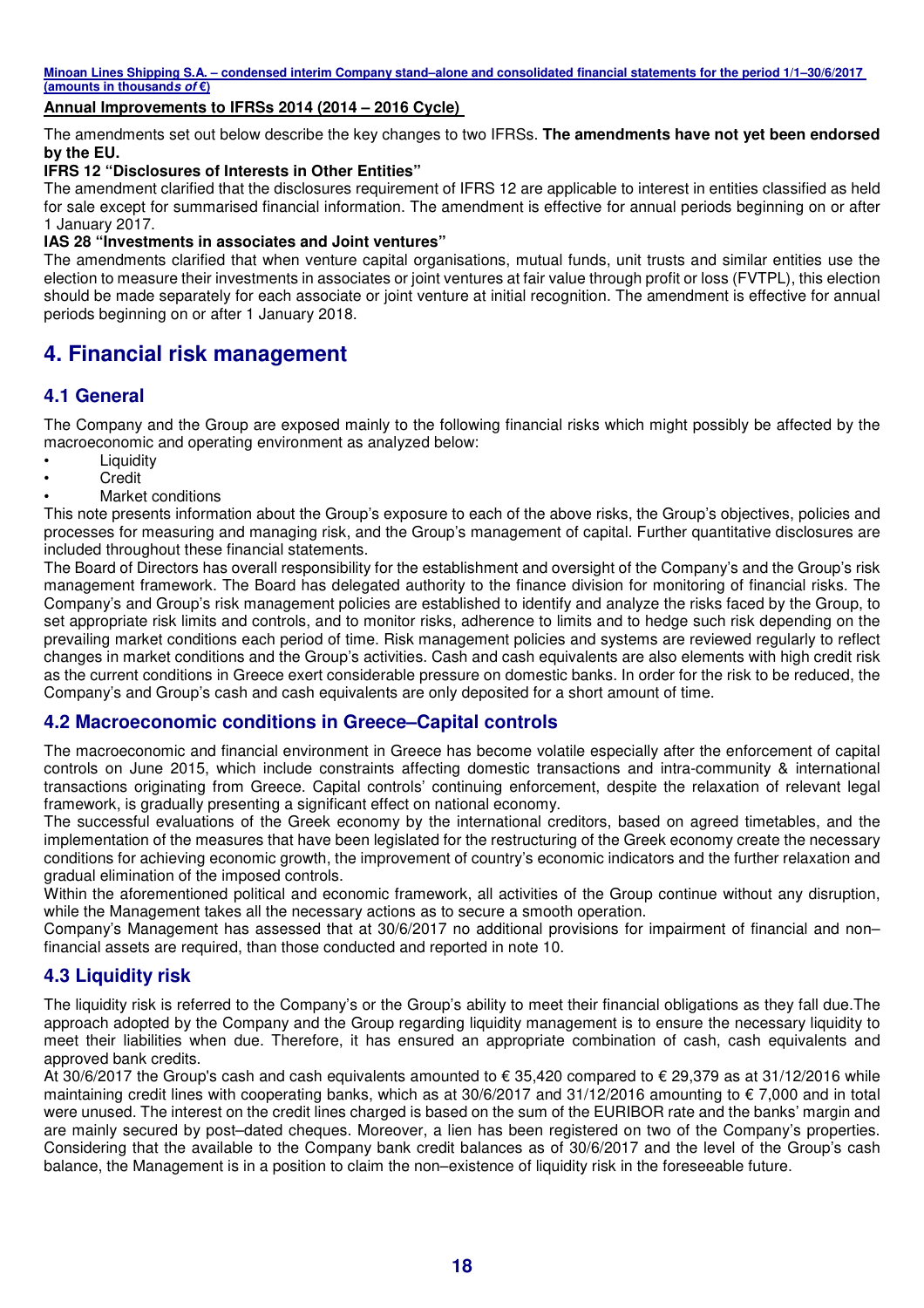#### **4.4 Credit risk**

The Company's turnover comes from a range of categories like passenger and private vehicles transportation, on board sales (restaurants, bars and shops), transportation of freight units, agency services on the Group's vessels of the overlying parent company and vessels' chartering. Hence, the Company's customer base is analyzed as follows: A) Those with professional collaboration such as:

- Travel Agents
- Central Agents
- Cargo Companies
- Cargo Owners
- Car rental companies
- Shipping Companies
- B) Individuals-Passengers

There are ongoing efforts to attract more potential customers (in all the above categories) in order to enhance sales and develop the Company's customer base. Under the Company's set credit policy, every new customer is analyzed individually for creditworthiness before the Company's standard payment and credit terms and conditions are offered. The Company constantly monitors the balance of its clients and examines the prospect of forming provisions. Hence, a possible failure of the clients to meet their obligations, may affect the Company's results through the creation of relevant provisions. It should be noted that the current economic conditions both in Greece and internationally, create cases of high credit risk, resulting in an increasingly imperative need for provisioning of impairment losses, having adverse effects in the financial results and financial condition of the Company.

#### **4.5 Market conditions risk**

A common feature of a perfectly competitive market is the freedom of entry and exit. Thus, the deliberate routes in which the Company operates are highly competitive. The effort for growth and increase of each company's market shares could possibly create an overwhelming competition reflected to the financial results of the sector. In this respect the Company, in cooperation with the overlying parent company's Group, reschedules its itineraries seeking efficiency and profit while remaining competitive in terms of pricing, and also, maintains branches in Greece and abroad. A possible intensification of the market conditions in the routes the Company operates could lead to adverse impacts on its operating results, cash position and financial performance. The Company, in cooperation with the overlying parent company's Group, monitors closely the above mentioned competition and acts accordingly.

#### **4.6 Interest rate risk**

The long-term borrowings of the Company have agreed to be remunerated in a floating interest rate of Euribor plus margin. Therefore, the Company is exposed to interest rate risk since in case of a Euribor increase, the Company shall be incurred with additional interest expenses. During the first half of 2017, the continuation of interest rates at very low levels, contributed positively to the reduction of Company's borrowing costs.The exposure to the risk of the increase of interest rates is closely monitored and the Company calculates the effect on its operation. Hedging activities have already been considered and financial instruments could be used in case conditions allow it.

#### **4.7 Foreign exchange risk**

Considering the fact that all transactions performed abroad are mainly in the Euro currency, after the adoption of the common European currency, the company's foreign exchange risk is almost eliminated. Furthermore, the Company is not subject to foreign currency risk regarding its loans, taking under consideration that these are denominated in Euro. Indirectly, the Company is exposed to currency risk from the bunkers supplies.

#### **4.8 Fair value estimation**

The Group uses the following hierarchy for determining and disclosing the fair value of financial instruments by valuation technique:

Level 1: quoted (unadjusted) prices in active markets for identical assets or liabilities.

Level 2: other techniques for which all data with significant effect on the recorded fair value are visible, either directly or indirectly.

Level 3: techniques which use data with significant effect on the recorded fair value and are based on apparent market data.

On 30/6/2017 and 31/12/2016 respectively, the Group and the Company held the following financial instruments measured at fair value: **The Group The Company**

|                                                                                                                               |       | THE GIUUD |            |           | THE OUTHORITY |  |
|-------------------------------------------------------------------------------------------------------------------------------|-------|-----------|------------|-----------|---------------|--|
|                                                                                                                               | Level | 30/6/2017 | 31/12/2016 | 30/6/2017 | 31/12/2016    |  |
| <b>Financial instruments</b>                                                                                                  |       |           |            |           |               |  |
| Available for sale financial assets                                                                                           |       | 83.414    | 82.907     | 83.414    | 82.907        |  |
| During the period there were no transfers into and out of Level 3 fair value measurement. Available for sale financial assets |       |           |            |           |               |  |
| are mainly concerned with the Company's investment to Hellenic Seaways S.A. The Management of the Group decided to            |       |           |            |           |               |  |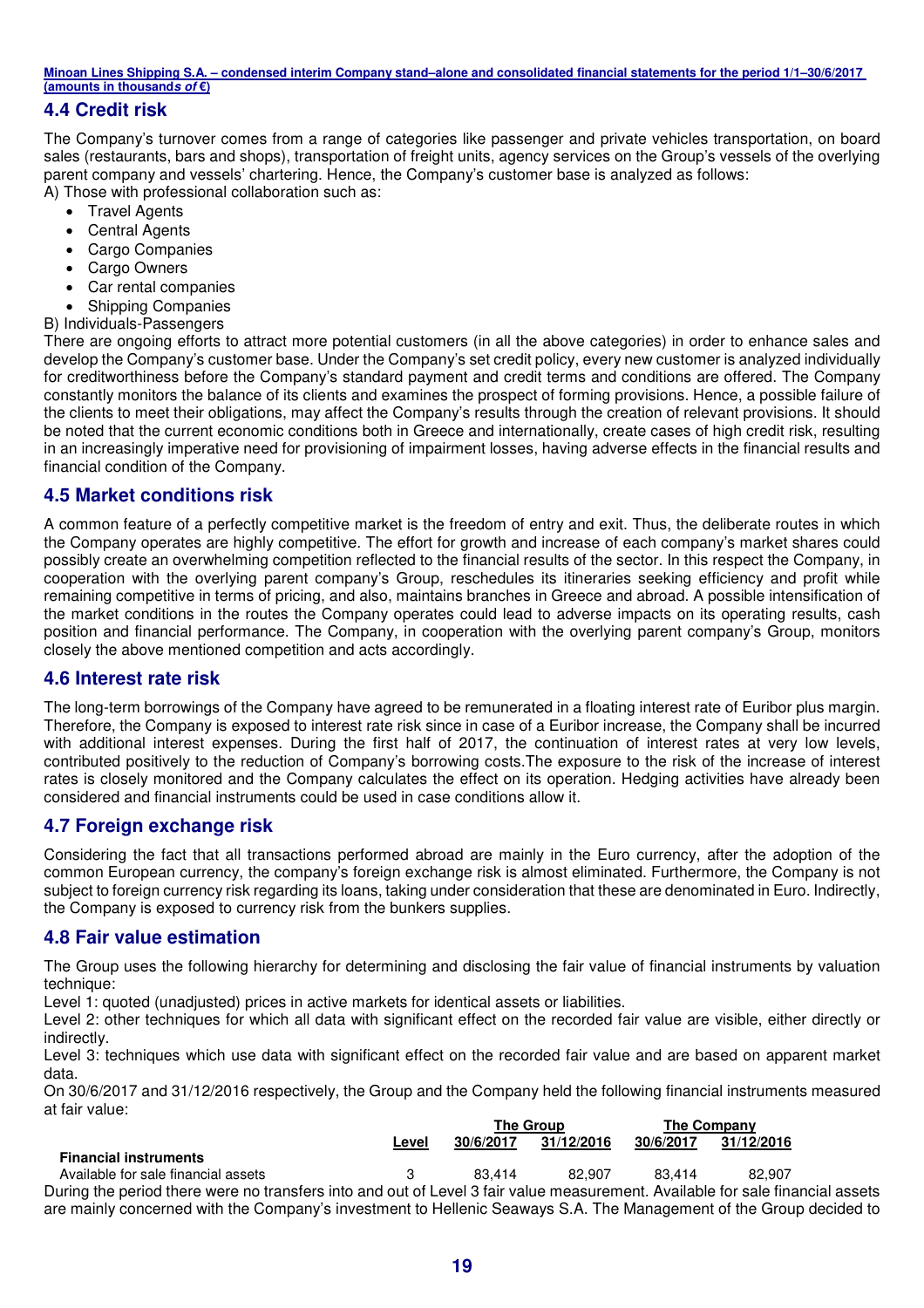enhance the Company's participation, thus as from February 2016 until 30/6/2017 the Company shaped its stake to 48.53%.

The Company's management bases the valuation on a study by an independent appraiser who takes into account all available appraising methods in order to reach the fair value of the investment.

The available methods being used during the year 2016 is the discounted cash flow method (D.C.F.), which obtained with increased weight, and the resent (until March 2017) transactions on Hellenic Seaways S.A. shares. Finally, the Company's management uses its experience in the sector to take into account all other qualitative factors which due to the specific features in the company's operation, shall be included in the fair value estimation in order for it to be considered reliable and objective.

The remaining available for sale financial assets of Level 3 are related to investments in stocks of two non-listed cooperative banks and one non-listed domestic company in which the Group holds negligible shares. Their valuation is based on their financial statements, which reflect the assets at fair value.

Finally, the fair value of the following financial assets and liabilities is reflected in their book value:

- Trade and other receivables
- Other current assets
- Cash and cash equivalents (other than bank overdrafts)
- Trade and other payables
- The following assets and liabilities of the Group are held for sale:
	- Cash and cash equivalents
	- Other current assets
	- Trade and other payables
	- Other current liabilities

### **5. Revenue**

| <b>The Group</b> |           |           | The Company |
|------------------|-----------|-----------|-------------|
| 30/6/2017        | 30/6/2016 | 30/6/2017 | 30/6/2016   |
| 28.453           | 26,286    | 23.318    | 21.122      |
| 4.283            | 1.909     | 4.283     | 1.909       |
| 2.761            | 1.585     | 2.761     | 1.585       |
| 35.497           | 29.780    | 30.362    | 24.616      |
|                  |           |           |             |

### **6. Cost of sales**

|                                             |           | The Group | <b>The Company</b> |           |  |
|---------------------------------------------|-----------|-----------|--------------------|-----------|--|
| <b>Continuing operations</b>                | 30/6/2017 | 30/6/2016 | 30/6/2017          | 30/6/2016 |  |
| Payroll cost                                | 4.549     | 5.257     | 4.549              | 5.257     |  |
| Bunkers and lubricants-on board sales costs | 8.154     | 5.160     | 8.154              | 5.160     |  |
| Port expenses–Maintenances–Consumables      | 665       | 1.110     | 665                | 1.110     |  |
| Various other costs-Depreciation            | 12.151    | 9.542     | 9.375              | 6.755     |  |
| Totals                                      | 25.519    | 21.069    | 22.743             | 18.282    |  |

### **7. Other operating income**

|                                                                           |           | <b>The Group</b> | <b>The Company</b> |           |  |
|---------------------------------------------------------------------------|-----------|------------------|--------------------|-----------|--|
| <b>Continuing operations</b>                                              | 30/6/2017 | 30/6/2016        | 30/6/2017          | 30/6/2016 |  |
| Gain from sale of vessel                                                  |           | 3.518            |                    | 3,518     |  |
| Commissions received & Income from services to third parties              | 60        | 35               | 60                 | 35        |  |
| Rental income                                                             | 5         | 5                | 5                  | 5         |  |
| Reversal of provisions for contingent liabilities                         | 844       |                  | 844                |           |  |
| Income from reversal of impairment loss due to debt recovery<br>(note 20) | 89        |                  | 89                 |           |  |
| Various other income                                                      | 103       | 86               | 103                | 86        |  |
| <b>Totals</b>                                                             | 1,101     | 3.644            | 1.101              | 3.644     |  |
|                                                                           |           |                  |                    |           |  |

### **8. Selling expenses**

|                                                     | <b>The Group</b> |           | <b>The Company</b> |           |  |
|-----------------------------------------------------|------------------|-----------|--------------------|-----------|--|
| <b>Continuing operations</b>                        | 30/6/2017        | 30/6/2016 | 30/6/2017          | 30/6/2016 |  |
| Payroll cost                                        | 2,288            | 2.103     | 2.288              | 2,103     |  |
| Commissions paid–Advertising and promotion expenses | 2.486            | 1.799     | 2.428              | 1.745     |  |
| Various other costs-Depreciation                    | 292              | 387       | 292                | 387       |  |
| Totals                                              | 5.066            | 4.289     | 5.008              | 4.235     |  |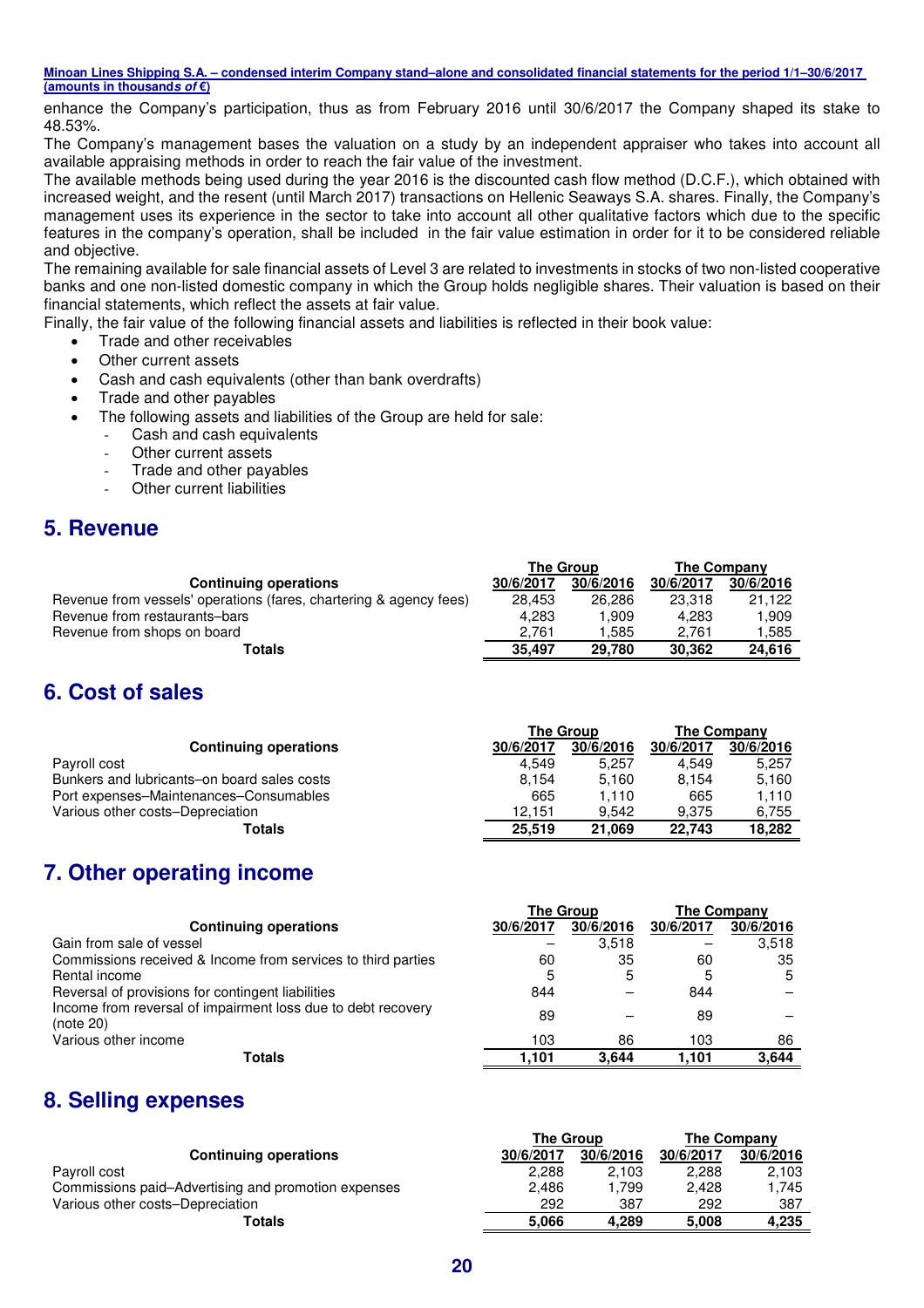### **9. Administrative expenses**

|                                  | <b>The Group</b> |           | <b>The Company</b> |           |  |
|----------------------------------|------------------|-----------|--------------------|-----------|--|
| <b>Continuing operations</b>     | 30/6/2017        | 30/6/2016 | 30/6/2017          | 30/6/2016 |  |
| Payroll cost                     | .567             | 1,523     | 1.567              | 1,523     |  |
| Third parties fees and expenses  | 912              | 735       | 906                | 727       |  |
| Various other costs-Depreciation | 701              | 742       | 691                | 730       |  |
| Totals                           | 3.180            | 3.000     | 3.164              | 2,980     |  |

### **10. Other operating expenses**

As at 30/6/2017 is included mainly an impairment provision for certain clients which conducted amounting  $\epsilon$  220, whilst has reduced the item "Receivables" of the condensed interim financial statements (note 20). As at 30/6/2016 the respective amount was € 199.

### **11. Dividends income from subsidiaries**

The amounts presented are dividends for the fiscal years 2016 and 2015 respectively received by the parent from the subsidiary Minoan Italia S.p.A. The decision for the year 2016 was taken in the regular General Assembly of the company held in April 2017.

### **12. Income tax**

|                                                    | <b>The Group</b> |           | <b>The Company</b> |           |
|----------------------------------------------------|------------------|-----------|--------------------|-----------|
| <b>Continuing operations</b>                       | 30/6/2017        | 30/6/2016 | 30/6/2017          | 30/6/2016 |
| Income tax expense estimation for the period ended | 138              | 119       | _                  |           |
| Deferred tax                                       | $-20$            | -         | _                  |           |
| Totals                                             | 118              | 119       | -                  | -         |

In the statement of financial position under current liabilities are presented the amounts of the "Income tax obligations" which on 30/6/2017 and 31/12/2016 on a consolidated basis amounted to €33 and € 1,072 respectively. On 2016 a provision made by the Company for tax liability expected to arise due to the submission of the amending tax declarations for the previous years (2006 – 2015), based on the provisions of Law 4446/2016 as well as for tax differences that might arise from previous tax audits. In the first half of 2017, the submission of amended tax declarations and the full payment of the resulting tax amount of € 1,017 were completed. In addition, the tax audits of fiscal years 2006 and 2008–2011 were also completed in the first half of 2017 and the additional tax amounts established and paid reached to € 14 respectively. The aforementioned amounts were fully covered by the provision made in the year 2016 for contingent tax liabilities, thus the financial results for the period 1/1–30/6/2017 are not affected. Finally, in the long–term liabilities of financial position are included the amounts of "Deferred tax liabilities" of the Group which at 30/6/2017 were amounted to € 226 while on 31/12/2016 at € 246.

### **13. Earnings per share**

|                                                                     |             | The Group   | <b>The Company</b> |             |  |
|---------------------------------------------------------------------|-------------|-------------|--------------------|-------------|--|
|                                                                     | 30/6/2017   | 30/6/2016   | 30/6/2017          | 30/6/2016   |  |
| Profit of the period attributable to shareholders of the Parent     |             |             |                    |             |  |
| from continuing operations                                          | 1.663       | 3.602       | 3.763              | 5,018       |  |
| from discontinued operations                                        | -78         | 8,603       | -78                | 8,603       |  |
| <b>Total Profit</b>                                                 | 1.585       | 12.205      | 3.685              | 13.621      |  |
| Weighted average number of shares outstanding                       | 106.980.050 | 106.980.050 | 106.980.050        | 106,980,050 |  |
| Basic Earnings of the period per share after taxes (in $\epsilon$ ) |             |             |                    |             |  |
| from continuing operations                                          | 0.0155      | 0.0337      | 0.0352             | 0.0469      |  |
| from discontinued operations                                        | $-0.0007$   | 0.0804      | $-0.0007$          | 0.0804      |  |
| <b>Total Earnings per share</b>                                     | 0.0148      | 0.1141      | 0.0344             | 0.1273      |  |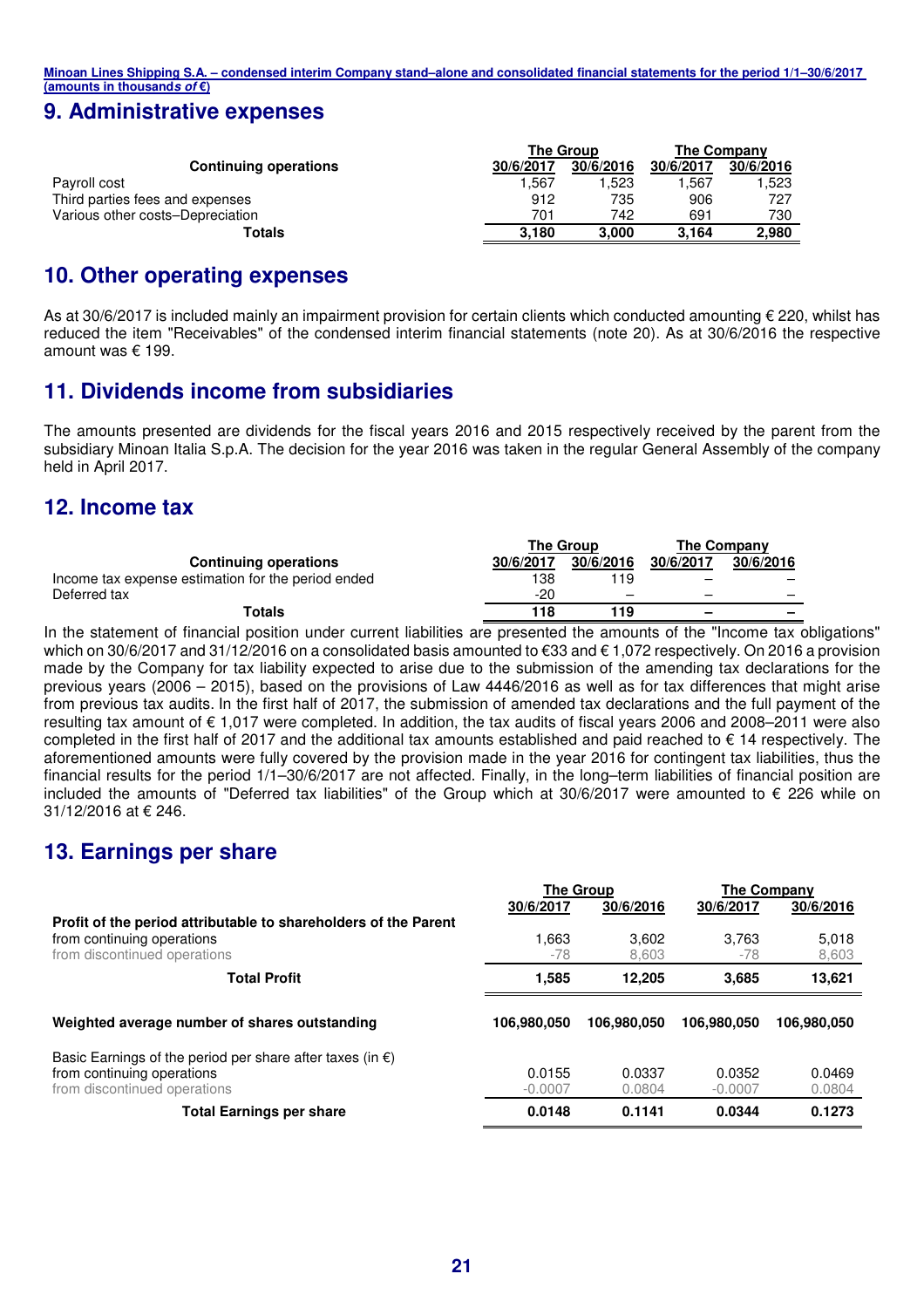### **14. Tangible and intangible assets**

|                                                                                             |                          |                          | <b>The Group</b>                   |                                                                       |                                                                                                            |                          |                    |
|---------------------------------------------------------------------------------------------|--------------------------|--------------------------|------------------------------------|-----------------------------------------------------------------------|------------------------------------------------------------------------------------------------------------|--------------------------|--------------------|
|                                                                                             | Land                     | <b>Buildings</b>         | Transportation<br>equipment        | Vessels –<br>Spare<br>parts-<br>Vessels'<br>other<br>equipment        | <b>Furniture –</b><br><b>Computers</b><br>– Other<br>equipment<br>- Mobile<br>phones &<br>tablets          | <b>Software</b>          | <b>Totals</b>      |
| Cost at 1/1/2016                                                                            | 2,110                    | 6,278                    | 8                                  | 535,886                                                               | 3,379                                                                                                      | 3,244                    | 550,905            |
| Acquisitions and additions<br>1/1-31/12/2016                                                |                          | 19                       |                                    | 879                                                                   | 147                                                                                                        | 41                       | 1,086              |
| Less / (plus): Disposals-Transfers-Write<br>offs 1/1-31/12/2016                             |                          | ÷                        | $\overline{\phantom{0}}$           | 84,481                                                                | 23                                                                                                         |                          | 84,504             |
| Costs at 31/12/2016                                                                         | 2,110                    | 6,297                    | 8                                  | 452,284                                                               | 3,503                                                                                                      | 3,285                    | 467,487            |
| Cost at 1/1/2017<br>Acquisitions and additions                                              | 2,110                    | 6,297                    | 8                                  | 452,284                                                               | 3,503                                                                                                      | 3,285                    | 467,487            |
| 1/1-30/6/2017<br>Less / (plus): Disposals-Transfers-Write                                   |                          | 23                       | $\overline{\phantom{0}}$           | 626                                                                   | 54                                                                                                         | 77                       | 780                |
| offs 1/1-30/6/2017                                                                          |                          | $\overline{\phantom{m}}$ | -                                  | $-1,525$                                                              | $\overline{7}$                                                                                             | $\overline{\phantom{m}}$ | $-1,518$           |
| Costs at 30/6/2017                                                                          | 2,110                    | 6,320                    | 8                                  | 454,435                                                               | 3,550                                                                                                      | 3,362                    | 469,785            |
| <b>Accumulated Depreciation at 1/1/2016</b>                                                 |                          | 2,863                    | 7                                  | 171,584                                                               | 2,958                                                                                                      | 3,121                    | 180,533            |
| Depreciation for the period<br>1/1-31/12/2016                                               |                          | 256                      | 1                                  | 13,501                                                                | 148                                                                                                        | 59                       | 13,965             |
| Less / (plus) : Disposed / Transferred<br>assets accumulated depreciation<br>1/1-31/12/2016 |                          |                          |                                    | 30,401                                                                | 23                                                                                                         |                          | 30,424             |
| <b>Accumulated Depreciation</b><br>at 31/12/2016                                            |                          | 3,119                    | 8                                  | 154,684                                                               | 3,083                                                                                                      | 3,180                    | 164,074            |
| Accumulated Depreciation at 1/1/2017                                                        |                          | 3,119                    | 8                                  | 154,684                                                               | 3,083                                                                                                      | 3,180                    | 164,074            |
| Depreciation for the period<br>1/1-30/6/2017                                                |                          | 128                      |                                    | 6,789                                                                 | 76                                                                                                         | 33                       | 7,026              |
| Less / (plus) : Disposed / Transferred<br>assets accumulated depreciation<br>1/1-30/6/2017  |                          |                          |                                    | 5                                                                     | $\overline{7}$                                                                                             |                          | 12                 |
| <b>Accumulated Depreciation</b><br>at 30/6/2017                                             | $\overline{\phantom{0}}$ | 3,247                    | 8                                  | 161,468                                                               | 3,152                                                                                                      | 3,213                    | 171,088            |
| Net book value at :<br>1/1/2016                                                             | 2,110                    | 3,415                    | 1                                  | 364,302                                                               | 421                                                                                                        | 123                      | 370,372            |
| 31/12/2016<br>30/6/2017                                                                     | 2,110<br>2,110           | 3,178<br>3,073           |                                    | 297,600<br>292,967                                                    | 420<br>398                                                                                                 | 105<br>149               | 303,413<br>298,697 |
|                                                                                             |                          |                          | The Company                        |                                                                       |                                                                                                            |                          |                    |
|                                                                                             |                          | Land Buildings           | <b>Transportation</b><br>equipment | Vessels –<br><b>Spare</b><br>parts-<br>Vessels'<br>other<br>equipment | <b>Furniture –</b><br><b>Computers</b><br>$-$ Other<br><u>equipment</u><br>- Mobile<br>phones &<br>tablets | <b>Software</b>          | <b>Totals</b>      |
| Cost at 1/1/2016                                                                            | 2,110                    | 6,278                    | 8                                  | 322,165                                                               | 3,379                                                                                                      | 3,244                    | 337,184            |
| Acquisitions and additions<br>1/1-31/12/2016<br>Less / (plus): Disposals-Transfers-Write    |                          | 19                       |                                    | 879                                                                   | 147                                                                                                        | 41                       | 1,086              |
| offs 1/1-31/12/2016                                                                         |                          | $\qquad \qquad -$        | -                                  | 84,481                                                                | 23                                                                                                         | $\overline{\phantom{m}}$ | 84,504             |
| Costs at 31/12/2016                                                                         | 2,110                    | 6,297                    | 8                                  | 238,563                                                               | 3,503                                                                                                      | 3,285                    | 253,766            |
| Cost at 1/1/2017<br>Acquisitions and additions                                              | 2,110                    | 6,297                    | 8                                  | 238,563                                                               | 3,503                                                                                                      | 3,285                    | 253,766            |
| 1/1-30/6/2017                                                                               |                          | 23                       |                                    | 626                                                                   | 54                                                                                                         | 77                       | 780                |
| Less / (plus): Disposals-Transfers-Write<br>offs 1/1-30/6/2017                              |                          | -                        | -                                  | $-1,525$                                                              | 7                                                                                                          | $\overline{\phantom{0}}$ | $-1,518$           |
| Costs at 30/6/2017                                                                          | 2,110                    | 6,320                    | 8                                  | 240,714                                                               | 3,550                                                                                                      | 3,362                    | 256,064            |
| Accumulated Depreciation at 1/1/2016<br>Depreciation for the period                         |                          | 2,863<br>256             | 7<br>1                             | 106,017<br>7,973                                                      | 2,958<br>148                                                                                               | 3,121<br>59              | 114,966<br>8,437   |
| 1/1-31/12/2016<br>Less / (plus) : Disposed / Transferred<br>assets accumulated depreciation |                          |                          |                                    | 30,401                                                                | 23                                                                                                         |                          | 30,424             |
| 1/1-31/12/2016<br><b>Accumulated Depreciation</b><br>at 31/12/2016                          |                          | 3,119                    | 8                                  | 83,589                                                                | 3,083                                                                                                      | 3,180                    | 92,979             |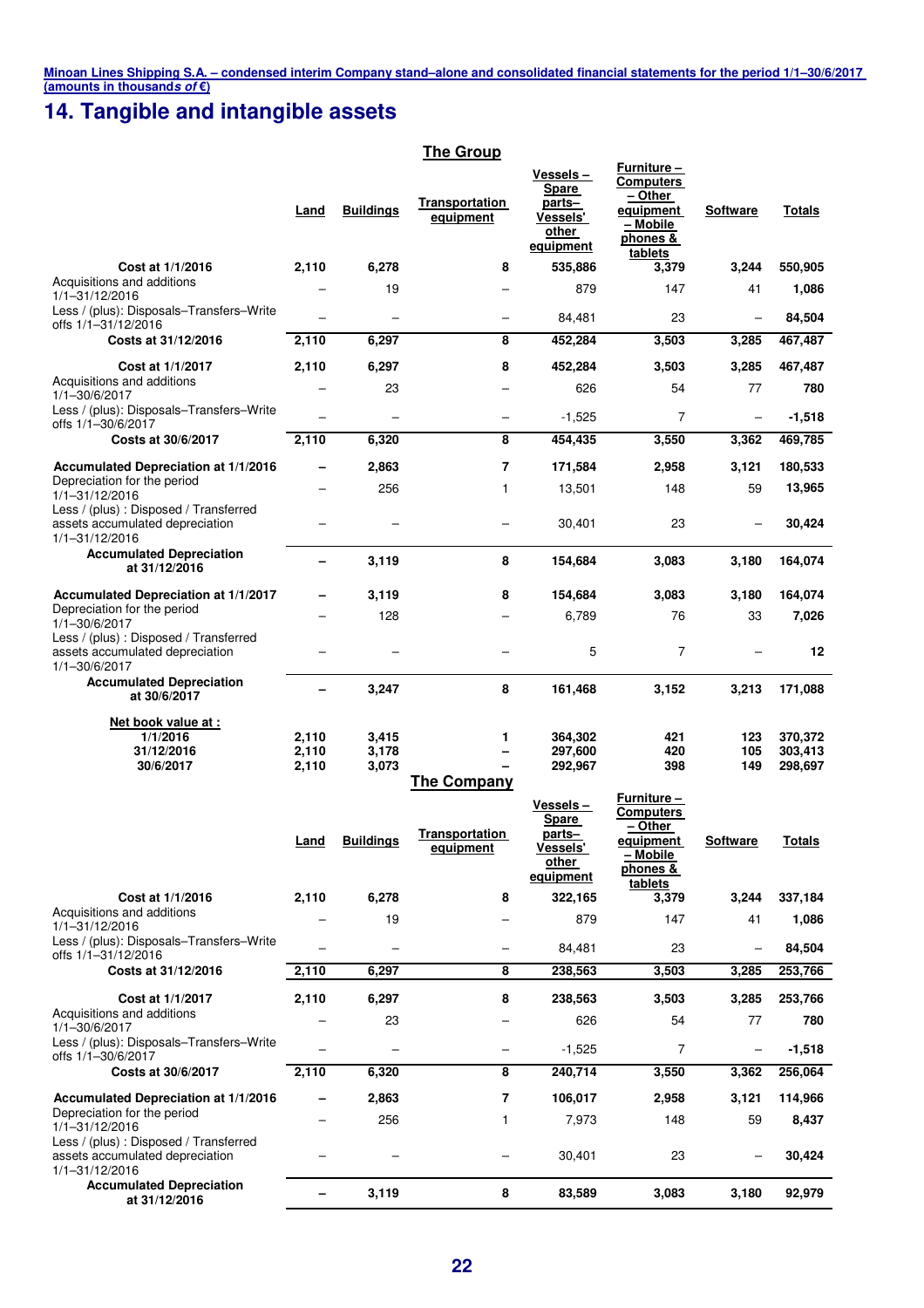| Minoan Lines Shipping S.A. – condensed interim Company stand–alone and consolidated financial statements for the period 1/1–30/6/2017 |       |       |   |         |       |       |         |  |
|---------------------------------------------------------------------------------------------------------------------------------------|-------|-------|---|---------|-------|-------|---------|--|
| (amounts in thousands of $\epsilon$ )                                                                                                 |       |       |   |         |       |       |         |  |
| Accumulated Depreciation at 1/1/2017                                                                                                  | -     | 3,119 | 8 | 83.589  | 3.083 | 3.180 | 92,979  |  |
| Depreciation for the period<br>$1/1 - 30/6/2017$                                                                                      |       | 128   |   | 4.025   | 76    | 33    | 4,262   |  |
| Less / (plus) : Disposed / Transferred<br>assets accumulated depreciation<br>1/1-30/6/2017                                            |       |       |   | 5       |       |       | 12      |  |
| <b>Accumulated Depreciation</b><br>at 30/6/2017                                                                                       |       | 3.247 | 8 | 87.609  | 3,152 | 3.213 | 97,229  |  |
| Net book value at:<br>1/1/2016                                                                                                        | 2.110 | 3.415 |   | 216.148 | 421   | 123   | 222.218 |  |
| 31/12/2016                                                                                                                            | 2.110 | 3,178 |   | 154.974 | 420   | 105   | 160,787 |  |
| 30/6/2017                                                                                                                             | 2.110 | 3,073 | - | 153.105 | 398   | 149   | 158,835 |  |

Information on mortgages, liens on the above mentioned assets is included in note 23. It was examined whether there are any indications of impairment in their value as at 30/6/2017 and no reason for impairment arisen.

### **15. Investment property**

The movement of investment property is presented in the table below:

|                                                  | The Group |                  |               | The Company |                  |        |  |
|--------------------------------------------------|-----------|------------------|---------------|-------------|------------------|--------|--|
|                                                  | Land      | <b>Buildings</b> | <b>Totals</b> | Land        | <b>Buildings</b> | Totals |  |
| Cost at 1/1/2016                                 | 557       | 1,195            | 1,752         | 557         | 1,195            | 1,752  |  |
| Costs at 31/12/2016                              | 557       | 1,195            | 1,752         | 557         | 1,195            | 1,752  |  |
| Cost at 1/1/2017                                 | 557       | 1,195            | 1,752         | 557         | 1,195            | 1,752  |  |
| Costs at 30/6/2017                               | 557       | 1,195            | 1,752         | 557         | 1,195            | 1,752  |  |
| <b>Accumulated Depreciation at 1/1/2016</b>      |           | 494              | 494           |             | 494              | 494    |  |
| Depreciation for the period<br>1/1-31/12/2016    |           | 41               | 41            |             | 41               | 41     |  |
| <b>Accumulated Depreciation</b><br>at 31/12/2016 |           | 535              | 535           |             | 535              | 535    |  |
| <b>Accumulated Depreciation at 1/1/2017</b>      |           | 535              | 535           |             | 535              | 535    |  |
| Depreciation for the period<br>1/1-30/6/2017     |           | 21               | 21            |             | 21               | 21     |  |
| <b>Accumulated Depreciation at</b><br>30/6/2017  |           | 556              | 556           |             | 556              | 556    |  |
| Net book value at :                              |           |                  |               |             |                  |        |  |
| 1/1/2016                                         | 557       | 701              | 1,258         | 557         | 701              | 1,258  |  |
| 31/12/2016                                       | 557       | 660              | 1,217         | 557         | 660              | 1,217  |  |
| 30/6/2017                                        | 557       | 639              | 1,196         | 557         | 639              | 1,196  |  |
|                                                  |           |                  |               |             |                  |        |  |

In order to secure obligations of the Company, a mortgage has been registered on the property (note 24). It was examined whether there are any indications of impairment in its value as at 30/6/2017 and no reason for impairment arisen.

### **16. Investments in subsidiaries**

Investments in subsidiaries are as follows:

|                      |           | <b>Participation amount</b> |
|----------------------|-----------|-----------------------------|
| company              | 30/6/2017 | 31/12/2016                  |
| Minoan Italia S.p.A. | 132.243   | 132.243                     |
| <b>Totals</b>        | 132.243   | 132,243                     |

The shares of Minoan Italia S.p.A. have been pledged as collateral to Minoans' bond loan (note 23).

### **17. Available for sale financial assets**

The available for sale financial assets refer mainly to the Company's investment in the non–listed company Hellenic Seaways Shipping S.A. Since February 2016, the Company, decided to increase its participation and therefore proceeded to purchase shares of this company from interested shareholders. Up to 30/6/2017 the Company had completed transactions for 15.18% of the share capital of Hellenic Seaways Shipping S.A., shaping the Company's overall participation to approximately 48.53%.

The Company, despite this increase, believes that on 30/6/2017 it has no significant influence in the management / financial policy of the company. According to I.A.S. 28, the existence of significant influence by an investor is usually evidenced in one or more of the following ways: (a) representation on the board of directors or equivalent governing body of the investee, (b) participation in the policy–making process, (c) material transactions between the investor and the investee, (d)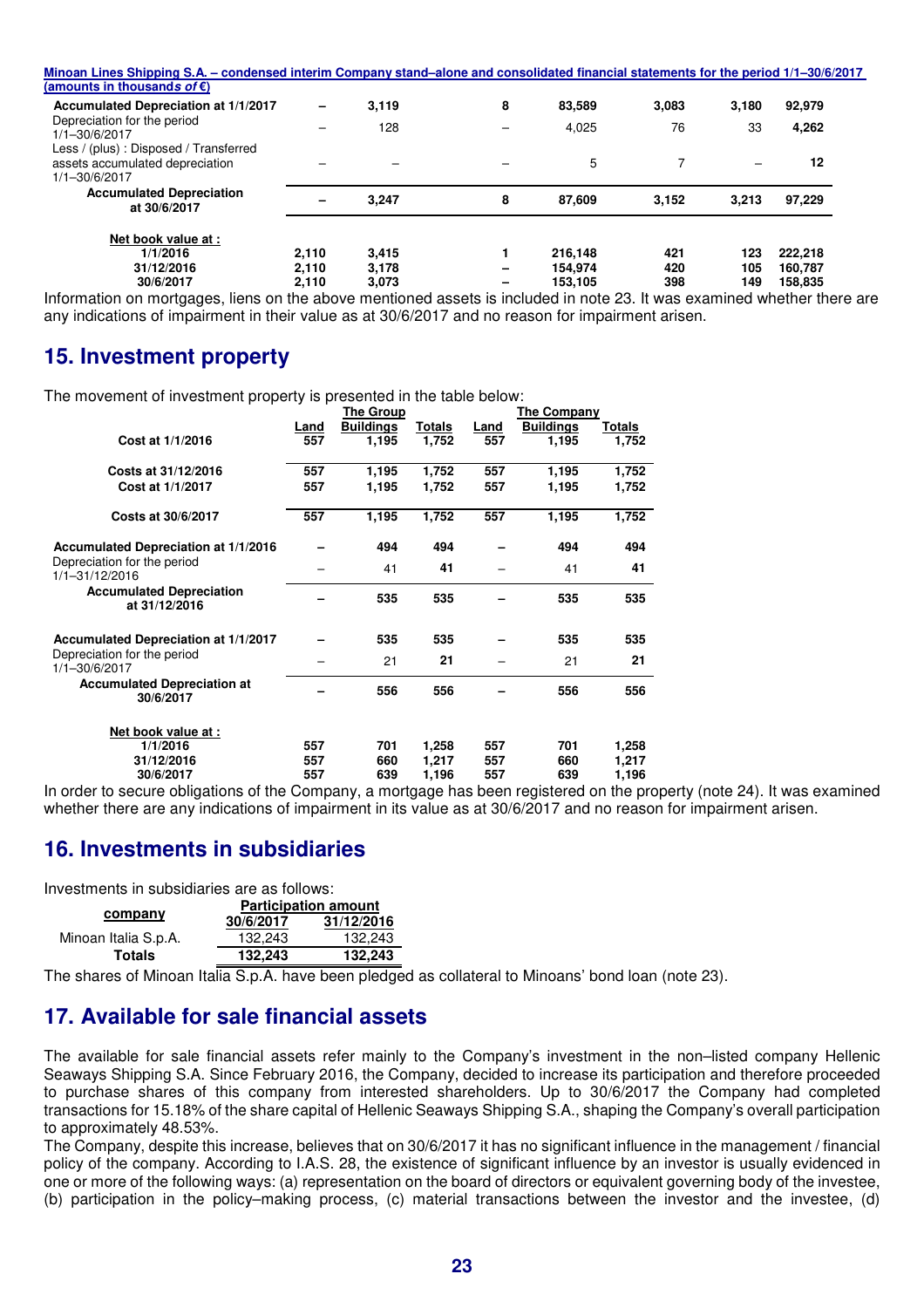interchange of managerial personnel, (e) provision of essential technical information. As at 30/6/2017 none from the above mentioned criteria, is met.

Furthermore, the following are mentioned:

1) following the election of a new Board of Directors on the Ordinary General Shareholders' Meeting of Hellenic Seaways Shipping S.A. held on 24/06/2016, there is no longer any member of the Board associated to or representing the Company, 2) the exercise of significant influence is being prevented by another investor who holds substantial or majority ownership. Is noted, the imposition of the majority opinion to the Board of the company, on very significant issues concerning management / economic policies, disregarding the Company's view or recommendations, while had minority participation on Hellenic Seaways Shipping S.A. BoD,

3) the lack or the provision of minimum and selective information,

4) the repeated distress arising from the lack of influence by the Company's management and economic policy in Hellenic Seaways Shipping S.A. was evident both by the repeated interference of the Company in receiving necessary financial figures from the company and by

5) the exercise of the Company's right to provide information in accordance with art. 39 par. 4 and 5 of the Law 2190/1920 regarding the company's affairs.

Therefore, the Company believes that on 30/6/2017 no significant / material influence is exercised to Hellenic Seaways Shipping S.A. and thus, the investment was valued in accordance with IAS 39. It was examined whether there are any indications of impairment in its value as at 30/6/2017 and no reason for impairment arisen.

### **18. Other non–current assets**

In the other non–current assets, receivables of the Company mainly included which are expected to be collected in a period exceeding one year. For these receivables the Company has respectively recorded provisions and adjustments to present value. By including these adjustments the present value of these receivables, which is expected to be recovered, amounts to € 15,079 as at 30/6/2017 and € 15,120 as at 31/12/2016 respectively.

### **19. Inventories**

|             |           | <b>The Group</b> | The Company |            |  |
|-------------|-----------|------------------|-------------|------------|--|
|             | 30/6/2017 | 31/12/2016       | 30/6/2017   | 31/12/2016 |  |
| Merchandise | 2.396     | 1.981            | 2.396       | 1.981      |  |
| Consumables | 654       | 280. ا           | 654         | 280. ا     |  |
| Totals      | 3.050     | 3.261            | 3.050       | 3.261      |  |

### **20. Trade and other receivables–Other current assets**

|                                       | <b>Trade and Other Receivables</b> |                  |                             |                    |  |  |
|---------------------------------------|------------------------------------|------------------|-----------------------------|--------------------|--|--|
|                                       |                                    | The Group        |                             | The Company        |  |  |
|                                       | 30/6/2017                          | 31/12/2016       | 30/6/2017                   | 31/12/2016         |  |  |
| Customers-Cheques Receivable          | 21,192                             | 38,905           | 21,192                      | 38,905             |  |  |
| Trade receivables due from affiliates |                                    |                  | 185                         | 471                |  |  |
| <b>Other Receivables</b>              | 1,380                              | 2,733            | 1,379                       | 2,733              |  |  |
| Totals                                | 22,572                             | 41,638           | 22,756                      | 42,109             |  |  |
|                                       |                                    |                  | <b>Other current assets</b> |                    |  |  |
|                                       |                                    | <b>The Group</b> |                             | <b>The Company</b> |  |  |
|                                       | 30/6/2017                          | 31/12/2016       | 30/6/2017                   | 31/12/2016         |  |  |
| <b>Prepaid Expenses</b>               | 1,173                              | 1,920            | 1,173                       | 1,920              |  |  |
| Accrued Income                        | 1.227                              | 1,481            | 482                         | 86                 |  |  |
| Totals                                | 2.400                              | 3.401            | 1.655                       | 2.006              |  |  |

The decrease observed in "Customers–Cheques Receivable" are mainly due to the collection of receivables that existed on 31/12/2016 and were connected to the Adriatic route, where the Company ceased its activity with vessels operated by itself, and appointed as Grimaldi Group's General Sales Agency.

### **21. Cash and Cash equivalents**

|                                 |           | The Group               | The Company |            |  |
|---------------------------------|-----------|-------------------------|-------------|------------|--|
|                                 | 30/6/2017 | 31/12/2016<br>30/6/2017 |             | 31/12/2016 |  |
| Cash on hand                    | 497       | 587                     | 497         | 481        |  |
| Cash in banks and time deposits | 34.923    | 28.792                  | 33,819      | 28,792     |  |
| <b>Totals</b>                   | 35.420    | 29,379                  | 34.316      | 29.273     |  |

Deposits are located mainly in banks with high credit rating index.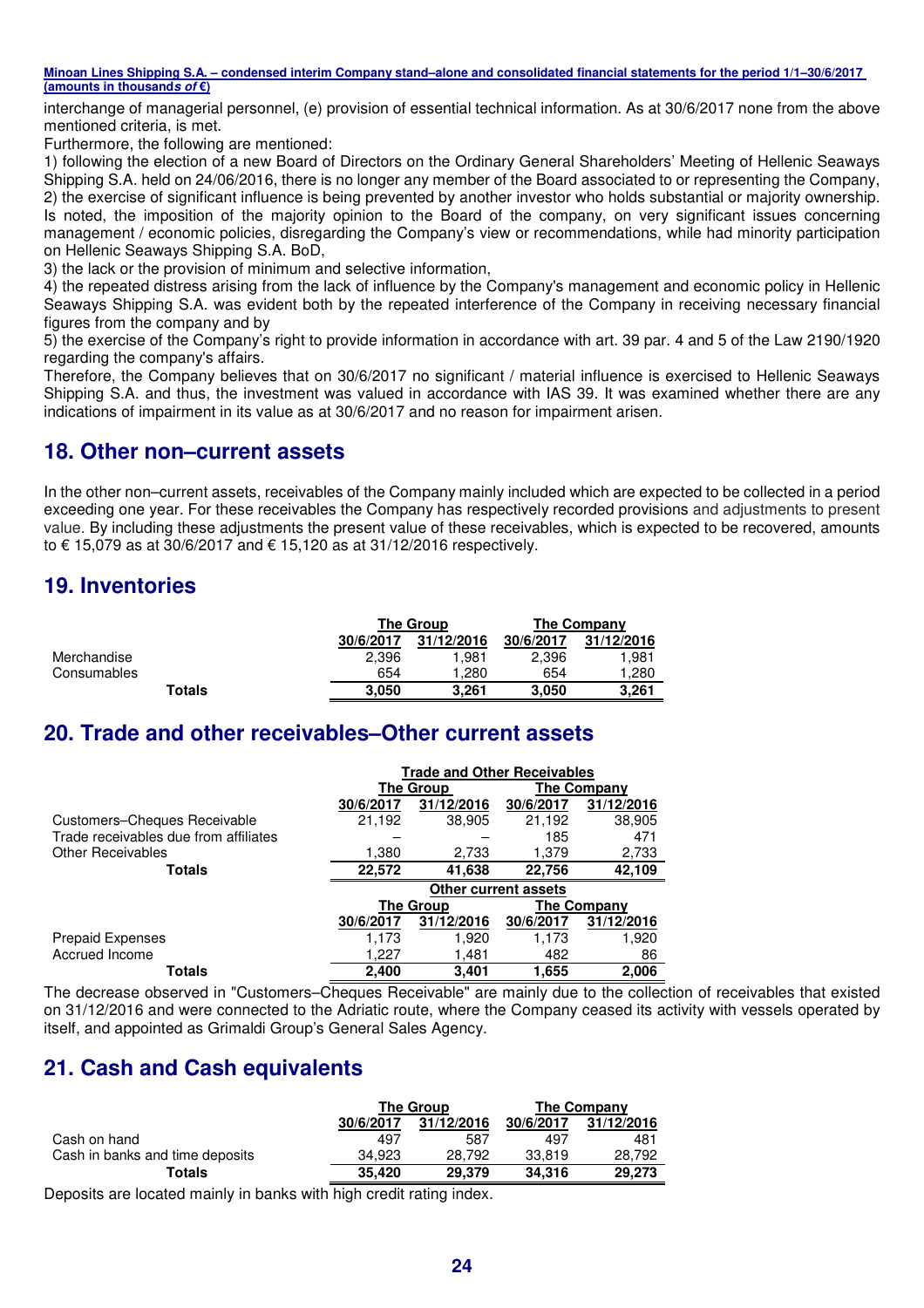#### **22. Share capital**

(the amounts of note 22 are presented in  $\epsilon$ )

The share capital of the Company is divided into 106,980,050 ordinary shares with a nominal value of  $\epsilon$  2.25 each. The equity holders of ordinary shares receive dividend when it is approved for distribution by the General Shareholders' Meeting. Every ordinary share carries one voting right at the General Shareholders' Meetings. The weighted average number of shares on 30/6/2017 and on 30/6/2016 was 106,980,050. Both the Company and its subsidiary did not held own shares during the period.

### **23. Loans – Short–term bank borrowings**

The long–term debt of the Company is analyzed as follows:

|                                           | Average       |           | Average           |            |
|-------------------------------------------|---------------|-----------|-------------------|------------|
|                                           | interest rate | 30/6/2017 | interest rate     | 31/12/2016 |
|                                           | 1/1-30/6/2017 |           | $1/1 - 30/6/2016$ |            |
| Bond Loan-Agent National Bank of Greece   | 0.85%         | 148.493   | 0.85%             | 153,230    |
| Less: Net book value of transaction costs |               | -316      |                   | -372       |
| <b>Total bond loan</b>                    |               | 148.177   |                   | 152,858    |
| Less: current portion of long-term loan   |               | $-13.818$ |                   | $-13,930$  |
| Total long-term debt                      |               | 134.359   |                   | 138.928    |

The bond loan agreement is denominated in Euro with a variable interest rate (Euribor), plus a spread as defined in the particular agreement. The loan is repayable by 2019. Nevertheless, a partial or full early repayment of the loan is permitted according to the bond loan agreement.

The table below presents the contractual expiry dates of the Bond Loan Agreement of the Company:

|           | <u>Total</u> | within<br><u>--------</u><br>one year | $2 - 3$<br><u>years</u> | 4–5<br><b>years</b>      | <u>over</u><br>5 years   |
|-----------|--------------|---------------------------------------|-------------------------|--------------------------|--------------------------|
| Bond loan | 148.177      | 13.818                                | 134.359                 | $\overline{\phantom{0}}$ | $\overline{\phantom{0}}$ |

The interest expense of the above long–term debt for the periods ended June 30<sup>th</sup> 2017 and 2016 amounted to  $\epsilon$  655 and € 810 respectively.

In order to secure the aforementioned debt, first preferred mortgages amounting to  $\epsilon$  375,000 have been registered on the Company's vessels (note 14). Moreover, the shares of subsidiary Minoan Italia S.p.Α. have been pledged for an amount of € 138,000 (note 16). As at 30/6/2017 and 31/12/2016 there are no short–term borrowings. To secure the approved short– term borrowings two of the Company's properties have been mortgaged (note 14). Information related to the exposure of the Company to financial risk is included in note 4.

### **24. Trade and other payables**

|                                                         |                         | <b>The Group</b> | The Company |            |
|---------------------------------------------------------|-------------------------|------------------|-------------|------------|
|                                                         | 31/12/2016<br>30/6/2017 |                  | 30/6/2017   | 31/12/2016 |
| Suppliers-cheque payables                               | 4,258                   | 10.263           | 4,238       | 10,263     |
| Withholding taxes-social security contributions payable | 3.131                   | 4.167            | 3.131       | 4,167      |
| Sundry creditors                                        | 13.849                  | 3.231            | 13.839      | 3.231      |
| Accrued expenses                                        | 2.227                   | 21,886           | 2.227       | 21,886     |
| Customer advances                                       | 2.964                   | 1.640            | 2.964       | 1,640      |
| Deferred income                                         | 3.487                   | 3,179            | 2.770       | 2,431      |
| <b>Totals</b>                                           | 29.916                  | 44.366           | 29.169      | 43,618     |

The decrease observed in "Suppliers–cheques payables" and in "Accrued expenses" are mainly due to the repayment of liabilities that existed on 31/12/2016 and were connected to the Adriatic route where the Company ceased its activity with vessels operated by itself, and appointed as Grimaldi Group's General Sales Agency on this route. Consequently, this justifies the increase observed in "Sundry creditors".

### **25. Operating segments**

The Group operates its business mainly in the passenger ferry shipping industry and has been engaged in the agency service of vessels / routes as well as on–board sales (bars–restaurants, shops etc.) on vessels owned by the group of the overlying parent company.

Following the discontinuation of operations on the Greece-Italy routes, the way of monitoring the operational sectors was modified. Hereinafter the Management monitors the Group's operations based on the type of exploitation and allocates these operations as follows:

•Vessels' operations that include an analysis of all operations / activities associated with the Group's owned vessels.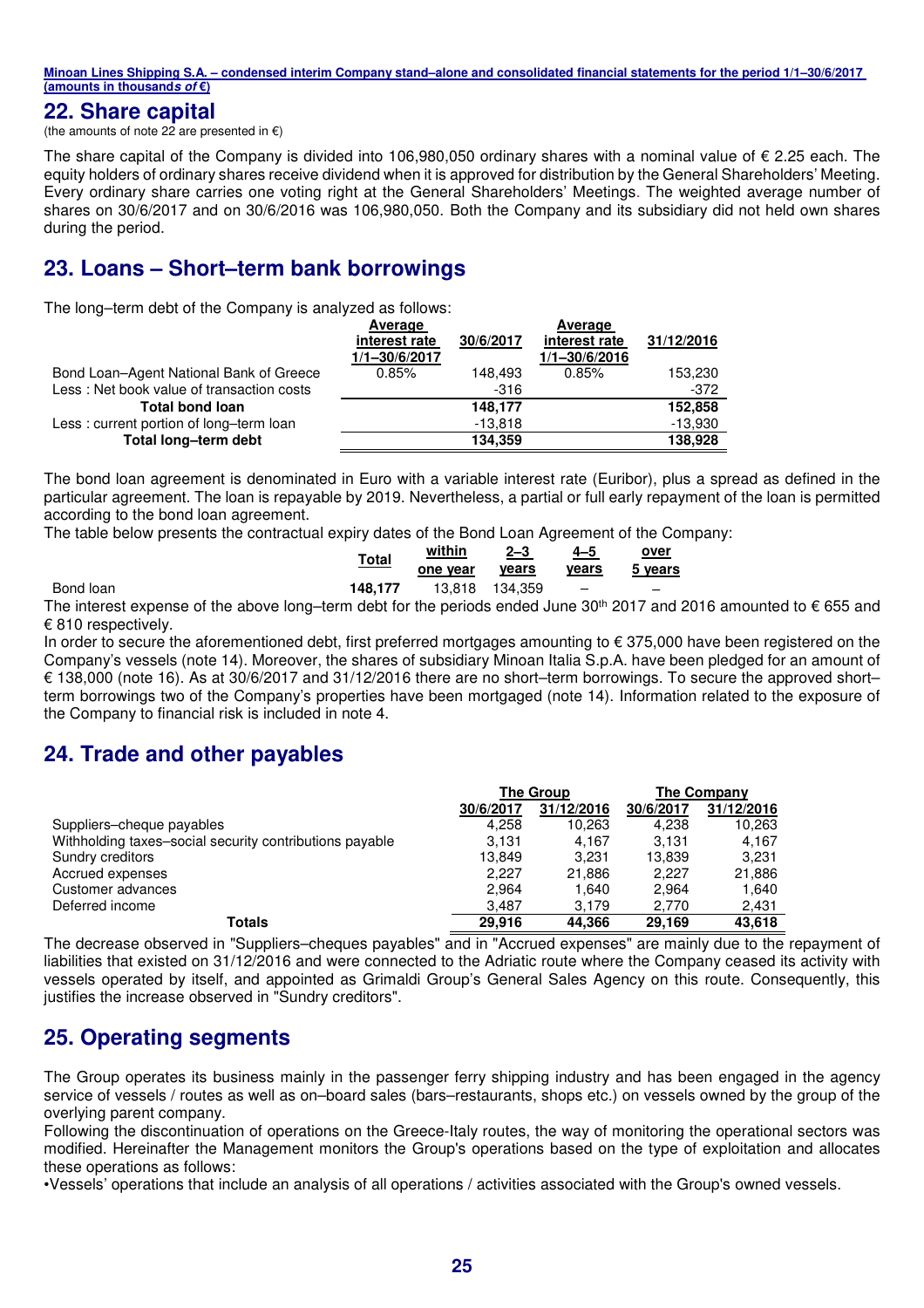• Other activities that include an analysis of all operations related to vessels / routes agency services and to on–board sales on vessels of the overlying parent company's group.

Due to the nature of its business activities, the Company encounters the effect of seasonality relating to the revenue from passengers' and private cars' fares, the commissions received for agency services as well as the revenue from on–board services (bars–restaurants, shops etc). On the contrary, the revenue from truck fares is evenly spread throughout the year. **The Group** 

|                                                                                              |            | Other      |                    |          |
|----------------------------------------------------------------------------------------------|------------|------------|--------------------|----------|
|                                                                                              | Vessels'   | commercial | <b>Unallocated</b> |          |
| 1/1-30/6/2017                                                                                | operations | activities | <u>items</u>       | Totals   |
| Revenue                                                                                      | 23,585     | 11,912     | -                  | 35,497   |
| <b>Gross Profit</b>                                                                          | 4.387      | 5,591      |                    | 9,978    |
| Profit / (loss) before depreciation, taxation, financing and investment costs (e.b.i.t.d.a.) | 10,701     | 3,766      | $-4,785$           | 9,682    |
| Depreciation                                                                                 | $-6.789$   | -34        | $-224$             | $-7,047$ |
| Profit / (loss) before taxation, financing and investment costs                              | 3,912      | 3,732      | $-5,009$           | 2,635    |
| Financial income                                                                             | 8          |            | 28                 | 36       |
| Financial expense                                                                            | $-554$     | $-157$     | $-179$             | -890     |
| Profit / (loss) of the period before taxes                                                   | 3.366      | 3,575      | $-5.160$           | 1,781    |
| Income tax                                                                                   | -118       |            |                    | $-118$   |
| Profit / (loss) of the period after taxes from continuing operations                         | 3,248      | 3,575      | -5,160             | 1,663    |
| (Loss) of the period after taxes from discontinued operations                                | -78        |            |                    | $-78$    |
| Profit / (loss) of the period after taxes<br>30/6/2017                                       | 3,170      | 3,575      | $-5,160$           | 1,585    |
| Total assets                                                                                 | 309,933    | 106,457    | 45,474             | 461,864  |
| <b>Total liabilities</b>                                                                     | 115,453    | 45,274     | 19.357             | 180,084  |
| Capital expenditure                                                                          | 626        | 28         | 126                | 780      |

Based on the above, the data of the comparison period were also adjusted as follows:

**The Group** 

|                                                                                              |            | Other      |                    |          |
|----------------------------------------------------------------------------------------------|------------|------------|--------------------|----------|
|                                                                                              | Vessels'   | commercial | <b>Unallocated</b> |          |
| $1/1 - 30/6/2016$                                                                            | operations | activities | items              | Totals   |
| Revenue                                                                                      | 26.466     | 3,314      | -                  | 29,780   |
| <b>Gross Profit</b>                                                                          | 7.266      | 1.445      |                    | 8,711    |
| Profit / (loss) before depreciation, taxation, financing and investment costs (e.b.i.t.d.a.) | 17,049     | 1,057      | $-6.108$           | 11,998   |
| Depreciation                                                                                 | $-6,952$   | $-18$      | $-224$             | $-7,194$ |
| Profit / (loss) before taxation, financing and investment costs                              | 10,097     | 1,039      | $-6,332$           | 4,804    |
| Financial income                                                                             | 12         |            | 49                 | 61       |
| Financial expense                                                                            | $-713$     | $-245$     | $-187$             | $-1,144$ |
| Profit / (loss) of the period before taxes                                                   | 9,396      | 794        | $-6.470$           | 3,721    |
| Income tax                                                                                   | $-119$     |            |                    | -119     |
| Profit / (loss) of the period after taxes from continuing operations                         | 9,277      | 794        | -6,470             | 3,602    |
| Profit of the period after taxes from discontinued operations                                | 8.603      |            |                    | 8.603    |
| Profit / (loss) of the period after taxes<br>31/12/2016                                      | 17,880     | 794        | -6.470             | 12,205   |
| Total assets                                                                                 | 344,889    | 82.917     | 52,565             | 480,371  |
| <b>Total liabilities</b>                                                                     | 136,686    | 39,527     | 23,963             | 200,176  |
| Capital expenditure                                                                          | 905        | 9          | 172                | 1,086    |

The Unallocated items which cannot be reasonably allocated, thus are totally monitored by Management analyzed as follows:

- Total profit / loss before depreciation, tax, financing and investing costs, mainly relate to administrative and selling expenses.
- Total financial income / expenses refer to interest income and general financial expenses.
- Total assets relate mainly the cash and cash equivalents as well as receivables from customers / debtors who operate in both operation categories.
- Total liabilities include mainly the suppliers and creditors who provide services / goods that are also related to both operation categories.

### **26. Related party transactions**

During 2008, the company "GRIMALDI GROUP S.p.A." having its registered address in Palermo Italy, acquired the majority of the Company's shares, and thus became the ultimate controlling party exercising control on the Company and the Group. Related parties are considered the Group of the ultimate parent company, the members of the Board of Directors and management of subsidiaries of the Group, as well as the financially dependent members and first–degree relatives of the members of the Board of Directors and management, and the associate companies.

Presented in the tables below are the receivable and payable balances between the related parties on 30/6/2017 and 31/12/2016, as well as purchases (services received) and sales (services provided) for the periods 1/1–30/6/2017 and 1/1– 30/6/2016 respectively: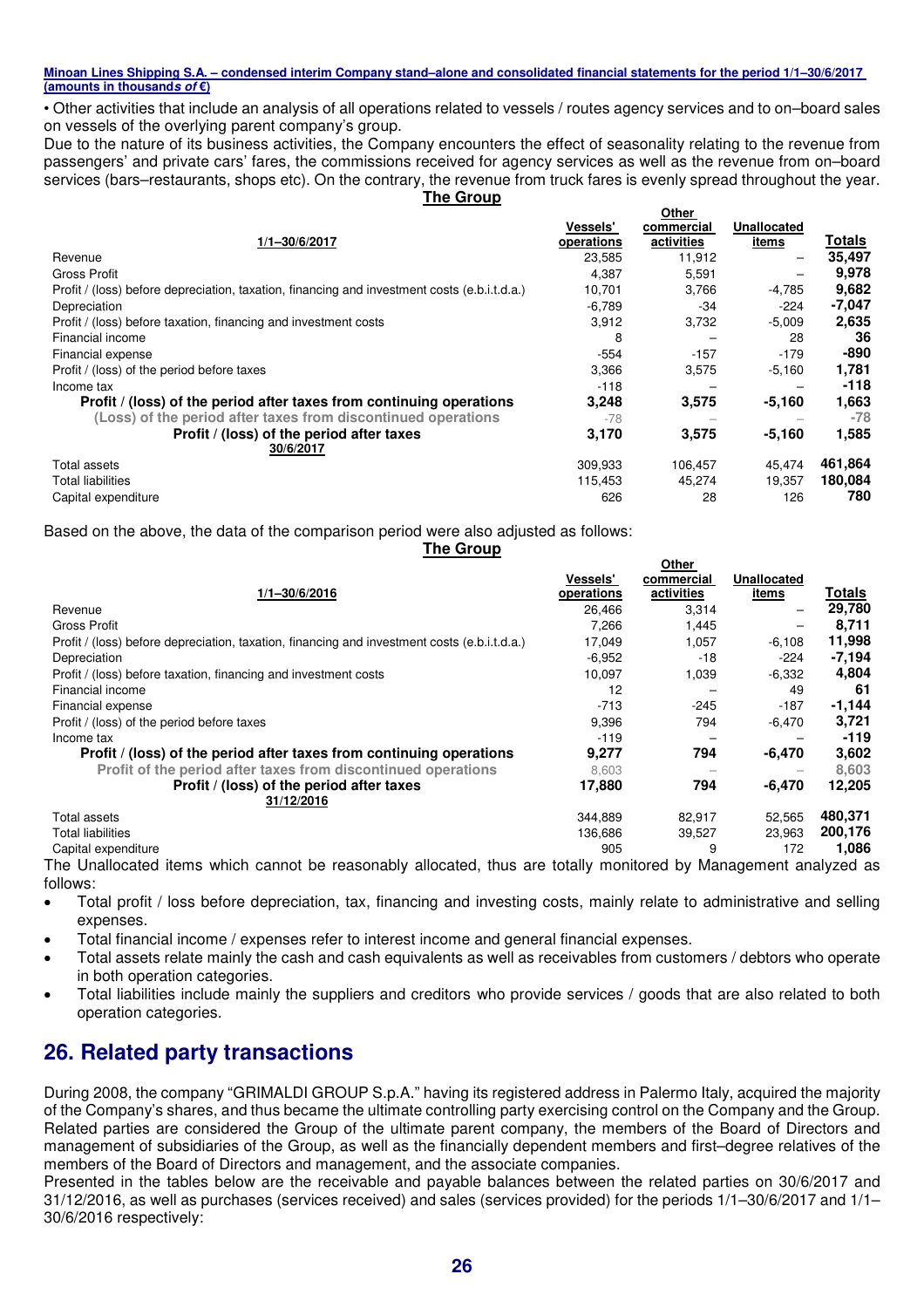### **26.1 Group of ultimate parent company**

| 30/6/2017                                                                                                 |                                             |                                                |                                                                                                       |                                |                                    | <b>The Company</b>      | Minoan Italia                                                 | <b>The Group</b>        |
|-----------------------------------------------------------------------------------------------------------|---------------------------------------------|------------------------------------------------|-------------------------------------------------------------------------------------------------------|--------------------------------|------------------------------------|-------------------------|---------------------------------------------------------------|-------------------------|
| company                                                                                                   | Grimaldi<br>Group<br>S.p.A.                 | Grimaldi<br><b>Euromed</b><br>S.p.A.           | Minoan Lines Shipping S.A.<br>Grimaldi<br>Deep Sea<br>S.p.A.                                          | Grimaldi<br><b>Belgium</b>     | <b>Finnlines</b><br><b>PIc</b>     | <b>Totals</b>           | S.p.A.<br>Grimaldi<br>Group<br>S.p.A.                         | <b>Totals</b>           |
| due from<br>payable to<br>Grimaldi Tours is included                                                      | 5,601                                       | 5,832                                          | 44                                                                                                    | n.v.<br>1                      | 1                                  | 45<br>11,434            | 10                                                            | 45<br>11,444            |
| 31/12/2016                                                                                                |                                             |                                                |                                                                                                       |                                |                                    | <b>The Company</b>      |                                                               | <b>The Group</b>        |
| company<br>due from                                                                                       | Grimaldi<br>Group<br><b>S.p.A.</b><br>2,423 | Grimaldi<br><b>Euromed</b><br>S.p.A.<br>16,837 | <b>Minoan Lines Shipping S.A.</b><br>Grimaldi<br>Deep Sea<br>S.p.A.<br>$\overline{\phantom{0}}$<br>48 |                                | <b>Finnlines</b><br>Plc<br>1       | <b>Totals</b><br>19,261 |                                                               | <b>Totals</b><br>19,261 |
| payable to<br>Grimaldi Tours is included                                                                  |                                             |                                                |                                                                                                       |                                |                                    | 48                      |                                                               | 48                      |
| 1/1-30/6/2017                                                                                             |                                             |                                                |                                                                                                       |                                |                                    | The Company             |                                                               | <b>The Group</b>        |
| company                                                                                                   |                                             | Grimaldi<br>Group<br>S.p.A.                    | <b>Minoan Lines Shipping S.A.</b><br>Grimaldi<br><b>Euromed</b><br>S.p.A.                             | Grimaldi<br>Deep Sea<br>S.p.A. | Grimaldi<br><b>Belgium</b><br>n.v. | <b>Totals</b>           | Minoan<br>Italia S.p.A.<br>Grimaldi<br><b>Group</b><br>S.p.A. | <b>Totals</b>           |
| Expenses related to the on-board<br>sales (concession fees etc)                                           |                                             | ۳                                              | 3,907                                                                                                 | $\equiv$                       | $\overline{\phantom{0}}$           | 3,907                   | ۳                                                             | 3,907                   |
| Attributing agency costs<br>Other expenses                                                                |                                             | $-2$                                           | $-1,227$<br>$-7$                                                                                      | $-110$                         | 1                                  | $-1,337$<br>-8          | -<br>10                                                       | $-1,337$<br>2           |
| <b>Totals</b>                                                                                             |                                             | $-2$                                           | 2,673                                                                                                 | $-110$                         | 1                                  | 2,562                   | 10                                                            | 2,572                   |
| Revenue from crew coat reduction<br>of vessels                                                            |                                             |                                                | 240                                                                                                   |                                |                                    | 240                     |                                                               | 240                     |
| Revenue from services rendered<br>(commissions, fees and other<br>revenue related to agency<br>operation) |                                             | 62                                             | 4,616                                                                                                 | 26                             |                                    | 4,704                   |                                                               | 4,704                   |
| Revenue related to the on-board<br>sales                                                                  |                                             |                                                | 1.321                                                                                                 |                                |                                    | 1,321                   |                                                               | 1,321                   |
| Revenue from bunker disposal                                                                              |                                             | 318                                            | 275                                                                                                   |                                |                                    | 593                     |                                                               | 593                     |

\* Grimaldi Tours is included

| $1/1 - 30/6/2016$                                      |              |                     | <b>The Company</b> |               | <b>The Group</b> |
|--------------------------------------------------------|--------------|---------------------|--------------------|---------------|------------------|
|                                                        |              | <b>Minoan Lines</b> |                    | <b>Minoan</b> |                  |
|                                                        |              | Shipping S.A.       |                    | Italia S.p.A. |                  |
| company                                                | Grimaldi     | Grimaldi            |                    | Grimaldi      |                  |
|                                                        | <b>Group</b> | <b>Euromed</b>      | <b>Totals</b>      | <b>Group</b>  | <u>Totals</u>    |
|                                                        | S.p.A. *     | S.p.A.              |                    | <u>S.p.A.</u> |                  |
| Chartering cost                                        | 7,776        | 7,087               | 14,863             |               | 14,863           |
| Crew wages cost                                        | 91           | 85                  | 176                |               | 176              |
| Adjustment of the on-board operating result            | 457          | 418                 | 875                |               | 875              |
| Attributing crew wages cost of chartered owned vessels |              | $-372$              | $-372$             |               | $-372$           |
| Attributing agency costs                               |              | $-943$              | -943               |               | -943             |
| Bunkers cost                                           |              | 268                 | 268                |               | 268              |
| Other expenses                                         | 2            | 853                 | 855                | 10            | 865              |
| Totals                                                 | 8,326        | 7,396               | 15,722             | 10            | 15,732           |
| Chartering revenue                                     |              | 2,098               | 2,098              |               | 2,098            |
| Revenue from crew coat reduction of chartered vessels  | 79           | 174                 | 253                |               | 253              |
| Revenue from services rendered                         | 29           | 907                 | 936                |               | 936              |
| Proceeds of tangible asset sale                        |              | 55,000              | 55,000             |               | 55,000           |
| Revenue from bunker disposal                           |              | 431                 | 431                |               | 431              |
| Other revenue                                          | 14           | 319                 | 333                |               | 333              |
| Totals                                                 | 122          | 58,929              | 59,051             |               | 59,051           |
| Outless a faith The come than the allocated at         |              |                     |                    |               |                  |

**Totals 380 6,452 26 – 6,858 – 6,858**

\* Grimaldi Tours is included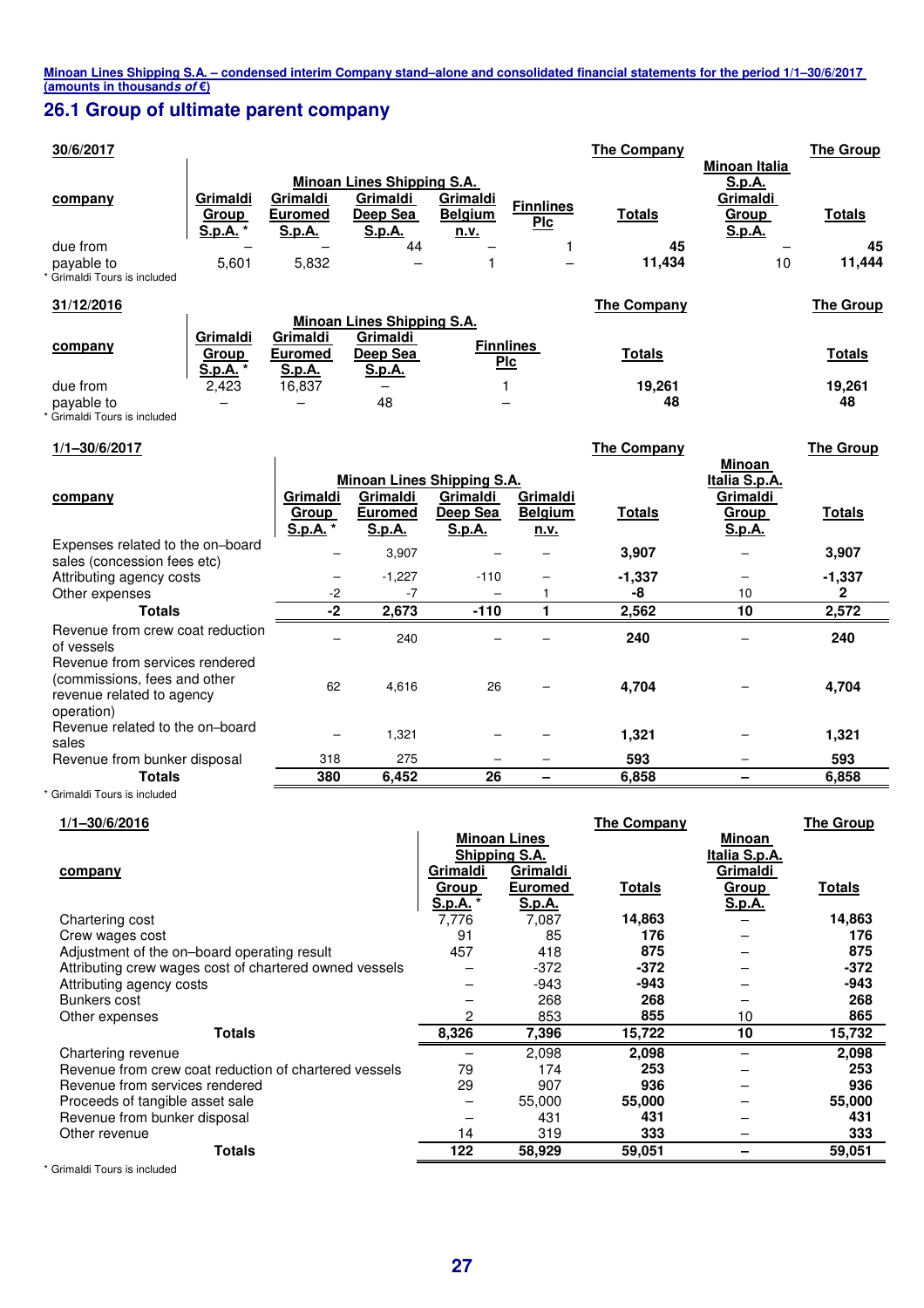#### **26.2 Subsidiaries**

#### **30/6/2017**

| company                                                       | <b>Minoan</b><br>Italia S.p.A. | <b>Totals</b> |
|---------------------------------------------------------------|--------------------------------|---------------|
| <b>Minoan Lines Shipping S.A.</b><br>due from                 | 185                            | 185           |
| 31/12/2016                                                    |                                |               |
| <b>company</b>                                                | Minoan<br>Italia S.p.A.        | <u>Totals</u> |
| <b>Minoan Lines Shipping S.A.</b><br>due from                 | 471                            | 471           |
| 1/1-30/6/2017                                                 |                                |               |
| company                                                       | Minoan<br>Italia S.p.A.        | Totals        |
| Minoan Lines Shipping S.A.<br>2016 Dividend received          | 4,274                          | 4,274         |
| <b>Totals</b>                                                 | 4.274                          | 4,274         |
| 1/1-30/6/2016<br>company<br><b>Minoan Lines Shipping S.A.</b> | Minoan<br>Italia S.p.A.        | Totals        |
| 2015 Dividend received                                        | 3,610                          | 3,610         |
| <b>Totals</b>                                                 | 3,610                          | 3,610         |

All the above transactions, as referred to notes 26.1 and 26.2, were entered into at arm's length.

#### **26.3 Members of the Board of Directors and management**

The remuneration to the Members of the Board of Directors and the Company's management are analysed as follows:

|                         | 30/6/2017 | 30/6/2016 |
|-------------------------|-----------|-----------|
| Executive directors     | 261       | 254       |
| Non-executive directors | 104       | 95        |
| Management              | 413       | 439       |
| <b>Totals</b>           | 778       | 788       |

Of the total remunerations above, an amount of €63 and €62 remains unpaid as at 30/6/2017 and 30/6/2016 respectively. Moreover, for the period ended 30/6/2017, amounts, resulting from commercial activities with B.o.D. members, of  $\epsilon$  95 while € 1 was payable. Finally, transactions with relatives of the Management and executives for the period ended 30/6/2017 amounted to € 105 while remains unpaid as at 30/6/2017 € 16. The nature of these transactions was mainly labor (payroll) and commercial cooperation (fees for goods and services received).

### **27. Discontinued operations**

As at 1/1/2017 the time–charter agreements made between the Company and Grimaldi Group for the vessels "Cruise Europa" and "Cruise Olympia", operated in the Adriatic route, concluded. Consequently, from 1/1/2017 a subsidiary of the ultimate parent company took over the operation of those ships, while simultaneously the Company appointed as Grimaldi Group's General Sales Agency. Due to the aforementioned business restructuring, the Company's activity on the Adriatic routes has been classified as discontinued.

The results from this operation for the period of activity in 2017 as well as the comparatives of the previous period 1/1– 30/6/2016 are presented below:

| <b>Discontinued operations</b>                   | <b>The Group</b>  |                   | The Company       |                   |  |  |
|--------------------------------------------------|-------------------|-------------------|-------------------|-------------------|--|--|
|                                                  | $1/1 - 30/6/2017$ | $1/1 - 30/6/2016$ | $1/1 - 30/6/2017$ | $1/1 - 30/6/2016$ |  |  |
| Revenue                                          | 594               | 42.632            | 594               | 42.632            |  |  |
| Cost of sales                                    | $-635$            | $-30,538$         | $-635$            | $-30,538$         |  |  |
| Gross (Loss) / profit                            | $-41$             | 12,094            | $-41$             | 12,094            |  |  |
| Other operating income                           | 268               |                   | 268               |                   |  |  |
| Selling expenses                                 |                   | $-3,476$          |                   | $-3,476$          |  |  |
| Administrative expenses                          |                   |                   |                   |                   |  |  |
| Other operating expenses                         | $-305$            |                   | $-305$            |                   |  |  |
| Operating (Loss) / profit before financing costs | $-78$             | 8,618             | $-78$             | 8,618             |  |  |
| Finance income                                   |                   |                   |                   |                   |  |  |
| Finance expenses                                 |                   | $-15$             |                   | $-15$             |  |  |
| Net finance results                              |                   | $-15$             |                   | $-15$             |  |  |
| (Loss) / profit of the period before taxes       | $-78$             | 8,603             | $-78$             | 8,603             |  |  |
| Income tax                                       |                   |                   |                   |                   |  |  |
| (Loss) / profit of the period after taxes        | $-78$             | 8,603             | $-78$             | 8,603             |  |  |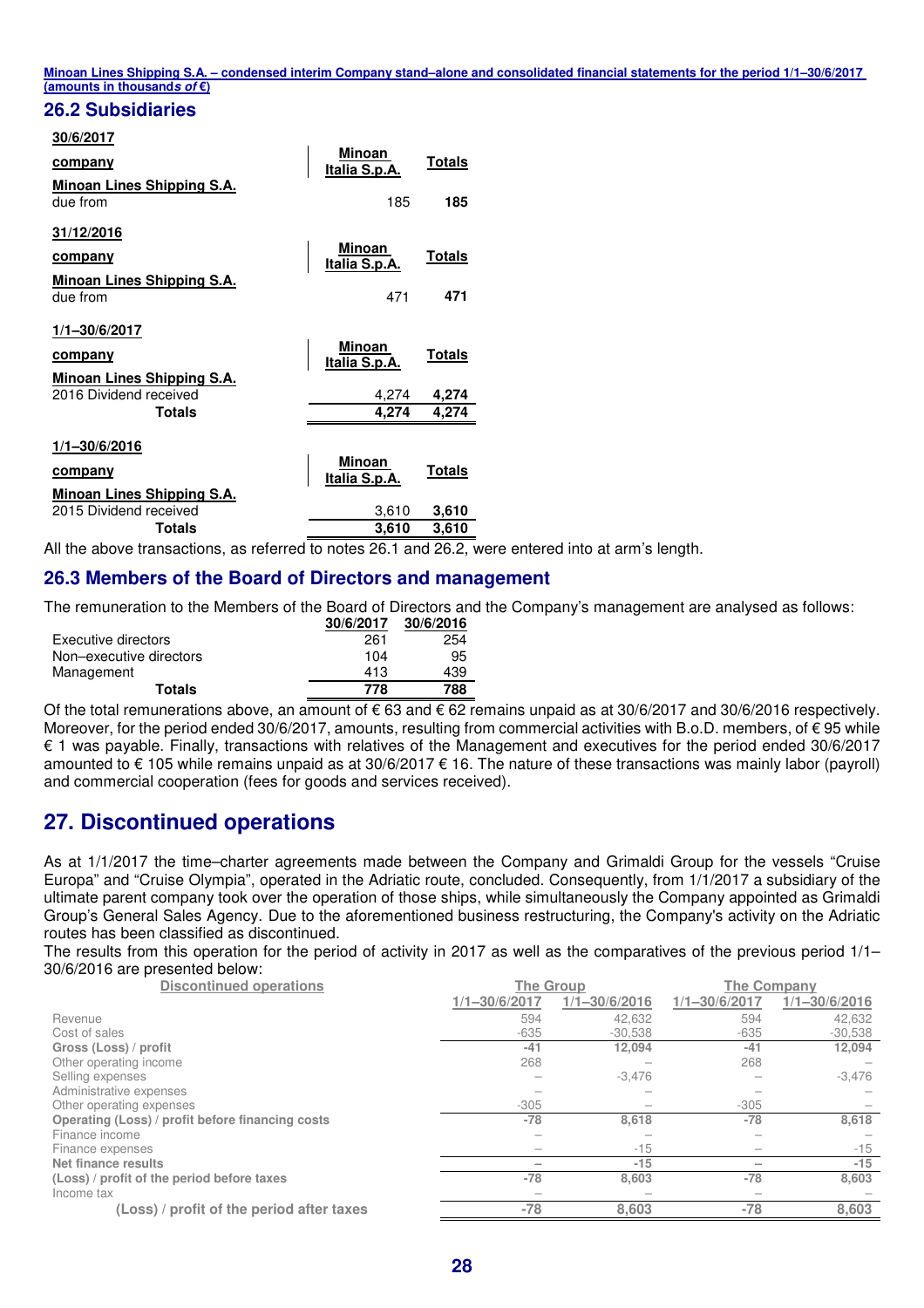| Minoan Lines Shipping S.A. – condensed interim Company stand–alone and consolidated financial statements for the period 1/1–30/6/2017 |                                   |          |       |          |
|---------------------------------------------------------------------------------------------------------------------------------------|-----------------------------------|----------|-------|----------|
| (amounts in thousands of $\varepsilon$ )                                                                                              |                                   |          |       |          |
| The (Loss) / profit of the period after taxes is attributable to:<br>Owners of the parent company<br>Non-controlling Interests        | $-78$<br>$\overline{\phantom{a}}$ | 8.603    | $-78$ | 8.603    |
| (Loss) / profit of the period after taxes                                                                                             | $-78$                             | 8.603    | $-78$ | 8.603    |
| Operating cash flow from discontinued operations                                                                                      | 3,828                             | $-2.717$ | 3.828 | $-2.717$ |
| (Loss) / profit of the period before depreciation, taxation,<br>financing and investment costs (e.b.i.t.d.a.)                         | $-78$                             | 8.761    | $-78$ | 8,761    |

### **28. Offsetting of financial assets and liabilities**

The following table shows the compensation of financial assets and liabilities held in current and previous year:

|                                                             | <b>Initial</b><br><b>Balances</b> |                    |           | <b>Balances</b><br>to be<br>offset | <b>Net Balances as</b><br>presented in the<br><b>Financial Statements</b> |            |  |
|-------------------------------------------------------------|-----------------------------------|--------------------|-----------|------------------------------------|---------------------------------------------------------------------------|------------|--|
|                                                             | 30/6/2017                         | 31/12/2016         | 30/6/2017 | 31/12/2016                         | 30/6/2017                                                                 | 31/12/2016 |  |
|                                                             |                                   | <b>The Group</b>   |           |                                    |                                                                           |            |  |
| <b>Financial assets</b>                                     |                                   |                    |           |                                    |                                                                           |            |  |
| Trade and other receivables<br><b>Financial liabilities</b> | 41,637                            | 51,694             | $-19.065$ | $-10.056$                          | 22.572                                                                    | 41,638     |  |
| Trade and other payables                                    | 48,981                            | 54.422             | 19.065    | 10.056                             | 29.916                                                                    | 44,366     |  |
|                                                             |                                   | <b>The Company</b> |           |                                    |                                                                           |            |  |
| <b>Financial assets</b>                                     |                                   |                    |           |                                    |                                                                           |            |  |
| Trade and other receivables<br><b>Financial liabilities</b> | 41.821                            | 52,165             | $-19.065$ | $-10.056$                          | 22,756                                                                    | 42,109     |  |
| Trade and other payables                                    | 48.234                            | 53.674             | 19.065    | 10.056                             | 29.169                                                                    | 43,618     |  |

### **29. Contingent liabilities**

Further the mentioned below, there are no other changes in contingent liabilities of the Company and the Group as referred to the Annual Financial Statements of 2016.

The unaudited tax years for the Companies that are included in the Financial Statements are presented below:

| company                    | Unaudited tax years |
|----------------------------|---------------------|
| Minoan Lines Shipping S.A. | 2012–2017           |
| Minoan Italia S.p.A.       | 2012-2017           |

The Company has not been audited by the tax authorities for the financial year 2012 and onwards. The audits for the year 2006 and the years 2008–2011 were completed on 2017 and the Company received the Audit Reports. The results of these audits are presented in note 12.The provision, amounting to € 1,875, which had been conducted cumulatively up to 2016, against any potential tax obligation of previous years covered fully the final paid amount. Consequently, the Group's 2017 results will not be burdened. Respectively, the Italian subsidiary Minoan Italia S.p.A. has not been audited for the years 2012 to 2017. On 12/6/2017, the audit of the subsidiary by the Italian tax authorities for the years 2012–2014 started. Until the approval date of the interim financial report, this audit is in progress and has not been finalized. During this check, the management believes that no significant additional tax liabilities will be arisen.

The Company has been informed by the competent tax authorities that has been selected for partial tax audit for the years 2006 and 2008–2011. The tax audit processes are in progress. Respectively, the Italian subsidiary Minoan Italia S.p.A. has not been checked for the years 2009 to 2016. Concerning the outcome of these audits, the management of the Company believes that no additional taxes and surcharges will be imposed and therefore no provision has been established.

For the year 2011 onwards, the Company receives annually a "Tax Compliance Report ". The "Tax Compliance Report" is issued by the statutory auditor that audits the annual financial statements. Following the completion of a tax audit, the auditor issues the "Tax Compliance Report" which submits electronically to the Ministry of Finance.

For the Company the "Tax Compliance Report" for the unaudited by the tax authorities years 2012–2016 has been issued by the statutory auditors and no adjustments with respect to the tax expense and corresponding tax provision as reflected in the annual financial statements of those years has arisen.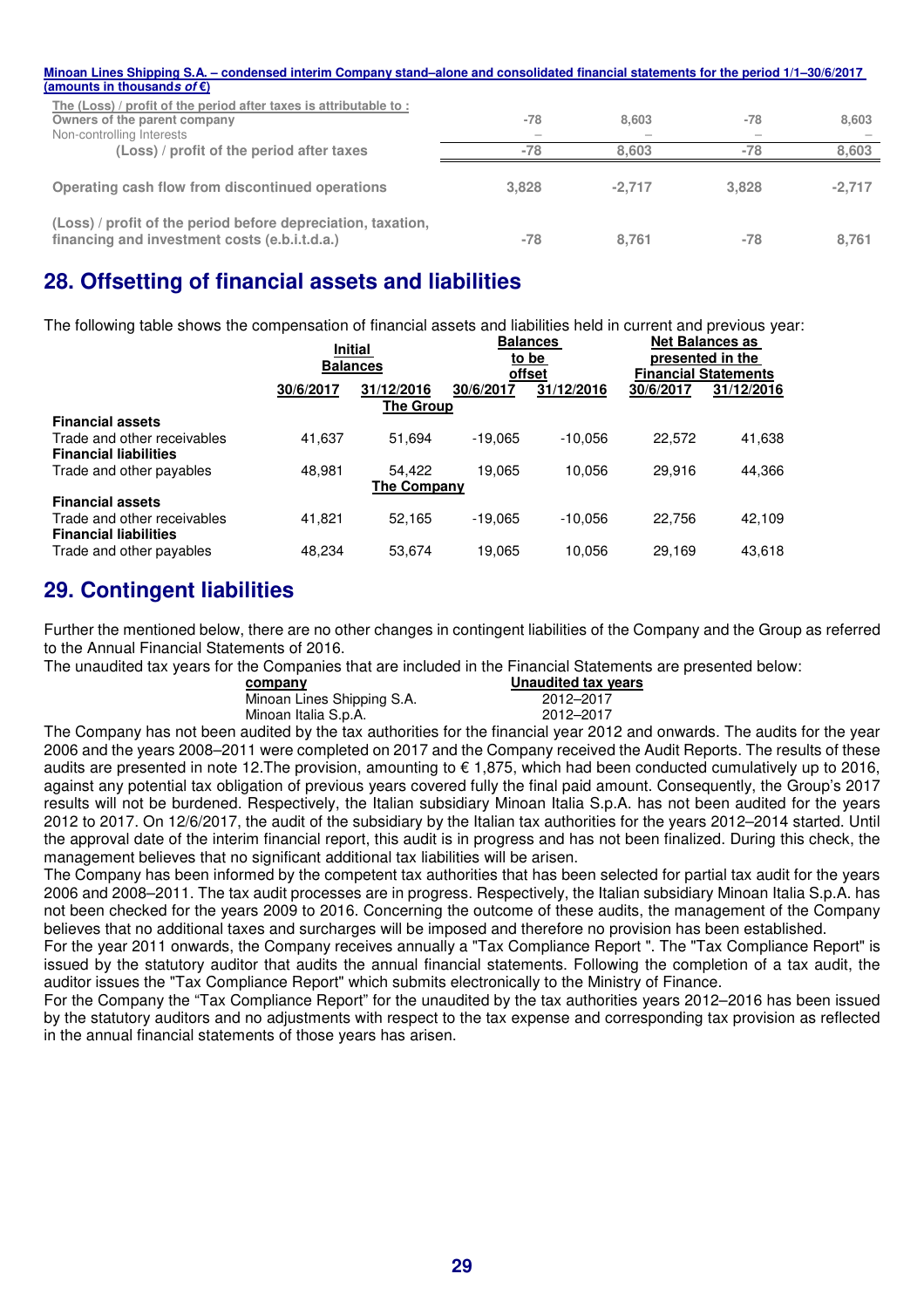### **30. Subsequent events**

There are no other subsequent events relating to the Company or the Group that have occurred and need to be disclosed according to International Accounting Standard 34.

#### **Heraklion, September 27th, 2017**

**The Chairman of the B.o.D.** 

**The Managing Director** 

**The Chief Financial Officer** 

**The Accounting Manager** 

**Emanuele Grimaldi Pass Nο IT / ΑΑ 2179472 ID C No AI 944699 ID C No AΚ 004796 ID C No AE 961838**

**Antonios Maniadakis**  **Nikolaos Artemis** 

**Isidoros Manolakis<br>
<b>ID C No AE 961838 H.E.C. ID No 113468 – A' Class**